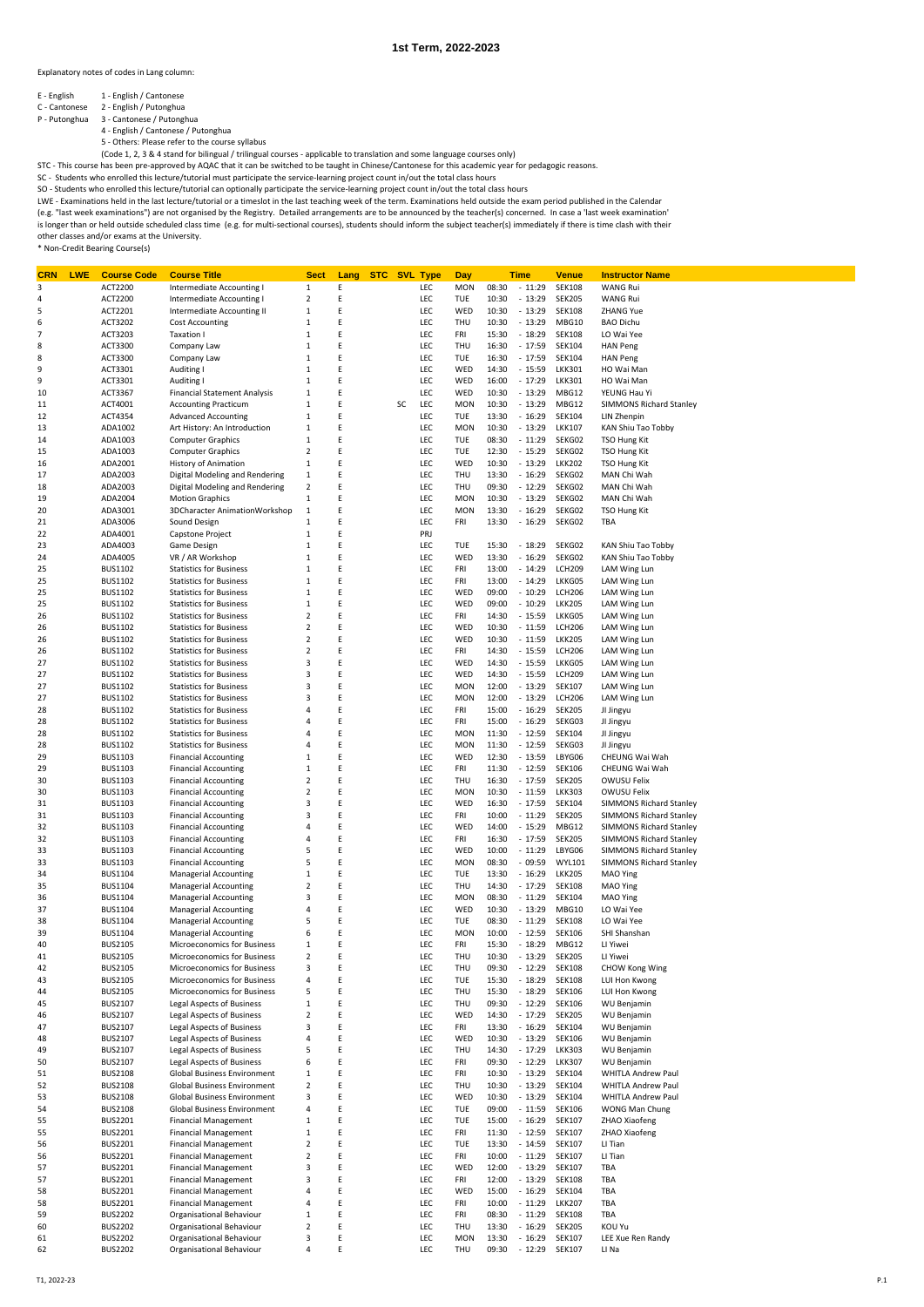| <b>CRN</b><br><b>LWE</b> | <b>Course Code</b>               | <b>Course Title</b>                                            | <b>Sect</b>             | Lang   | <b>STC SVL Type</b> |            | Day               |                | Time                 | <u>Venue</u>                   | <b>Instructor Name</b>                             |
|--------------------------|----------------------------------|----------------------------------------------------------------|-------------------------|--------|---------------------|------------|-------------------|----------------|----------------------|--------------------------------|----------------------------------------------------|
| 63                       | <b>BUS2205</b>                   | <b>Marketing Management</b>                                    | 1<br>$\overline{2}$     | Ε<br>E |                     | LEC        | FRI               | 13:30          | $-16:29$             | <b>SEK106</b><br>MBG11         | WONG Man Chung                                     |
| 64<br>65                 | <b>BUS2205</b><br><b>BUS2205</b> | <b>Marketing Management</b><br><b>Marketing Management</b>     | 3                       | E      |                     | LEC<br>LEC | <b>MON</b><br>TUE | 09:30<br>12:30 | $-12:29$<br>$-15:29$ | <b>SEK108</b>                  | WONG Man Chung<br>WONG Man Chung                   |
| 66                       | <b>BUS2205</b>                   | <b>Marketing Management</b>                                    | 4                       | E      |                     | LEC        | FRI               | 13:30          | $-16:29$             | <b>WYL101</b>                  | QI Suntong                                         |
| 67                       | <b>BUS2205</b>                   | <b>Marketing Management</b>                                    | 5                       | Ε      |                     | LEC        | WED               | 10:30          | $-13:29$             | MBG11                          | WONG Man Chung                                     |
| 68                       | <b>BUS2206</b>                   | Information Systems Management                                 | 1                       | Ε      |                     | LEC        | TUE               | 08:30          | $-09:59$             | SEKG03                         | CHIU Hon Wing                                      |
| 68                       | <b>BUS2206</b>                   | Information Systems Management                                 | 1                       | Ε      |                     | LEC        | FRI               | 13:30          | $-14:59$             | SEKG03                         | CHIU Hon Wing                                      |
| 69                       | <b>BUS2206</b>                   | <b>Information Systems Management</b>                          | $\overline{2}$          | Ε      |                     | LEC        | WED               | 08:30          | $-09:59$             | SEKG03                         | CHIU Hon Wing                                      |
| 69                       | <b>BUS2206</b>                   | Information Systems Management                                 | $\overline{2}$          | Ε      |                     | LEC        | FRI               | 10:00          | $-11:29$             | SEKG03                         | CHIU Hon Wing                                      |
| 70                       | <b>BUS2206</b>                   | Information Systems Management                                 | 3                       | Ε      |                     | LEC        | WED               | 15:00          | $-16:29$             | SEKG03                         | XIE Haoran                                         |
| 70                       | <b>BUS2206</b>                   | Information Systems Management                                 | 3                       | Ε      |                     | LEC        | FRI               | 08:30          | $-09:59$             | SEKG03                         | XIE Haoran                                         |
| 71                       | <b>BUS2206</b>                   | Information Systems Management                                 | $\overline{4}$          | Ε      |                     | LEC<br>LEC | TUE<br>THU        | 17:00          | $-18:29$             | SEKG03<br>SEKG03               | TBA                                                |
| 71<br>72                 | <b>BUS2206</b><br><b>BUS2211</b> | Information Systems Management<br><b>Operations Management</b> | $\overline{a}$<br>1     | Ε<br>Ε |                     | LEC        | WED               | 16:30<br>13:30 | $-17:59$<br>$-14:59$ | <b>SEK106</b>                  | TBA<br><b>LIANG Li Ping</b>                        |
| 72                       | <b>BUS2211</b>                   | <b>Operations Management</b>                                   | $\,1\,$                 | Ε      |                     | LEC        | FRI               | 15:00          | $-16:29$             | <b>LKK303</b>                  | <b>LIANG Li Ping</b>                               |
| 73                       | <b>BUS2211</b>                   | <b>Operations Management</b>                                   | $\overline{2}$          | Ε      |                     | LEC        | WED               | 09:00          | $-10:29$             | <b>SEK106</b>                  | <b>LIANG Li Ping</b>                               |
| 73                       | <b>BUS2211</b>                   | <b>Operations Management</b>                                   | 2                       | Ε      |                     | LEC        | FRI               | 13:30          | $-14:59$             | <b>LKK303</b>                  | <b>LIANG Li Ping</b>                               |
| 74                       | <b>BUS2211</b>                   | <b>Operations Management</b>                                   | 3                       | Ε      |                     | LEC        | TUE               | 15:00          | $-16:29$             | <b>SEK205</b>                  | LI Zhenhao                                         |
| 74                       | <b>BUS2211</b>                   | <b>Operations Management</b>                                   | 3                       | Ε      |                     | LEC        | THU               | 15:00          | $-16:29$             | <b>SEK107</b>                  | LI Zhenhao                                         |
| 75                       | <b>BUS2211</b>                   | <b>Operations Management</b>                                   | 4                       | Ε      |                     | LEC        | WED               | 09:00          | $-10:29$             | <b>SEK107</b>                  | TBA                                                |
| 75                       | <b>BUS2211</b>                   | <b>Operations Management</b>                                   | 4                       | Ε      |                     | LEC        | FRI               | 16:30          | $-17:59$             | <b>SEK106</b>                  | TBA                                                |
| 76                       | <b>BUS4301</b>                   | <b>Strategic Management</b>                                    | $\,1\,$                 | E      |                     | LEC        | FRI               | 13:30          | $-16:29$             | <b>SEK107</b>                  | TBA                                                |
| 77<br>78                 | <b>BUS4301</b><br>CCC8011        | <b>Strategic Management</b><br>CriticalThinking:Analysis&Arg   | 2<br>1                  | Ε<br>Ε | SC                  | LEC<br>LEC | TUE<br>THU        | 13:30<br>16:30 | $-16:29$<br>$-17:59$ | MBG10<br><b>LKK107</b>         | <b>LAM Tak Ming</b><br><b>BRADLEY Adam Lee</b>     |
| 78                       | CCC8011                          | CriticalThinking:Analysis&Arg                                  | $\mathbf{1}$            | Ε      |                     | LEC        | <b>MON</b>        | 14:30          | $-15:59$             | <b>LKK103</b>                  | <b>BRADLEY Adam Lee</b>                            |
| 82                       | CCC8011                          | CriticalThinking:Analysis&Arg                                  | $\overline{2}$          | E      |                     | LEC        | TUE               | 13:30          | $-14:59$             | <b>LKK207</b>                  | <b>BRAUER Ethan Erich</b>                          |
| 82                       | CCC8011                          | CriticalThinking:Analysis&Arg                                  | $\overline{2}$          | E      |                     | LEC        | THU               | 15:30          | $-16:59$             | <b>LKK203</b>                  | <b>BRAUER Ethan Erich</b>                          |
| 83                       | CCC8011                          | CriticalThinking:Analysis&Arg                                  | 3                       | Ε      |                     | LEC        | THU               | 12:30          | $-13:59$             | <b>LKK303</b>                  | DE CLERCQ Rafael E. P.                             |
| 83                       | CCC8011                          | CriticalThinking:Analysis&Arg                                  | 3                       | E      |                     | LEC        | <b>MON</b>        | 13:00          | $-14:29$             | LKKG05                         | DE CLERCQ Rafael E. P.                             |
| 84                       | CCC8011                          | CriticalThinking:Analysis&Arg                                  | 4                       | E      |                     | LEC        | THU               | 15:30          | $-16:59$             | <b>LKK207</b>                  | <b>MATTHIAS Andreas</b>                            |
| 84                       | CCC8011                          | CriticalThinking:Analysis&Arg                                  | 4                       | Ε      |                     | LEC        | <b>MON</b>        | 15:00          | $-16:29$             | <b>LKK107</b>                  | <b>MATTHIAS Andreas</b>                            |
| 85                       | CCC8011                          | CriticalThinking:Analysis&Arg                                  | 5                       | Ε      |                     | LEC        | THU               | 11:00          | $-12:29$             | <b>LKK302</b>                  | <b>MATTHIAS Andreas</b><br><b>MATTHIAS Andreas</b> |
| 85<br>86                 | CCC8011<br>CCC8011               | CriticalThinking:Analysis&Arg<br>CriticalThinking:Analysis&Arg | 5<br>6                  | Ε<br>Ε |                     | LEC<br>LEC | <b>MON</b><br>WED | 09:30<br>09:30 | $-10:59$<br>$-10:59$ | <b>LKK105</b><br><b>LKK301</b> | <b>MATTHIAS Andreas</b>                            |
| 86                       | CCC8011                          | CriticalThinking:Analysis&Arg                                  | 6                       | Ε      |                     | LEC        | FRI               | 12:00          | $-13:29$             | <b>LKK302</b>                  | <b>MATTHIAS Andreas</b>                            |
| 87                       | CCC8011                          | CriticalThinking:Analysis&Arg                                  | 7                       | Ε      |                     | LEC        | THU               | 10:30          | $-11:59$             | <b>LKK203</b>                  | <b>CURTIS-TRUDEL André Emile</b>                   |
| 87                       | CCC8011                          | CriticalThinking:Analysis&Arg                                  | $\overline{7}$          | Ε      |                     | LEC        | <b>MON</b>        | 10:30          | $-11:59$             | <b>LKK103</b>                  | <b>CURTIS-TRUDEL André Emile</b>                   |
| 88                       | CCC8011                          | CriticalThinking:Analysis&Arg                                  | 8                       | Ε      |                     | LEC        | THU               | 14:30          | $-15:59$             | <b>LKK107</b>                  | TBA                                                |
| 88                       | CCC8011                          | CriticalThinking:Analysis&Arg                                  | 8                       | Ε      |                     | LEC        | <b>MON</b>        | 13:30          | $-14:59$             | <b>LKK107</b>                  | TBA                                                |
| 89                       | CCC8011                          | CriticalThinking:Analysis&Arg                                  | 9                       | Ε      |                     | LEC        | WED               | 16:30          | $-17:59$             | <b>LKK107</b>                  | SONG Fei                                           |
| 89                       | CCC8011                          | CriticalThinking:Analysis&Arg                                  | 9                       | Ε      |                     | LEC        | FRI               | 15:00          | $-16:29$             | <b>LKK203</b>                  | SONG Fei                                           |
| 79                       | CCC8011                          | CriticalThinking:Analysis&Arg                                  | 10                      | Ε      |                     | LEC        | <b>MON</b>        | 12:30          | $-13:59$             | <b>LKK101</b>                  | ATKINSON Christopher John                          |
| 79                       | CCC8011                          | CriticalThinking:Analysis&Arg                                  | 10                      | Ε      |                     | LEC        | FRI               | 12:30          | $-13:59$             | MBG11                          | ATKINSON Christopher John                          |
| 80                       | CCC8011                          | CriticalThinking:Analysis&Arg                                  | 11                      | Ε      |                     | LEC        | TUE               | 09:00          | $-10:29$             | <b>LKK302</b>                  | TBA                                                |
| 80<br>81                 | CCC8011<br>CCC8011               | CriticalThinking:Analysis&Arg<br>CriticalThinking:Analysis&Arg | 11<br>12                | Ε<br>Ε |                     | LEC<br>LEC | FRI<br>TUE        | 17:00<br>10:30 | $-18:29$<br>$-11:59$ | <b>LKK105</b><br><b>LKK302</b> | TBA<br>TBA                                         |
| 81                       | CCC8011                          | CriticalThinking:Analysis&Arg                                  | 12                      | Ε      |                     | LEC        | FRI               | 15:00          | $-16:29$             | <b>LKK101</b>                  | TBA                                                |
| 90                       | CCC8012                          | The Making of Hong Kong                                        | 1                       | Ε      |                     | LEC        | <b>MON</b>        | 13:30          | $-15:29$             | MBG22                          | KWOK Chi / LAI Yuen Shan / WONG Wai Chung          |
| 101                      | CCC8012                          | The Making of Hong Kong                                        | $\overline{\mathbf{2}}$ | Ε      |                     | TUT        | WED               | 09:30          | $-10:29$             | <b>LKK208</b>                  | TBA                                                |
| 104                      | CCC8012                          | The Making of Hong Kong                                        | 3                       | E      |                     | TUT        | THU               | 13:00          | $-13:59$             | <b>LKK308</b>                  | TBA                                                |
| 105                      | CCC8012                          | The Making of Hong Kong                                        | 4                       | Ε      |                     | TUT        | THU               | 12:00          | $-12:59$             | <b>LKK308</b>                  | TBA                                                |
| 106                      | CCC8012                          | The Making of Hong Kong                                        | 5                       | Ε      |                     | TUT        | WED               | 12:00          | $-12:59$             | <b>LKK310</b>                  | TBA                                                |
| 107                      | CCC8012                          | The Making of Hong Kong                                        | 6                       | E      |                     | TUT        | TUE               | 12:30          | $-13:29$             | <b>LKK207</b>                  | WONG Wai Chung                                     |
| 108                      | CCC8012                          | The Making of Hong Kong                                        | $\overline{7}$          | E      |                     | TUT        | TUE               | 09:30          | $-10:29$             | <b>WYL105</b>                  | WONG Wai Chung                                     |
| 109<br>110               | CCC8012<br>CCC8012               | The Making of Hong Kong<br>The Making of Hong Kong             | 8<br>9                  | Ε<br>Ε |                     | TUT<br>TUT | TUE<br>TUE        | 11:30<br>10:30 | $-12:29$<br>$-11:29$ | <b>LKK207</b><br><b>WYL103</b> | WONG Wai Chung<br><b>LEUNG Hin Shing</b>           |
| 91                       | CCC8012                          | The Making of Hong Kong                                        | 10                      | E      |                     | TUT        | TUE               | 11:30          | $-12:29$             | <b>WYL103</b>                  | <b>LEUNG Hin Shing</b>                             |
| 92                       | CCC8012                          | The Making of Hong Kong                                        | 11                      | E      |                     | TUT        | WED               | 16:00          | $-16:59$             | <b>WYL103</b>                  | LEUNG Hin Shing                                    |
| 93                       | CCC8012                          | The Making of Hong Kong                                        | 12                      | F      |                     | TUT        | WED               | 17:00          | $-17:59$             | <b>WYL103</b>                  | LEUNG Hin Shing                                    |
| 94                       | CCC8012                          | The Making of Hong Kong                                        | 13                      | Ε      |                     | TUT        | FRI               | 09:30          | $-10:29$             | <b>LKK303</b>                  | LEUNG Hin Shing                                    |
| 95                       | CCC8012                          | The Making of Hong Kong                                        | 14                      | Ε      |                     | TUT        | WED               | 12:30          | $-13:29$             | LKKG05                         | <b>LEUNG Hin Shing</b>                             |
| 96                       | CCC8012                          | The Making of Hong Kong                                        | 15                      | Ε      |                     | TUT        | WED               | 13:30          | $-14:29$             | LKKG05                         | <b>LEUNG Hin Shing</b>                             |
| 97                       | CCC8012                          | The Making of Hong Kong                                        | 16                      | Ε      |                     | TUT        | TUE               | 10:30          | $-11:29$             | <b>WYL111</b>                  | <b>KWOK Chi</b>                                    |
| 98<br>99                 | CCC8012<br>CCC8012               | The Making of Hong Kong<br>The Making of Hong Kong             | 17                      | Ε<br>Ε |                     | TUT<br>TUT | TUE<br>TUE        | 16:30<br>14:30 | $-17:29$<br>$-15:29$ | <b>WYL109</b><br><b>WYL111</b> | <b>KWOK Chi</b><br><b>KWOK Chi</b>                 |
| 100                      | CCC8012                          | The Making of Hong Kong                                        | 18<br>19                | Ε      |                     | TUT        | TUE               | 11:30          | $-12:29$             | <b>WYL111</b>                  | <b>KWOK Chi</b>                                    |
| 102                      | CCC8012                          | The Making of Hong Kong                                        | 20                      | Ε      |                     | TUT        | TUE               | 17:30          | $-18:29$             | <b>WYL109</b>                  | <b>KWOK Chi</b>                                    |
| 103                      | CCC8012                          | The Making of Hong Kong                                        | 21                      | Ε      |                     | TUT        | TUE               | 13:30          | $-14:29$             | <b>WYL111</b>                  | <b>KWOK Chi</b>                                    |
| 111                      | CCC8013                          | The Process of Science                                         | 1                       | Ε      |                     | LEC        | WED               | 14:30          | $-16:29$             | MBG22                          | GENG Hongyan / MC GINLEY Mark Alan                 |
| 122                      | CCC8013                          | The Process of Science                                         | $\overline{\mathbf{2}}$ | Ε      |                     | LEC        | TUE               | 16:30          | $-18:29$             | MBG22                          | GENG Hongyan / MC GINLEY Mark Alan                 |
| 131                      | CCC8013                          | The Process of Science                                         | 3                       | Ε      |                     | TUT        | THU               | 10:30          | $-11:29$             | <b>WYL107</b>                  | <b>GENG Hongyan</b>                                |
| 132                      | CCC8013                          | The Process of Science                                         | 4                       | E      |                     | TUT        | THU               | 11:30          | $-12:29$             | <b>WYL107</b>                  | <b>GENG Hongyan</b>                                |
| 133                      | CCC8013                          | The Process of Science                                         | 5                       | E      |                     | TUT        | <b>MON</b>        | 13:30          | $-14:29$             | <b>WYL109</b>                  | <b>GENG Hongyan</b>                                |
| 134<br>135               | CCC8013<br>CCC8013               | The Process of Science<br>The Process of Science               | 6<br>$\overline{7}$     | Ε<br>Ε |                     | TUT<br>TUT | <b>MON</b><br>FRI | 12:30<br>10:30 | $-13:29$<br>$-11:29$ | <b>WYL109</b><br><b>WYL107</b> | <b>GENG Hongyan</b><br><b>GENG Hongyan</b>         |
| 136                      | CCC8013                          | The Process of Science                                         | 8                       | E      |                     | TUT        | FRI               | 08:30          | $-09:29$             | <b>WYL107</b>                  | TBA                                                |
| 137                      | CCC8013                          | The Process of Science                                         | 9                       | Ε      |                     | TUT        | <b>MON</b>        | 10:30          | $-11:29$             | <b>WYL103</b>                  | <b>GENG Hongyan</b>                                |
| 112                      | CCC8013                          | The Process of Science                                         | 10                      | Ε      |                     | TUT        | FRI               | 13:30          | $-14:29$             | <b>WYL107</b>                  | <b>GENG Hongyan</b>                                |
| 113                      | CCC8013                          | The Process of Science                                         | 11                      | Ε      |                     | TUT        | FRI               | 11:30          | $-12:29$             | <b>WYL107</b>                  | <b>GENG Hongyan</b>                                |
| 114                      | CCC8013                          | The Process of Science                                         | 12                      | Ε      |                     | TUT        | THU               | 09:30          | $-10:29$             | <b>WYL107</b>                  | <b>GENG Hongyan</b>                                |
| 115                      | CCC8013                          | The Process of Science                                         | 13                      | Ε      |                     | TUT        | <b>MON</b>        | 09:30          | $-10:29$             | <b>WYL103</b>                  | <b>GENG Hongyan</b>                                |
| 116                      | CCC8013                          | The Process of Science                                         | 14                      | Ε      |                     | TUT        | THU               | 12:30          | $-13:29$             | <b>SEK108</b>                  | LAU Yin Kun Anthony                                |
| 117<br>118               | CCC8013<br>CCC8013               | The Process of Science<br>The Process of Science               | 15<br>16                | Ε<br>Ε |                     | TUT<br>TUT | THU<br>THU        | 09:30<br>13:30 | $-10:29$<br>$-14:29$ | <b>WYL103</b><br><b>SEK108</b> | MC GINLEY Mark Alan<br>LAU Yin Kun Anthony         |
| 119                      | CCC8013                          | The Process of Science                                         | 17                      | Ε      |                     | TUT        | THU               | 08:30          | $-09:29$             | <b>WYL103</b>                  | MC GINLEY Mark Alan                                |
| 120                      | CCC8013                          | The Process of Science                                         | 18                      | Ε      |                     | TUT        | <b>MON</b>        | 14:30          | $-15:29$             | <b>WYL107</b>                  | TBA                                                |
| 121                      | CCC8013                          | The Process of Science                                         | 19                      | Ε      |                     | TUT        | <b>MON</b>        | 11:30          | $-12:29$             | <b>WYL107</b>                  | TBA                                                |
| 123                      | CCC8013                          | The Process of Science                                         | 20                      | Ε      |                     | TUT        | <b>MON</b>        | 10:30          | $-11:29$             | <b>WYL107</b>                  | TBA                                                |
| 124                      | CCC8013                          | The Process of Science                                         | 21                      | Ε      |                     | TUT        | <b>MON</b>        | 15:30          | $-16:29$             | <b>WYL107</b>                  | TBA                                                |
| 125                      | CCC8013                          | The Process of Science                                         | 22                      | Ε      |                     | TUT        | <b>MON</b>        | 13:30          | $-14:29$             | <b>WYL107</b>                  | TBA                                                |
| 126                      | CCC8013                          | The Process of Science                                         | 23                      | Ε      |                     | TUT        | FRI               | 12:30          | $-13:29$             | <b>LKK204</b>                  | TBA                                                |
| 127                      | CCC8013                          | The Process of Science                                         | 24                      | Ε      |                     | TUT        | FRI               | 16:30          | $-17:29$             | <b>WYL107</b>                  | TBA                                                |
| 128<br>129               | CCC8013<br>CCC8013               | The Process of Science<br>The Process of Science               | 25                      | Ε<br>Ε |                     | TUT<br>TUT | <b>MON</b><br>FRI | 13:30<br>13:30 | $-14:29$<br>$-14:29$ | <b>LKK104</b><br><b>LKK204</b> | LAU Yin Kun Anthony<br>TBA                         |
| 130                      | CCC8013                          | The Process of Science                                         | 26<br>27                | Ε      |                     | TUT        | <b>MON</b>        | 15:30          | $-16:29$             | <b>WYL103</b>                  | LAU Yin Kun Anthony                                |
| 138                      | CCC8014                          | China in World History                                         | 1                       | Ε      |                     | LEC        | WED               | 16:30          | $-18:29$             | MBG22                          | CHEUNG Yin Ki                                      |
| 149                      | CCC8014                          | China in World History                                         | 2                       | Ε      |                     | LEC        | <b>MON</b>        | 10:30          | $-12:29$             | MBG22                          | CHEUNG Yin Ki                                      |
| 157                      | CCC8014                          | China in World History                                         | 3                       | Ε      |                     | TUT        | FRI               | 10:30          | $-11:29$             | <b>LKK206</b>                  | CHEUNG Yin Ki                                      |
| 158                      | CCC8014                          | China in World History                                         | 4                       | E      |                     | TUT        | TUE               | 15:00          | $-15:59$             | <b>LKK104</b>                  | CHEUNG Yin Ki                                      |
| 159                      | CCC8014                          | China in World History                                         | 5                       | Ε      |                     | TUT        | FRI               | 14:00          | $-14:59$             | <b>LKK302</b>                  | <b>CHEUNG Yin Ki</b>                               |
| 160                      | CCC8014                          | China in World History                                         | 6                       | Ε      |                     | TUT        | TUE               | 17:00          | $-17:59$             | <b>LKK310</b>                  | <b>CHEUNG Yin Ki</b>                               |
| 161                      | CCC8014<br>CCC8014               | China in World History<br>China in World History               | 7<br>8                  | Ε<br>Ε |                     | TUT<br>TUT | THU<br>FRI        | 15:30<br>17:30 | $-16:29$<br>$-18:29$ | <b>WYL111</b><br>LKKG02        | <b>CHEUNG Yin Ki</b><br>CHEUNG Yin Ki              |
| 162                      |                                  |                                                                |                         |        |                     |            |                   |                |                      |                                |                                                    |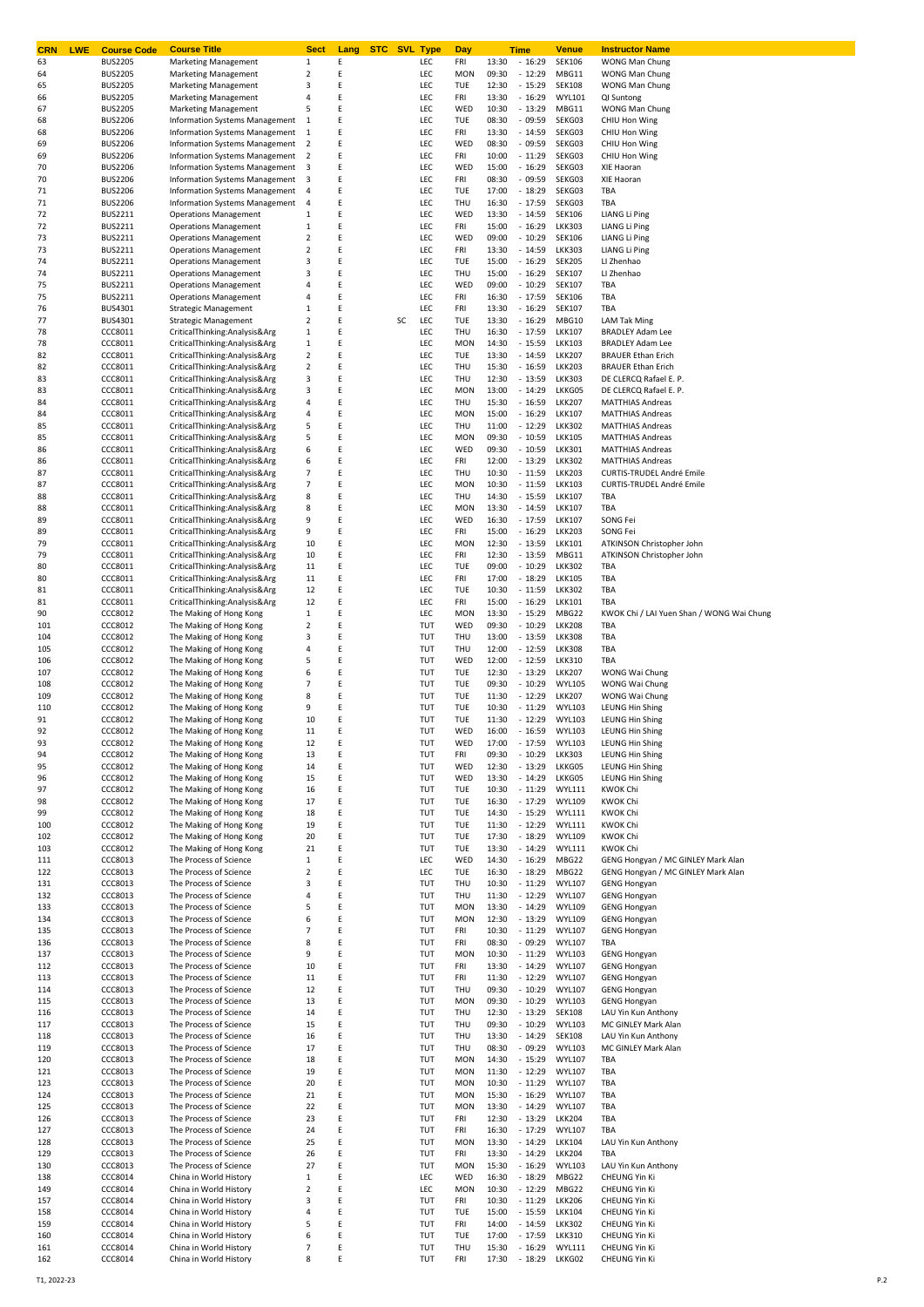| CRN<br><b>LWE</b> | <b>Course Code</b>  | <b>Course Title</b>                                              | Sect                    | Lang   |          | <b>STC</b> SVL Type | Day                      |                | Time                 | Venue                          | <b>Instructor Name</b>                  |
|-------------------|---------------------|------------------------------------------------------------------|-------------------------|--------|----------|---------------------|--------------------------|----------------|----------------------|--------------------------------|-----------------------------------------|
| 163               | CCC8014             | China in World History                                           | 9                       | Ε<br>Ε |          | TUT                 | TUE                      | 10:30<br>11:30 | $-11:29$             | LKKG04<br><b>SEK108</b>        | CHEUNG Yin Ki                           |
| 139<br>140        | CCC8014<br>CCC8014  | China in World History<br>China in World History                 | 10<br>11                | Ε      |          | TUT<br>TUT          | TUE<br>THU               | 17:00          | $-12:29$<br>$-17:59$ | <b>LKK308</b>                  | CHEUNG Yin Ki<br>CHEUNG Yin Ki          |
| 141               | CCC8014             | China in World History                                           | 12                      | Ε      |          | TUT                 | FRI                      | 11:30          | $-12:29$             | <b>LKK306</b>                  | CHEUNG Yin Ki                           |
| 142               | CCC8014             | China in World History                                           | 13                      | Ε      |          | TUT                 | THU                      | 10:30          | $-11:29$             | LKKG04                         | CHEUNG Yin Ki                           |
| 143               | CCC8014             | China in World History                                           | 14                      | Ε      |          | TUT                 | FRI                      | 16:30          | $-17:29$             | LKKG02                         | CHEUNG Yin Ki                           |
| 144               | CCC8014             | China in World History                                           | 15                      | Ε      |          | TUT                 | THU                      | 13:30          | $-14:29$             | LKKG03                         | CHEUNG Yin Ki                           |
| 145               | CCC8014             | China in World History                                           | 16                      | Ε      |          | TUT                 | FRI                      | 16:30          | $-17:29$             | <b>LKK206</b>                  | MAO Sheng                               |
| 146               | CCC8014             | China in World History                                           | 17                      | Ε      |          | TUT                 | FRI                      | 15:30          | $-16:29$             | <b>LKK206</b>                  | MAO Sheng                               |
| 147<br>148        | CCC8014<br>CCC8014  | China in World History<br>China in World History                 | 18<br>19                | Ε<br>Ε |          | TUT<br>TUT          | FRI<br>FRI               | 11:30<br>17:30 | $-12:29$<br>$-18:29$ | <b>LKK103</b><br><b>LKK206</b> | MAO Sheng<br>MAO Sheng                  |
| 150               | CCC8014             | China in World History                                           | 20                      | E      |          | TUT                 | THU                      | 16:30          | $-17:29$             | <b>LKK110</b>                  | MAO Sheng                               |
| 151               | CCC8014             | China in World History                                           | 21                      | Ε      |          | TUT                 | THU                      | 15:30          | $-16:29$             | <b>LKK110</b>                  | MAO Sheng                               |
| 152               | CCC8014             | China in World History                                           | 22                      | E      |          | TUT                 | THU                      | 11:30          | $-12:29$             | LKKG04                         | MAO Sheng                               |
| 153               | CCC8014             | China in World History                                           | 23                      | Ε      |          | TUT                 | THU                      | 17:30          | $-18:29$             | <b>LKK110</b>                  | MAO Sheng                               |
| 154               | CCC8014             | China in World History                                           | 24                      | E      |          | TUT                 | FRI                      | 12:30          | $-13:29$             | <b>LKK103</b>                  | MAO Sheng                               |
| 155               | CCC8014             | China in World History                                           | 25                      | Ε      |          | TUT                 | THU                      | 12:30          | $-13:29$             | LKKG04                         | MAO Sheng                               |
| 156               | CCC8014             | China in World History                                           | 26                      | E      |          | TUT                 | FRI                      | 10:30          | $-11:29$             | <b>LKK103</b>                  | MAO Sheng                               |
| 164               | CDS1001             | Intro to Prog for Data Science<br>Intro to Prog for Data Science | 1                       | Ε<br>E |          | LEC<br>LEC          | <b>MON</b>               | 09:30<br>13:30 | $-10:59$<br>$-14:59$ | SEKG03<br>SEKG03               | TBA<br>TBA                              |
| 164<br>165        | CDS1001<br>CDS2001  | Probability and Statistics 2                                     | 1<br>1                  | Ε      |          | LEC                 | WED<br><b>MON</b>        | 08:30          | $-09:59$             | <b>SEK105</b>                  | LAM Wing Lun                            |
| 165               | CDS2001             | Probability and Statistics 2                                     | 1                       | E      |          | LEC                 | THU                      | 13:30          | $-14:59$             | <b>SEK105</b>                  | LAM Wing Lun                            |
| 166               | CDS2003             | DateStur&Object-oriented Prog                                    | 1                       | Ε      |          | LEC                 | FRI                      | 12:30          | $-13:59$             | <b>SEK105</b>                  | XIE Haoran                              |
| 166               | CDS2003             | DateStur&Object-oriented Prog                                    | 1                       | E      |          | LEC                 | WED                      | 12:00          | $-13:29$             | <b>SEK105</b>                  | XIE Haoran                              |
| 167               | CDS3001             | Databases & Data Warehouses                                      | 1                       | Ε      |          | LEC                 | <b>MON</b>               | 11:30          | $-12:59$             | <b>SEK105</b>                  | TBA                                     |
| 167               | CDS3001             | Databases & Data Warehouses                                      | 1                       | E      |          | LEC                 | WED                      | 15:30          | $-16:59$             | <b>SEK105</b>                  | TBA                                     |
| 168               | CDS3002             | Simulation                                                       | 1                       | Ε      |          | LEC                 | TUE                      | 13:30          | $-16:29$             | <b>SEK105</b>                  | <b>LENG Mingming</b>                    |
| 169               | CDS3007             | Introduction to e-Business                                       | 1                       | Ε      |          | LEC                 | THU                      | 09:00          | $-10:29$             | SEKG03                         | SEE-TO Wing Kuen                        |
| 169<br>170        | CDS3007<br>CDS3007  | Introduction to e-Business<br>Introduction to e-Business         | 1<br>$\overline{2}$     | Ε<br>Ε |          | LEC<br>LEC          | TUE<br>FRI               | 10:00<br>11:30 | $-11:29$<br>$-12:59$ | SEKG03<br>SEKG03               | SEE-TO Wing Kuen<br>SEE-TO Wing Kuen    |
| 170               | CDS3007             | Introduction to e-Business                                       | 2                       | Ε      |          | LEC                 | TUE                      | 15:00          | $-16:29$             | SEKG03                         | SEE-TO Wing Kuen                        |
| 171               | CDS4009             | e-Business Models&Start-ups                                      | 1                       | Ε      |          | LEC                 | THU                      | 13:30          | $-14:59$             | SEKG03                         | SEE-TO Wing Kuen                        |
| 171               | CDS4009             | e-Business Models&Start-ups                                      | 1                       | Ε      |          | LEC                 | TUE                      | 11:30          | $-12:59$             | SEKG03                         | SEE-TO Wing Kuen                        |
| 172               | CHI2105             | Modern Chinese Literature                                        | 1                       | P      |          | LEC                 | WED                      | 16:30          | $-18:29$             | MBG07                          | <b>GONG Haomin</b>                      |
| 173               | CHI2105             | Modern Chinese Literature                                        | $\overline{\mathbf{2}}$ | P      |          | TUT                 | <b>MON</b>               | 10:30          | $-11:29$             | <b>LKK308</b>                  | XU Huaji                                |
| 174               | CHI2105             | Modern Chinese Literature                                        | 3                       | P      |          | TUT                 | <b>MON</b>               | 11:30          | $-12:29$             | <b>LKK308</b>                  | XU Huaji                                |
| 175               | CHI2105             | Modern Chinese Literature                                        | 4                       | P      |          | TUT                 | <b>MON</b>               | 09:30          | $-10:29$             | <b>LKK308</b>                  | XU Huaji                                |
| 176               | CHI2105             | Modern Chinese Literature                                        | 5                       | P      |          | TUT                 | <b>MON</b>               | 13:30          | $-14:29$             | <b>WYL113</b>                  | XU Huaji                                |
| 177<br>178        | CHI2107<br>CHI2107  | Introduction to Literature<br>Introduction to Literature         | 1<br>2                  | С<br>С |          | LEC<br>TUT          | TUE<br><b>MON</b>        | 10:30<br>15:30 | $-12:29$<br>$-16:29$ | MBG22<br>LKKG02                | WONG Shuk Han Mary<br>TBA               |
| 179               | CHI2107             | Introduction to Literature                                       | 3                       | С      |          | TUT                 | THU                      | 15:30          | $-16:29$             | <b>LKK206</b>                  | TBA                                     |
| 180               | CHI2107             | Introduction to Literature                                       | 4                       | С      |          | TUT                 | <b>MON</b>               | 10:30          | $-11:29$             | LKKG03                         | TBA                                     |
| 181               | CHI2107             | Introduction to Literature                                       | 5                       | С      |          | TUT                 | <b>MON</b>               | 11:30          | $-12:29$             | LKKG03                         | TBA                                     |
| 182               | CHI2111             | Chinese Etymology                                                | 1                       | С      |          | LEC                 | TUE                      | 15:30          | $-17:29$             | MBG07                          | TBA                                     |
| 183               | CHI2111             | Chinese Etymology                                                | $\overline{2}$          | C      |          | TUT                 | TUE                      | 12:30          | $-13:29$             | <b>LKK208</b>                  | TBA                                     |
| 184               | CHI2111             | Chinese Etymology                                                | 3                       | С      |          | TUT                 | <b>MON</b>               | 15:30          | $-16:29$             | <b>LKK204</b>                  | CHAN Wai Chung                          |
| 185               | CHI2111             | Chinese Etymology                                                | 4                       | С      |          | TUT                 | <b>MON</b>               | 14:00          | $-14:59$             | LKK101                         | CHAN Wai Chung                          |
| 186               | CHI2111             | Chinese Etymology                                                | 5                       | С      |          | TUT                 | TUE                      | 13:30          | $-14:29$             | <b>LKK107</b>                  | TBA                                     |
| 187               | CHI2113             | Classical Chi Literary History                                   | 1                       | 3      |          | LEC                 | FRI                      | 15:00          | $-16:59$             | MBG07                          | TBA                                     |
| 188               | CHI2113             | Classical Chi Literary History                                   | 2                       | 3      |          | TUT                 | TUE                      | 12:30          | $-13:29$             | <b>LKK204</b>                  | TBA                                     |
| 189               | CHI2113             | Classical Chi Literary History                                   | 3                       | 3<br>3 |          | TUT                 | <b>MON</b>               | 13:30          | $-14:29$             | <b>LKK208</b>                  | TBA<br>TBA                              |
| 190<br>191        | CHI2113<br>CHI2113  | Classical Chi Literary History<br>Classical Chi Literary History | 4<br>5                  | 3      |          | TUT<br>TUT          | <b>MON</b><br><b>MON</b> | 12:30<br>10:30 | $-13:29$<br>$-11:29$ | <b>LKK208</b><br><b>WYL111</b> | TBA                                     |
| 192               | CHI3001             | The Chinese Dialects & Cul                                       | 1                       | P      |          | LEC                 | THU                      | 15:00          | $-16:59$             | <b>LKK101</b>                  | XU Gang                                 |
| 193               | CHI3001             | The Chinese Dialects & Cul                                       | 2                       | P      |          | TUT                 | WED                      | 10:30          | $-11:29$             | <b>LKK308</b>                  | XU Gang                                 |
| 194               | CHI3001             | The Chinese Dialects & Cul                                       | 3                       | P      |          | TUT                 | WED                      | 09:30          | $-10:29$             | <b>LKK308</b>                  | XU Gang                                 |
| 195               | CHI3151             | Intro to Comparative Lit                                         | 1                       | p      |          | LEC                 | <b>MON</b>               | 12:30          | $-14:29$             | MBG01                          | TAN Li Wen Jessica                      |
| 196               | CHI3151             | Intro to Comparative Lit                                         | $\overline{2}$          | P      |          | TUT                 | FRI                      | 14:00          | $-14:59$             | <b>LKK308</b>                  | TAN Li Wen Jessica                      |
| 197               | CHI3151             | Intro to Comparative Lit                                         | 3                       |        |          | TUT                 | FRI                      | 13:00          | $-13.59$             | <b>LKK308</b>                  | TAN Li Wen Jessica                      |
| 198               | CHI3204             | <b>Emotions and Writing</b>                                      | $\mathbf{1}$            | С      |          | LEC                 | TUE                      | 09:00          | $-10:29$             | MBG07                          | TBA                                     |
| 199               | CHI3204             | <b>Emotions and Writing</b>                                      | $\overline{c}$          | C      |          | TUT                 | WED                      | 17:00          | $-18:29$             | <b>LKK108</b>                  | TBA                                     |
| 200               | CHI3204             | <b>Emotions and Writing</b>                                      | 3                       | C      |          | TUT                 | THU                      | 13:30          | $-14:59$             | LKKG02                         | TBA                                     |
| 201               | CHI3204             | <b>Emotions and Writing</b>                                      | 4                       | C      |          | TUT                 | THU                      | 10:30          | $-11:59$             | <b>LKK204</b>                  | TBA                                     |
| 202<br>8312       | CHI3204<br>CHI3204  | <b>Emotions and Writing</b><br><b>Emotions and Writing</b>       | 5<br>6                  | C<br>C |          | TUT<br>TUT          | WED<br>FRI               | 13:30<br>09:00 | $-14:59$<br>$-10:29$ | LKKG02<br>LKKG02               | TBA<br>TBA                              |
| 203               | CHI3231             | Classical Literary Criticism                                     | 1                       | 3      |          | LEC                 | TUE                      | 10:30          | $-12:29$             | <b>LKK301</b>                  | CAI Zong-qi                             |
| 204               | CHI3231             | <b>Classical Literary Criticism</b>                              | $\mathbf 2$             | 3      |          | TUT                 | WED                      | 11:30          | $-12:29$             | <b>LKK208</b>                  | CAI Zong-qi                             |
| 205               | CHI3231             | Classical Literary Criticism                                     | 3                       | 3      |          | TUT                 | WED                      | 10:30          | $-11:29$             | <b>LKK208</b>                  | CAI Zong-qi                             |
| 8319              | CHI3236             | <b>Classical Chinese Fiction</b>                                 | $1\,$                   | P      |          | LEC                 | TUE                      | 15:00          | $-16:59$             | <b>LKK201</b>                  | TBA                                     |
| 8320              | CHI3236             | <b>Classical Chinese Fiction</b>                                 | 2                       | P      |          | TUT                 | <b>MON</b>               | 09:30          | $-10:29$             | <b>WYL111</b>                  | TBA                                     |
| 8321              | CHI3236             | <b>Classical Chinese Fiction</b>                                 | 3                       | P      |          | TUT                 | FRI                      | 12:30          | $-13:29$             | <b>LKK208</b>                  | TBA                                     |
| 206               | CHI3237             | <b>News Writing</b>                                              | $\mathbf{1}$            | C      | SC       | LEC                 | <b>MON</b>               | 11:00          | $-12:29$             | MBG07                          | CHAN Wai Chung                          |
| 207               | CHI3237             | <b>News Writing</b>                                              | $\overline{2}$          | C      | SC       | TUT                 | THU                      | 15:30          | $-16:59$             | <b>LKK204</b>                  | CHAN Wai Chung                          |
| 208               | CHI3237             | <b>News Writing</b><br><b>News Writing</b>                       | 3<br>4                  | с      | SC       | TUT                 | WED                      | 10:30<br>13:30 | $-11:59$             | <b>LKK110</b>                  | CHAN Wai Chung                          |
| 209<br>210        | CHI3237<br>CHI3237  | <b>News Writing</b>                                              | 5                       | С<br>С | SC<br>SC | TUT<br>TUT          | TUE<br>TUE               | 16:00          | $-14:59$<br>$-17:29$ | <b>LKK204</b><br><b>LKK306</b> | CHAN Wai Chung<br>CHAN Wai Chung        |
| 211               | CHI3237             | <b>News Writing</b>                                              | 6                       | С      | SC       | TUT                 | THU                      | 13:30          | $-14:59$             | <b>LKK210</b>                  | CHAN Wai Chung                          |
| 212               | CHI3237             | <b>News Writing</b>                                              | $\overline{7}$          | с      | SC       | TUT                 | WED                      | 15:00          | $-16:29$             | <b>LKK306</b>                  | CHAN Wai Chung                          |
| 8113              | CHI4301             | <b>Directed Thesis</b>                                           | 1                       | 3      |          | PRJ                 |                          |                |                      |                                |                                         |
| 8330              | CHI4322             | Selected Readings in Ci Poetry                                   | 1                       | P      |          | LEC                 | FRI                      | 11:30          | $-13:29$             | <b>SEK205</b>                  | TBA                                     |
| 8331              | CHI4322             | Selected Readings in Ci Poetry                                   | $\overline{2}$          | P      |          | TUT                 | WED                      | 17:30          | $-18:29$             | LKKG02                         | TBA                                     |
| 8332              | CHI4322             | Selected Readings in Ci Poetry                                   | 3                       | P      |          | TUT                 | THU                      | 12:30          | $-13:29$             | <b>LKK202</b>                  | TBA                                     |
| 8322              | CHI4327             | Sel Readings inModern Chin Lit                                   | 1                       | P      |          | LEC                 | THU                      | 13:00          | $-14:59$             | <b>LKK101</b>                  | TBA                                     |
| 8323              | CHI4327             | Sel Readings inModern Chin Lit                                   | 2                       | P      |          | TUT                 | WED                      | 12:30          | $-13:29$             | <b>LKK205</b>                  | TBA                                     |
| 8324              | CHI4327             | Sel Readings inModern Chin Lit                                   | 3                       | P      |          | TUT                 | WED                      | 13:30          | $-14:29$             | <b>LKK205</b>                  | TBA                                     |
| 213               | CHI4334B            | Literary Modernity and Nature                                    | 1                       | P<br>P |          | LEC                 | TUE<br>WED               | 10:30          | $-12:29$             | <b>LKK201</b><br><b>LKK101</b> | <b>GONG Haomin</b>                      |
| 214<br>216        | CHI4334B<br>CHI4345 | Literary Modernity and Nature<br>Buddhism & Chinese Lit          | 2<br>1                  | С      |          | TUT<br>LEC          | WED                      | 12:30<br>13:30 | $-13:29$<br>$-15:29$ | <b>LKK101</b>                  | <b>GONG Haomin</b><br>SI TOU Sau leng   |
| 217               | CHI4345             | Buddhism & Chinese Lit                                           | $\overline{c}$          | C      |          | TUT                 | TUE                      | 12:30          | $-13:29$             | <b>LKK304</b>                  | SI TOU Sau leng                         |
| 218               | CHI4345             | Buddhism & Chinese Lit                                           | 3                       | C      |          | TUT                 | TUE                      | 13:30          | $-14:29$             | <b>LKK304</b>                  | SI TOU Sau leng                         |
| 219               | CHI4348             | Nature Writing and Practice                                      | $\mathbf 1$             | C      |          | LEC                 | FRI                      | 11:00          | $-12:29$             | <b>LKK101</b>                  | TBA                                     |
| 220               | CHI4348             | Nature Writing and Practice                                      | 2                       | С      |          | TUT                 | TUE                      | 11:00          | $-12:29$             | <b>WYL115</b>                  | TBA                                     |
| 221               | CHI4348             | Nature Writing and Practice                                      | 3                       | С      |          | TUT                 | WED                      | 15:30          | $-16:59$             | <b>LKK108</b>                  | TBA                                     |
| 222               | CHI4348             | Nature Writing and Practice                                      | 4                       | С      |          | TUT                 | WED                      | 10:30          | $-11:59$             | <b>LKK306</b>                  | TBA                                     |
| 223               | CHI4348             | Nature Writing and Practice                                      | 5                       | С      |          | TUT                 | THU                      | 15:30          | $-16:59$             | <b>LKK208</b>                  | TBA                                     |
| 224               | CLA9001             | Media Writing in Chinese                                         | $\,1\,$                 | C      |          | LEC                 | WED                      | 17:00          | $-18:29$             | MBG01                          | CHAN Wai Chung                          |
| 225               | CLA9001             | Media Writing in Chinese                                         | $\mathbf 2$             | С      |          | TUT                 | THU                      | 17:00          | $-18:29$             | <b>LKK204</b>                  | CHAN Wai Chung                          |
| 226               | CLA9001             | Media Writing in Chinese                                         | 3                       | С      |          | TUT                 | TUE                      | 11:00          | $-12:29$             | LKKG05                         | CHAN Wai Chung                          |
| 227               | CLA9001             | Media Writing in Chinese                                         | 4                       | С      |          | TUT                 | FRI                      | 10:30          | $-11:59$             | LKKG03                         | CHAN Wai Chung                          |
| 228               | CLA9001             | Media Writing in Chinese                                         | 5                       | С      |          | TUT                 | FRI                      | 14:00          | $-15:29$             | LKKG04                         | CHAN Wai Chung                          |
| 229<br>230        | CLA9003<br>CLA9005  | Innovation in Practice<br>Economics of Cul & Creativity          | 1<br>1                  | Ε<br>E |          | LEC<br>LEC          | THU<br>WED               | 13:30<br>13:30 | $-16:29$<br>$-15:29$ | <b>LKK302</b><br>MBG09         | <b>PENG Ling</b><br><b>WANG Yonglin</b> |
| 231               | CLA9005             | Economics of Cul & Creativity                                    | $\overline{2}$          | E      |          | TUT                 | MON                      | 11:30          | $-12:29$             | <b>WYL113</b>                  | <b>WANG Yonglin</b>                     |
|                   |                     |                                                                  |                         |        |          |                     |                          |                |                      |                                |                                         |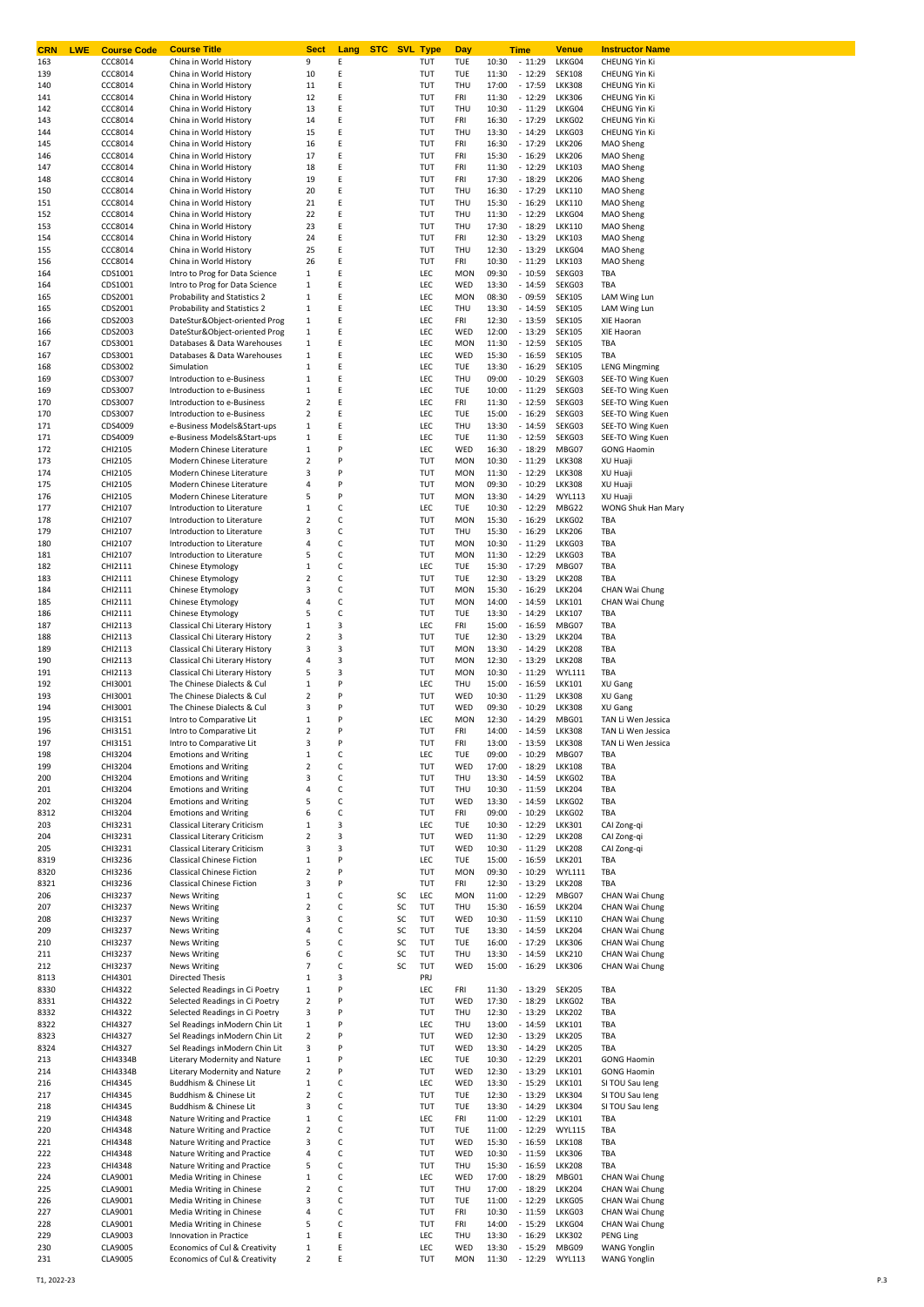| CRN<br><b>LWE</b> | <b>Course Code</b>        | <b>Course Title</b>                                                  | <b>Sect</b>                    | <b>STC</b> SVL Type<br>Lang      |          |                   | Day                      |                | <b>Time</b>          | Venue                          | <b>Instructor Name</b>                         |
|-------------------|---------------------------|----------------------------------------------------------------------|--------------------------------|----------------------------------|----------|-------------------|--------------------------|----------------|----------------------|--------------------------------|------------------------------------------------|
| 232<br>233        | CLA9005<br>CLA9007        | Economics of Cul & Creativity<br>Creative Industries                 | 3<br>1                         | Ε<br>Ε                           |          | TUT<br>LEC        | <b>MON</b><br><b>MON</b> | 12:30<br>14:30 | $-13:29$<br>$-16:29$ | <b>WYL113</b><br>MBG01         | <b>WANG Yonglin</b><br>YEUNG Chun Yin          |
| 234               | CLA9007                   | <b>Creative Industries</b>                                           | 2                              | Ε                                |          | TUT               | THU                      | 10:30          | $-12:29$             | <b>LKK103</b>                  | YEUNG Chun Yin                                 |
| 235               | CLA9007                   | Creative Industries                                                  | 3                              | Ε                                |          | TUT               | THU                      | 10:30          | $-12:29$             | <b>LKK103</b>                  | YEUNG Chun Yin                                 |
| 236               | CLA9007                   | Creative Industries                                                  | 4                              | Ε                                |          | TUT               | FRI                      | 10:30          | $-12:29$             | LKKG05                         | YEUNG Chun Yin                                 |
| 237               | CLA9007                   | Creative Industries                                                  | 5                              | Ε                                |          | TUT               | FRI                      | 10:30          | $-12:29$             | LKKG05                         | YEUNG Chun Yin                                 |
| 238               | <b>CLA9008</b>            | Performance Arts inModernTimes                                       | $\mathbf{1}$                   | Ε                                |          | LEC               | <b>TUE</b>               | 08:30          | $-10:29$             | <b>LKK102</b>                  | TBA                                            |
| 239               | <b>CLA9008</b>            | Performance Arts inModernTimes                                       | $\overline{2}$                 | F                                |          | TUT               | <b>TUE</b>               | 10:30          | $-12:29$             | <b>LKK102</b>                  | TBA                                            |
| 240<br>241        | <b>CLA9008</b><br>CLA9009 | Performance Arts inModernTimes<br><b>Bilingual Studies in Humour</b> | 3<br>$\mathbf{1}$              | Ε<br>$\mathbf{1}$                |          | TUT<br>LEC        | <b>TUE</b><br><b>MON</b> | 10:30<br>10:30 | $-12:29$<br>$-12:29$ | <b>LKK102</b><br><b>LKK302</b> | TBA<br>YEUNG Wang Tung Ivan                    |
| 242               | CLA9009                   | <b>Bilingual Studies in Humour</b>                                   | 2                              | $\mathbf{1}$                     |          | TUT               | WED                      | 14:30          | $-15:29$             | <b>LKK202</b>                  | YEUNG Wang Tung Ivan                           |
| 243               | CLA9010                   | Soc Prob Sol&Dec Mak in Mod Wd                                       | 1                              | E                                |          | <b>LEC</b>        | <b>TUE</b>               | 12:30          | $-14:29$             | <b>WYL101</b>                  | TBA / ZHANG Tianle                             |
| 244               | CLA9010                   | Soc Prob Sol&Dec Mak in Mod Wd                                       | $\overline{2}$                 | Ε                                |          | TUT               | <b>MON</b>               | 09:30          | $-10:29$             | LKKG04                         | TBA / ZHANG Tianle                             |
| 245               | CLA9010                   | Soc Prob Sol&Dec Mak in Mod Wd                                       | 3                              | Ε                                |          | TUT               | <b>MON</b>               | 10:30          | $-11:29$             | LKKG04                         | TBA / ZHANG Tianle                             |
| 246               | CLA9013                   | Self-impro, Personal & WorkSu                                        | 1                              | Ε                                |          | LEC               | TUE                      | 16:30          | $-18:29$             | <b>LKK303</b>                  | AMOAH Padmore Adusei                           |
| 247               | CLA9013                   | Self-impro, Personal & WorkSu                                        | $\overline{2}$                 | E                                |          | TUT               | THU                      | 16:30          | $-17:29$             | MBG09                          | TBA                                            |
| 248               | CLA9013                   | Self-impro, Personal& WorkSu                                         | 3                              | Ε                                |          | TUT               | THU                      | 17:30          | $-18:29$             | MBG09                          | TBA                                            |
| 8184              | CLA9018                   | Digital Tactics&Subcultures<br>Digital Tactics&Subcultures           | $\mathbf{1}$<br>$\overline{2}$ | Ε<br>Ε                           |          | <b>LEC</b><br>TUT | TUE<br><b>TUE</b>        | 13:30          | $-15:29$<br>$-17:29$ | <b>LKK102</b><br><b>LKK102</b> | TBA<br>TBA                                     |
| 8185<br>8186      | CLA9018<br>CLA9018        | Digital Tactics&Subcultures                                          | 3                              | Ε                                |          | TUT               | <b>TUE</b>               | 15:30<br>15:30 | $-17:29$             | <b>LKK102</b>                  | TBA                                            |
| 252               | CLA9021                   | Inn&EntrepGlobGrandChallenges                                        | $\mathbf{1}$                   | Ε                                |          | <b>LEC</b>        | <b>MON</b>               | 10:30          | $-11:59$             | <b>LKK207</b>                  | VAN HOLSTEIJN Jasper                           |
| 253               | CLA9021                   | Inn&EntrepGlobGrandChallenges                                        | $\overline{2}$                 | Ε                                |          | TUT               | WED                      | 10:30          | $-11:59$             | <b>SEK107</b>                  | VAN HOLSTEIJN Jasper                           |
| 254               | CLA9024                   | Creative Expression with Music                                       | $\mathbf{1}$                   | Ε                                |          | <b>LEC</b>        | <b>TUE</b>               | 15:30          | $-18:29$             | LCHLG01                        | IP Kim Ho                                      |
| 8314              | CLB9001                   | Masterpieces in Chin Lit                                             | $\mathbf{1}$                   | $\overline{2}$                   |          | <b>LEC</b>        | <b>TUE</b>               | 11:30          | $-13:29$             | MBG01                          | TBA                                            |
| 8315              | CLB9001                   | Masterpieces in Chin Lit                                             | $\overline{2}$                 | $\overline{2}$                   |          | TUT               | FRI                      | 13:30          | $-14:29$             | <b>LKK108</b>                  | TBA                                            |
| 8316              | CLB9001                   | Masterpieces in Chin Lit                                             | 3                              | $\overline{2}$                   |          | TUT               | FRI                      | 10:30          | $-11:29$             | <b>LKK108</b>                  | TBA                                            |
| 8317              | CLB9001<br>CLB9001        | Masterpieces in Chin Lit<br>Masterpieces in Chin Lit                 | 4<br>5                         | $\overline{2}$<br>$\overline{2}$ |          | TUT<br>TUT        | FRI<br>FRI               | 15:30<br>09:30 | $-16:29$<br>$-10:29$ | <b>LKK208</b><br><b>LKK108</b> | TBA<br>TBA                                     |
| 8318<br>255       | <b>CLB9005</b>            | Evolution of Chinese Lang                                            | $\mathbf{1}$                   | C                                |          | LEC               | WED                      | 16:30          | $-18:29$             | <b>LKK207</b>                  | HSU Tzu Pin                                    |
| 256               | <b>CLB9005</b>            | Evolution of Chinese Lang                                            | $\overline{2}$                 | P                                |          | TUT               | THU                      | 13:30          | $-14:29$             | LKKG04                         | TBA                                            |
| 257               | <b>CLB9005</b>            | Evolution of Chinese Lang                                            | 3                              | P                                |          | TUT               | THU                      | 15:00          | $-15:59$             | LKKG02                         | TBA                                            |
| 258               | CLB9010                   | Intro Chi Kunqu & Peking Operas                                      | $\mathbf{1}$                   | P                                |          | LEC               | THU                      | 10:30          | $-12:29$             | MBG01                          | TBA                                            |
| 259               | CLB9010                   | Intro Chi Kunqu & Peking Operas                                      | $\overline{2}$                 | P                                |          | TUT               | <b>MON</b>               | 10:30          | $-11:29$             | <b>LKK110</b>                  | TBA                                            |
| 260               | CLB9010                   | Intro Chi Kunqu & Peking Operas                                      | 3                              | P                                |          | TUT               | <b>MON</b>               | 11:30          | $-12:29$             | <b>LKK110</b>                  | TBA                                            |
| 261               | CLB9012                   | Four BooksΧ Intell Trad                                              | $1\,$                          | P                                |          | LEC               | <b>TUE</b>               | 16:30          | $-18:29$             | <b>LKK301</b>                  | <b>WANG Chunhong</b>                           |
| 262               | CLB9012                   | Four BooksΧ Intell Trad                                              | $\overline{2}$                 |                                  |          | TUT               | FRI                      | 15:30          | $-16:29$             | <b>WYL111</b>                  | <b>WANG Chunhong</b>                           |
| 263               | CLB9012                   | Four BooksΧ Intell Trad                                              | 3<br>$\mathbf{1}$              | P<br>$\mathbf{1}$                |          | TUT               | FRI<br>FRI               | 14:30          | $-15:29$<br>$-11:29$ | <b>WYL111</b>                  | <b>WANG Chunhong</b>                           |
| 264<br>265        | CLB9014<br>CLB9014        | Food, Culture & Identity<br>Food, Culture & Identity                 | $\overline{2}$                 | $\mathbf{1}$                     |          | LEC<br>TUT        | THU                      | 09:30<br>11:30 | $-12:29$             | MBG07<br><b>LKK310</b>         | WONG Wai Yi Dorothy<br>WONG Wai Yi Dorothy     |
| 266               | CLB9014                   | Food, Culture & Identity                                             | 3                              | 1                                |          | TUT               | WED                      | 17:30          | $-18:29$             | <b>LKK304</b>                  | WONG Wai Yi Dorothy                            |
| 267               | CLB9014                   | Food, Culture & Identity                                             | 4                              | $\mathbf{1}$                     |          | TUT               | THU                      | 10:30          | $-11:29$             | <b>LKK310</b>                  | WONG Wai Yi Dorothy                            |
| 268               | CLB9014                   | Food, Culture & Identity                                             | 5                              | $\mathbf{1}$                     |          | TUT               | THU                      | 13:30          | $-14:29$             | <b>LKK106</b>                  | WONG Wai Yi Dorothy                            |
| 8325              | CLB9017                   | Screening China                                                      | $\mathbf{1}$                   | P                                |          | <b>LEC</b>        | WED                      | 09:30          | $-11:29$             | MBG07                          | TBA                                            |
| 8326              | CLB9017                   | Screening China                                                      | 2                              | P                                |          | TUT               | FRI                      | 08:30          | $-09:29$             | <b>LKK105</b>                  | TBA                                            |
| 8327              | CLB9017                   | Screening China                                                      | 3                              | P                                |          | TUT               | FRI                      | 10:30          | $-11:29$             | <b>WYL105</b>                  | TBA                                            |
| 8328              | CLB9017                   | Screening China                                                      | 4                              | P                                |          | TUT               | THU                      | 15:30          | $-16:29$             | <b>LKK304</b>                  | TBA                                            |
| 8329              | CLB9017                   | Screening China                                                      | 5                              | P                                |          | TUT               | FRI                      | 09:30          | $-10:29$             | <b>WYL105</b>                  | TBA                                            |
| 269               | CLB9018                   | ThinkingLike an Anthropologist                                       | $\mathbf{1}$                   | Ε                                |          | LEC               | FRI                      | 13:00          | $-14:59$             | <b>LKK101</b>                  | CASTILLO BAUTISTA Roberto Carlos               |
| 270               | CLB9018                   | ThinkingLike an Anthropologist                                       | $\overline{2}$                 | Ε<br>Ε                           |          | TUT               | THU                      | 16:30          | $-18:29$             | <b>LKK102</b>                  | CASTILLO BAUTISTA Roberto Carlos               |
| 271<br>272        | CLB9018<br>CLB9021        | ThinkingLike an Anthropologist<br>Cross-CulStud Supernatural Lit     | 3<br>$\mathbf{1}$              | $\mathbf{1}$                     |          | TUT<br><b>LEC</b> | THU<br><b>TUE</b>        | 16:30<br>09:00 | $-18:29$<br>$-10:59$ | <b>LKK102</b><br>LKKG05        | CASTILLO BAUTISTA Roberto Carlos<br>TBA        |
| 273               | CLB9021                   | Cross-CulStud Supernatural Lit                                       | $\overline{2}$                 | $\mathbf{1}$                     |          | TUT               | THU                      | 17:30          | $-18:29$             | <b>LKK108</b>                  | TBA                                            |
| 274               | CLB9021                   | Cross-CulStud Supernatural Lit                                       | 3                              | $\mathbf{1}$                     |          | TUT               | WED                      | 13:00          | $-13:59$             | <b>LKK104</b>                  | TBA                                            |
| 8333              | CLB9027                   | Women in Traditional Societies                                       | $\mathbf{1}$                   | P                                |          | LEC               | WED                      | 15:00          | $-16:59$             | MBG01                          | TBA                                            |
| 8334              | CLB9027                   | Women in Traditional Societies                                       | $\overline{2}$                 | P                                |          | TUT               | THU                      | 11:00          | $-11:59$             | <b>LKK308</b>                  | TBA                                            |
| 8335              | CLB9027                   | Women in Traditional Societies                                       | 3                              | P                                |          | TUT               | THU                      | 09:00          | $-09:59$             | <b>LKK308</b>                  | TBA                                            |
| 8336              | CLB9027                   | Women in Traditional Societies                                       | 4                              |                                  |          | TUT               | FRI                      | 10:00          | $-10:59$             | <b>WYL113</b>                  | TBA                                            |
| 8337              | CLB9027                   | Women in Traditional Societies                                       | 5                              | P                                |          | TUT               | THU                      | 10:00          | $-10:59$             | <b>LKK308</b>                  | TBA                                            |
| 275               | CLB9032                   | <b>Understanding Morality</b>                                        | $\mathbf{1}$                   |                                  |          | LEC               | <b>FRI</b>               | 13:30          | $-14.59$             | <b>IKK202</b>                  | SAUCHELLI Andrea                               |
| 275               | CLB9032                   | <b>Understanding Morality</b>                                        | $1\,$                          | Ε                                |          | LEC               | <b>MON</b>               | 09:00          | $-10:29$             | <b>LKK201</b>                  | SAUCHELLI Andrea                               |
| 8196              | CLB9034                   | MusAcrGenWesPopMusInPostWWII 1<br>MusAcrGenWesPopMusInPostWWII 1     |                                | E<br>E                           |          | LEC               | FRI                      | 13:30          | $-14:59$             | <b>LKK203</b>                  | HOBERMAN Jerome Leonard                        |
| 8196<br>276       | CLB9034<br>CLC9002        | Managing Personal Finance                                            | 1                              | Ε                                |          | LEC<br>LEC        | <b>MON</b><br>THU        | 10:30<br>16:30 | $-11:59$<br>$-17:59$ | <b>LKK301</b><br>LKKG05        | HOBERMAN Jerome Leonard<br>SUN Tao             |
| 276               | CLC9002                   | Managing Personal Finance                                            | $\mathbf{1}$                   | E                                |          | <b>LEC</b>        | TUE                      | 13:00          | $-14:29$             | MBG12                          | SUN Tao                                        |
| 277               | CLC9002                   | Managing Personal Finance                                            | $\overline{2}$                 | Ε                                |          | LEC               | THU                      | 13:00          | $-14:29$             | <b>SEK106</b>                  | SUN Tao                                        |
| 277               | CLC9002                   | Managing Personal Finance                                            | $\overline{2}$                 | E                                |          | <b>LEC</b>        | TUE                      | 17:00          | $-18:29$             | <b>SEK107</b>                  | SUN Tao                                        |
| 278               | CLC9003                   | Underst. Invest. in St. Mkt                                          | $\mathbf{1}$                   | E                                |          | <b>LEC</b>        | THU                      | 09:30          | $-12:29$             | MBG12                          | TBA                                            |
| 279               | <b>CLC9005</b>            | <b>Finance and Politics</b>                                          | $\mathbf{1}$                   | Ε                                |          | <b>LEC</b>        | WED                      | 16:30          | $-18:29$             | LBYG06                         | WONG Wai Chung                                 |
| 280               | <b>CLC9005</b>            | <b>Finance and Politics</b>                                          | $\overline{2}$                 | Ε                                |          | TUT               | <b>MON</b>               | 10:30          | $-11:29$             | <b>WYL113</b>                  | WONG Wai Chung                                 |
| 281               | <b>CLC9005</b>            | <b>Finance and Politics</b>                                          | 3                              | E                                |          | TUT               | <b>MON</b>               | 09:30          | $-10:29$             | <b>WYL113</b>                  | WONG Wai Chung                                 |
| 282               | CLC9006                   | Law and Governance                                                   | $\mathbf{1}$                   | Ε                                | SO       | LEC               | FRI                      | 16:30          | $-18:29$             | LKKG05                         | TAM Wai Keung                                  |
| 283<br>284        | CLC9006<br><b>CLC9006</b> | Law and Governance<br>Law and Governance                             | $\overline{2}$<br>3            | Ε<br>Ε                           | SO<br>SO | TUT<br>TUT        | WED<br>WED               | 10:30<br>09:30 | $-11:29$<br>$-10:29$ | <b>WYL109</b><br><b>WYL109</b> | TAM Wai Keung<br>TAM Wai Keung                 |
| 285               | CLC9007                   | Stress Mgt, Health&LifeBalance                                       | $\mathbf{1}$                   | Ε                                |          | LEC               | THU                      | 16:30          | $-18:29$             | LBYG06                         | SIU Oi Ling                                    |
| 286               | CLC9007                   | Stress Mgt, Health&LifeBalance                                       | $\overline{2}$                 | Ε                                |          | TUT               | TUE                      | 12:30          | $-13:29$             | <b>LKK206</b>                  | TBA                                            |
| 287               | CLC9007                   | Stress Mgt, Health&LifeBalance                                       | 3                              | Ε                                |          | TUT               | TUE                      | 13:30          | $-14:29$             | <b>LKK206</b>                  | TBA                                            |
| 288               | <b>CLC9008</b>            | <b>Business Ethics</b>                                               | $\mathbf{1}$                   | Ε                                |          | LEC               | WED                      | 15:30          | $-18:29$             | <b>LKK101</b>                  | WANG Nan                                       |
| 289               | CLC9009                   | Corporate SocialResponsibility                                       | $\mathbf{1}$                   | Ε                                | SC       | LEC               | FRI                      | 09:00          | $-11:59$             | <b>LKK202</b>                  | TBA                                            |
| 290               | CLC9010                   | GettingTo Yes Thro Negotiation                                       | $\mathbf{1}$                   | Ε                                |          | LEC               | THU                      | 13:30          | $-16:29$             | MBG09                          | WANG Chongwei                                  |
| 291               | CLC9017                   | LabMkt,Employability&CareerDev                                       | $\mathbf{1}$                   | Ε                                |          | LEC               | TUE                      | 15:30          | $-18:29$             | LKKG05                         | WANG Chongwei                                  |
| 292               | CLC9018                   | Games in Daily Life                                                  | $\mathbf{1}$                   | Ε                                |          | LEC               | TUE                      | 15:30          | $-18:29$             | <b>LKK302</b>                  | TBA                                            |
| 293               | CLC9020                   | Law in Everyday Life                                                 | $\mathbf{1}$                   | Ε                                |          | LEC               | FRI                      | 13:30          | $-14:59$             | <b>SEK205</b>                  | <b>HAN Peng</b>                                |
| 293<br>294        | <b>CLC9020</b>            | Law in Everyday Life                                                 | $\mathbf{1}$<br>$\mathbf{1}$   | Ε<br>Ε                           | SO       | LEC<br>LEC        | TUE<br>THU               | 13:30          | $-14:59$             | <b>SEK205</b><br><b>LKK102</b> | <b>HAN Peng</b><br>LEUNG Shi Chi               |
| 295               | CLD9001<br>CLD9001        | Technology & Cultural Change<br>Technology & Cultural Change         | $\overline{2}$                 | Ε                                | SO       | TUT               | TUE                      | 12:30<br>18:30 | $-14:29$<br>$-20:29$ | <b>LKK102</b>                  | LEUNG Shi Chi                                  |
| 296               | CLD9001                   | Technology & Cultural Change                                         | 3                              | Ε                                | SO       | TUT               | TUE                      | 18:30          | $-20:29$             | <b>LKK102</b>                  | LEUNG Shi Chi                                  |
| 297               | CLD9002                   | Social & Economic Indicators                                         | $\mathbf{1}$                   | E                                |          | LEC               | FRI                      | 10:30          | $-12:29$             | <b>LKK303</b>                  | LEUNG Hin Shing / OLIVOS RAVE Francisco Javier |
| 298               | CLD9002                   | Social & Economic Indicators                                         | $\overline{2}$                 | Ε                                |          | TUT               | TUE                      | 13:30          | $-14:29$             | <b>LKK210</b>                  | LEUNG Hin Shing / OLIVOS RAVE Francisco Javier |
| 299               | CLD9002                   | Social & Economic Indicators                                         | 3                              | E                                |          | TUT               | TUE                      | 09:30          | $-10:29$             | <b>WYL103</b>                  | LEUNG Hin Shing / OLIVOS RAVE Francisco Javier |
| 300               | CLD9003                   | <b>Statistics in Modern Society</b>                                  | 1                              | Ε                                |          | LEC               | <b>MON</b>               | 15:00          | $-16:29$             | <b>LKK101</b>                  | LAM Wing Lun                                   |
| 300               | CLD9003                   | <b>Statistics in Modern Society</b>                                  | $\mathbf{1}$                   | E                                |          | <b>LEC</b>        | THU                      | 16:30          | $-17:59$             | <b>SEK107</b>                  | LAM Wing Lun                                   |
| 301               | CLD9004                   | Math Literacy in Today's World                                       | $\mathbf{1}$                   | Ε                                |          | <b>LEC</b>        | <b>MON</b>               | 13:30          | $-16:29$             | MBG12                          | TBA                                            |
| 302               | <b>CLD9008</b>            | LifeScience: The Way Life Works                                      | $\mathbf{1}$                   | E                                |          | <b>LEC</b>        | THU                      | 15:00          | $-16:29$             | LKKG05                         | FONG Jonathan Julio                            |
| 302               | <b>CLD9008</b>            | LifeScience: The Way Life Works                                      | $\mathbf{1}$                   | Ε                                |          | LEC               | <b>TUE</b>               | 14:30          | $-15:59$             | MBG12                          | FONG Jonathan Julio                            |
| 303               | CLD9014                   | Spreadsht-based DecisionMaking                                       | $\mathbf{1}$                   | Ε<br>E                           |          | <b>LEC</b>        | THU                      | 15:00          | $-16:29$             | SEKG03                         | TBA                                            |
| 303<br>304        | CLD9014<br>CLD9015        | Spreadsht-based DecisionMaking<br><b>Understanding Evolution</b>     | $\mathbf{1}$<br>$\mathbf{1}$   | E                                |          | LEC<br><b>LEC</b> | TUE<br>TUE               | 13:30<br>10:30 | $-14:59$<br>$-12:29$ | SEKG03<br><b>LKK303</b>        | TBA<br>FONG Jonathan Julio                     |
| 305               | CLD9015                   | <b>Understanding Evolution</b>                                       | $\overline{2}$                 | E                                |          | TUT               | THU                      | 12:30          | $-13:29$             | <b>WYL107</b>                  | FONG Jonathan Julio                            |
| 306               | CLD9015                   | <b>Understanding Evolution</b>                                       | 3                              | E                                |          | TUT               | THU                      | 13:30          | $-14:29$             | <b>WYL105</b>                  | FONG Jonathan Julio                            |
| 307               | CLD9016                   | Music& the Science of Sound                                          | $\mathbf{1}$                   | E                                |          | LEC               | WED                      | 15:30          | $-17:29$             | MBG10                          | IP Kim Ho                                      |
| 8111              | CLD9016                   | Music& the Science of Sound                                          | 3                              | E                                |          | TUT               | THU                      | 16:30          | $-17:29$             | <b>WYL107</b>                  | IP Kim Ho                                      |
| 8112              | CLD9016                   | Music& the Science of Sound                                          | $\overline{2}$                 | E                                |          | TUT               | THU                      | 15:30          | $-16:29$             | <b>WYL107</b>                  | IP Kim Ho                                      |
| 308               | CLD9017                   | Ecology:SciEnvironmentalIssues                                       | $\mathbf{1}$                   | Ε                                |          | LEC               | MON                      | 13:30          | $-14:59$             | MBG10                          | LIEW Jia Huan                                  |
|                   |                           |                                                                      |                                |                                  |          |                   |                          |                |                      |                                |                                                |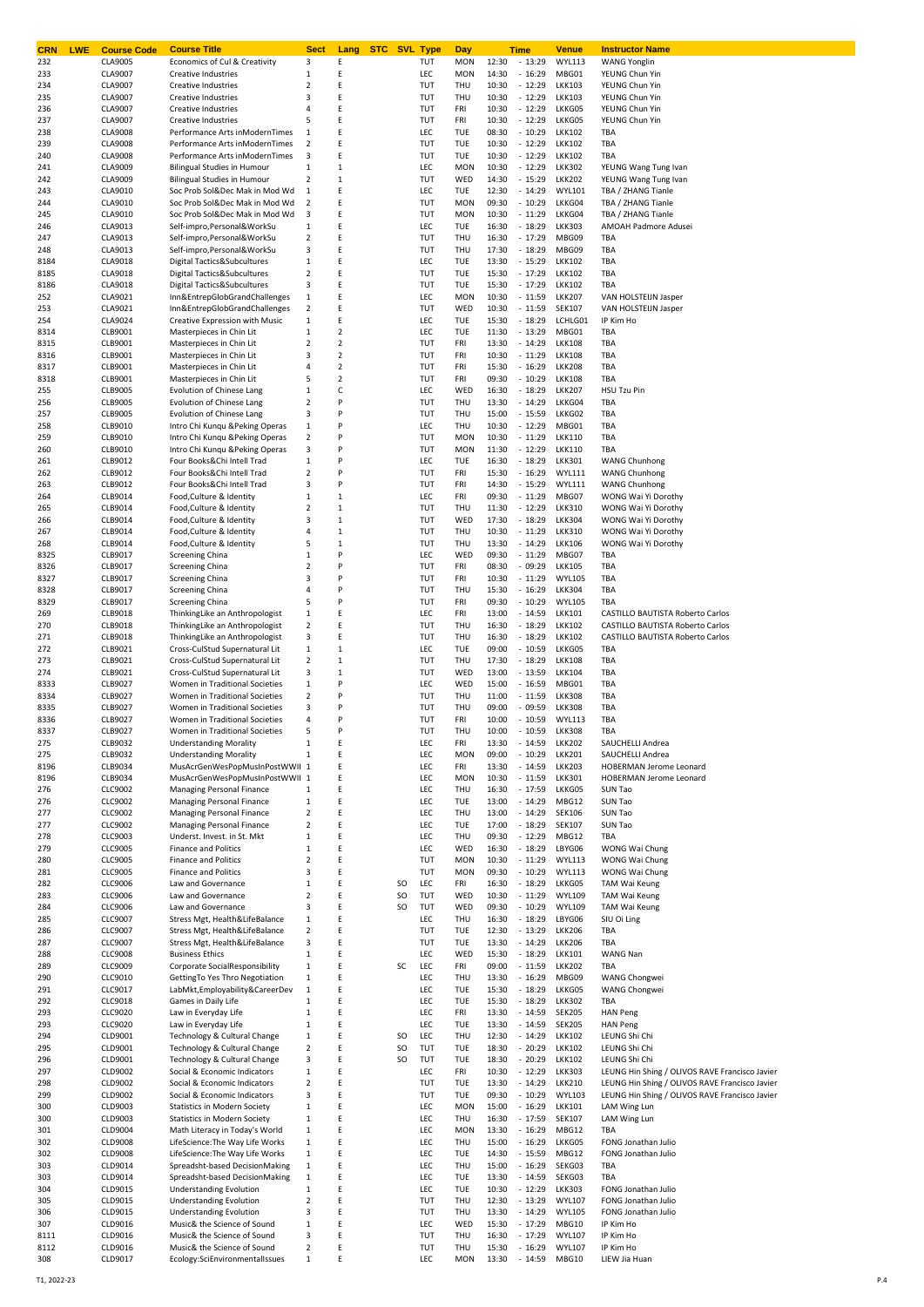| <b>LWE</b><br><b>CRN</b> | <b>Course Code</b>               | <b>Course Title</b>                                              | <b>Sect</b>             | Lang   | <b>STC SVL Type</b> |           |            | <b>Day</b> |                | <b>Time</b>                | Venue                          | <b>Instructor Name</b>                                           |
|--------------------------|----------------------------------|------------------------------------------------------------------|-------------------------|--------|---------------------|-----------|------------|------------|----------------|----------------------------|--------------------------------|------------------------------------------------------------------|
| 308                      | CLD9017                          | Ecology:SciEnvironmentalIssues                                   | 1                       | E      |                     |           | LEC        | WED        | 13:30          | $-14:59$                   | <b>SEK104</b>                  | LIEW Jia Huan                                                    |
| 309                      | CLD9020                          | Artificial Intelligence&Soc.                                     | 1                       | E      |                     |           | LEC        | FRI        | 10:30          | $-11:59$                   | <b>LKK302</b>                  | <b>MATTHIAS Andreas</b>                                          |
| 309                      | CLD9020                          | Artificial Intelligence&Soc.                                     | $\mathbf 1$             | E<br>E |                     |           | LEC        | WED        | 11:00          | $-12:29$                   | <b>LKK301</b>                  | <b>MATTHIAS Andreas</b>                                          |
| 310<br>310               | CLD9023<br>CLD9023               | Space and Time                                                   | 1<br>$\mathbf 1$        | E      |                     |           | LEC<br>LEC | THU<br>TUE | 17:00<br>12:00 | $-18:29$                   | <b>LKK207</b><br><b>LKK203</b> | MARSHALL Daniel Graham<br>MARSHALL Daniel Graham                 |
| 312                      | CLD9025                          | Space and Time<br>Climate Change & Human Health                  | 1                       | E      |                     |           | LEC        | THU        | 10:30          | $-13:29$<br>$-11:59$       | <b>LKK105</b>                  | WONG Pui Yun Paulina                                             |
| 312                      | CLD9025                          | Climate Change & Human Health                                    | 1                       | E      |                     |           | LEC        | TUE        | 10:30          | $-11:59$                   | <b>LKK203</b>                  | WONG Pui Yun Paulina                                             |
| 313                      | CLD9026                          | Food:Health,Tech&Environment                                     | $\mathbf 1$             | E      |                     |           | LEC        | WED        | 14:00          | $-15:29$                   | MBG11                          | SUNG Yik Hei                                                     |
| 313                      | CLD9026                          | Food:Health,Tech&Environment                                     | 1                       | E      |                     |           | LEC        | FRI        | 14:00          | $-15:29$                   | MBG11                          | SUNG Yik Hei                                                     |
| 314                      | CLE9002                          | Ethical Iss Facing Young Profe                                   | 1                       | E      |                     |           | LEC        | FRI        | 14:00          | $-15:29$                   | <b>SEK108</b>                  | SIMMONS Richard Stanley                                          |
| 314                      | CLE9002                          | Ethical Iss Facing Young Profe                                   | 1                       | E      |                     |           | LEC        | <b>MON</b> | 15:00          | $-16:29$                   | MBG10                          | <b>SIMMONS Richard Stanley</b>                                   |
| 315                      | CLE9012                          | Fin Markets & Their Imp on Soc                                   | $\mathbf 1$             | E      |                     |           | LEC        | WED        | 15:30          | $-18:29$                   | MBG12                          | GAO Jin                                                          |
| 316                      | CLE9017                          | The Value of Sport                                               | 1                       | E      |                     |           | LEC        | <b>MON</b> | 10:30          | $-13:29$                   | <b>LKK203</b>                  | CHAN Hau Nung Annie / CHU Pok / WHITTEN Gregory William          |
| 317                      | CLE9019                          | The Legal System of the PRC                                      | 1                       | E      |                     |           | LEC        | <b>MON</b> | 11:30          | $-12:59$                   | <b>SEK108</b>                  | <b>HAN Peng</b>                                                  |
| 317                      | CLE9019                          | The Legal System of the PRC                                      | 1                       | E      |                     |           | LEC        | THU        | 13:30          | $-14:59$                   | <b>SEK107</b>                  | <b>HAN Peng</b>                                                  |
| 318                      | CLE9020                          | Popu Cul & HK Soc of 50s & 60s<br>Popu Cul & HK Soc of 50s & 60s | $\mathbf 1$             | C<br>C |                     |           | LEC        | <b>MON</b> | 09:00          | $-10:59$                   | MBG07                          | WONG Shuk Han Mary                                               |
| 319<br>320               | <b>CLE9020</b><br>CLE9020        | Popu Cul & HK Soc of 50s & 60s                                   | 2<br>3                  | C      |                     |           | TUT<br>TUT | FRI<br>FRI | 10:30<br>11:30 | $-11:29$<br>$-12:29$       | MBG11<br>MBG11                 | TBA<br>TBA                                                       |
| 8311                     | CLE9020                          | Popu Cul & HK Soc of 50s & 60s                                   | 4                       | C      |                     |           | TUT        | FRI        | 14:30          | $-15:29$                   | <b>LKK102</b>                  | TBA                                                              |
| 8313                     | CLE9020                          | Popu Cul & HK Soc of 50s & 60s                                   | 5                       | С      |                     |           | TUT        | FRI        | 15:30          | $-16:29$                   | <b>LKK102</b>                  | TBA                                                              |
| 321                      | CLE9022                          | RealEst&ItsSoc Value in A.Soc                                    | 1                       | E      |                     |           | LEC        | THU        | 10:30          | $-13:29$                   | LBYG06                         | YICK Ho Yin                                                      |
| 322                      | CLE9023                          | Service Leadership                                               | 1                       | E      |                     | SC        | LEC        | FRI        | 13:30          | $-16:29$                   | <b>LKK201</b>                  | TBA MGT01                                                        |
| 323                      | CLE9024                          | Democracy versus Dictatorship                                    | 1                       | E      |                     |           | LEC        | TUE        | 16:30          | $-18:29$                   | MBG11                          | CHAN Che Po                                                      |
| 324                      | CLE9024                          | Democracy versus Dictatorship                                    | $\overline{2}$          | E      |                     |           | TUT        | WED        | 16:30          | $-17:29$                   | <b>WYL115</b>                  | CHAN Che Po / TBA                                                |
| 325                      | CLE9024                          | Democracy versus Dictatorship                                    | 3                       | E      |                     |           | TUT        | WED        | 17:30          | $-18:29$                   | <b>WYL115</b>                  | CHAN Che Po / TBA                                                |
| 326                      | CLE9025                          | Understanding Life&Happiness                                     | $\mathbf 1$             | E      |                     | SO        | LEC        | <b>MON</b> | 10:30          | $-12:29$                   | <b>WYL101</b>                  | <b>HO Lok Sang</b>                                               |
| 326                      | CLE9025                          | Understanding Life&Happiness                                     | $\mathbf 1$             | Ε      |                     | SO        | LEC        | WED        | 16:30          | $-17:29$                   | <b>WYL101</b>                  | HO Lok Sang                                                      |
| 327                      | CLE9026                          | Everyday Culture of the Web                                      | $\mathbf{1}$            | E      |                     |           | LEC        | FRI        | 13:30          | $-15:29$                   | <b>LKK103</b>                  | TBA                                                              |
| 328<br>329               | CLE9026<br>CLE9026               | Everyday Culture of the Web<br>Everyday Culture of the Web       | 2<br>3                  | E<br>E |                     |           | TUT<br>TUT | WED<br>WED | 13:30<br>13:30 | $-15:29$<br>$-15:29$       | <b>LKK105</b><br><b>LKK105</b> | TBA<br>TBA                                                       |
| 333                      | CMI3001                          | CMI: Theory and Practice                                         | $\mathbf 1$             | E      |                     |           | LEC        | <b>MON</b> | 13:30          | $-16:29$                   | <b>LKK201</b>                  | <b>ZENG Hong</b>                                                 |
| 334                      | CMI3002                          | CreativeMedia Industries in HK                                   | 1                       | E      |                     |           | LEC        | TUE        | 09:00          | $-11:59$                   | <b>LKK205</b>                  | TAM Yee Lok                                                      |
| 335                      | CUS2401                          | Perspectives in Cul Stud I                                       | 1                       | E      |                     |           | LEC        | <b>MON</b> | 10:30          | $-12:29$                   | <b>LKK201</b>                  | <b>TANG Tse Shang Denise</b>                                     |
| 336                      | CUS2401                          | Perspectives in Cul Stud I                                       | 2                       | E      |                     |           | TUT        | THU        | 10:30          | $-12:29$                   | <b>LKK101</b>                  | <b>TANG Tse Shang Denise</b>                                     |
| 337                      | CUS2401                          | Perspectives in Cul Stud I                                       | 3                       | Ε      |                     |           | TUT        | THU        | 10:30          | $-12:29$                   | <b>LKK101</b>                  | <b>TANG Tse Shang Denise</b>                                     |
| 338                      | <b>CUS2404</b>                   | Methods in Cul Research II                                       | 1                       | Ε      | Υ                   |           | LEC        | <b>MON</b> | 13:30          | $-15:29$                   | <b>LKK102</b>                  | CASTILLO BAUTISTA Roberto Carlos                                 |
| 339                      | <b>CUS2404</b>                   | Methods in Cul Research II                                       | 2                       | E      | Υ                   |           | TUT        | FRI        | 16:30          | $-18:29$                   | <b>LKK102</b>                  | CASTILLO BAUTISTA Roberto Carlos                                 |
| 340                      | <b>CUS2404</b>                   | Methods in Cul Research II                                       | 3                       | E      | Υ                   |           | TUT        | FRI        | 16:30          | $-18:29$                   | <b>LKK102</b>                  | CASTILLO BAUTISTA Roberto Carlos                                 |
| 341                      | CUS3001                          | <b>Curating Digital Practice</b>                                 | $\mathbf 1$             | E      | Υ                   |           | LEC        | FRI        | 10:30          | $-12:29$                   | <b>LKK203</b>                  | TBA                                                              |
| 342                      | CUS3001                          | <b>Curating Digital Practice</b>                                 | 2                       | E      | Υ                   |           | TUT        | THU        | 10:30          | $-12:29$                   | LKKG05                         | TBA                                                              |
| 343                      | CUS3001                          | <b>Curating Digital Practice</b>                                 | 3                       | E      | Υ                   |           | TUT        | THU        | 10:30          | $-12:29$                   | LKKG05                         | TBA                                                              |
| 344                      | CUS3006                          | Social Drama&Everyday Life                                       | $\mathbf 1$             | E      |                     |           | LEC        | WED        | 10:30          | $-12:29$                   | <b>LKK101</b>                  | TBA                                                              |
| 345                      | <b>CUS3006</b>                   | Social Drama&Everyday Life                                       | $\mathbf 2$             | E<br>E |                     |           | TUT        | THU<br>THU | 13:00<br>13:00 | $-14:59$                   | LKKG05                         | TBA<br>TBA                                                       |
| 346<br>347               | <b>CUS3006</b><br><b>CUS3007</b> | Social Drama&Everyday Life<br>Social Media Literacy              | 3<br>$\mathbf 1$        | E      |                     |           | TUT<br>LEC | THU        | 10:30          | $-14:59$<br>$-12:29$       | LKKG05<br><b>LKK102</b>        | TBA                                                              |
| 348                      | <b>CUS3007</b>                   | Social Media Literacy                                            | 2                       | E      |                     |           | TUT        | TUE        | 10:30          | $-12:29$                   | <b>LKK103</b>                  | TBA                                                              |
| 349                      | <b>CUS3007</b>                   | Social Media Literacy                                            | 3                       | E      |                     |           | TUT        | TUE        | 10:30          | $-12:29$                   | <b>LKK103</b>                  | TBA                                                              |
| 350                      | CUS3014                          | Sexuality&Cultural Politics                                      | 1                       | E      |                     |           | LEC        | TUE        | 14:30          | $-16:29$                   | <b>LKK107</b>                  | YAU Hoi Yan                                                      |
| 351                      | CUS3014                          | Sexuality&Cultural Politics                                      | 2                       | E      |                     |           | TUT        | THU        | 13:30          | $-15:29$                   | <b>LKK105</b>                  | YAU Hoi Yan                                                      |
| 352                      | CUS3014                          | Sexuality&Cultural Politics                                      | 3                       | Ε      |                     |           | TUT        | THU        | 13:30          | $-15:29$                   | <b>LKK105</b>                  | YAU Hoi Yan                                                      |
| 353                      | CUS3112                          | Culture & Literary Imagination                                   | $\mathbf{1}$            | Ε      | Υ                   | SO        | LEC        | THU        | 10:30          | $-12:29$                   | <b>LKK301</b>                  | LAU Kin Chi                                                      |
| 353                      | CUS3112                          | Culture & Literary Imagination                                   | $\mathbf 1$             | Ε      | Υ                   | SO        | LEC        | THU        | 12:30          | $-13:29$                   | <b>LKK301</b>                  | LAU Kin Chi                                                      |
| 354                      | CUS3112                          | Culture & Literary Imagination                                   | 2                       | Ε      | Υ                   | SO        | TUT        | FRI        | 10:30          | $-12:29$                   | LKKG02                         | LAU Kin Chi                                                      |
| 355                      | CUS3112                          | Culture & Literary Imagination                                   | 3                       | E      | Υ                   | <b>SO</b> | TUT        | FRI        | 10:30          | $-12:29$                   | LKKG02                         | LAU Kin Chi                                                      |
| 356                      | CUS3132                          | Gender&SexualityComPerspective                                   | 1                       | Ε      |                     |           | LEC        | TUE        | 12:30          | $-14:29$                   | <b>LKK103</b>                  | CHEN Peier / TBA                                                 |
| 357                      | CUS3132                          | Gender&SexualityComPerspective                                   | $\overline{\mathbf{2}}$ | E      |                     |           | TUT        | WED        | 10:30          | $-12:29$                   | <b>LKK103</b>                  | CHEN Peier / TBA                                                 |
| 358<br>359               | CUS3132<br>CUS3314               | Gender&SexualityComPerspective                                   | 3<br>1                  | E<br>E |                     | SO        | TUT<br>LEC | WED<br>WED | 10:30<br>13:30 | $-12:29$<br>- 15:29 LKK103 | <b>LKK103</b>                  | CHEN Peier / TBA                                                 |
| 360                      | CUS3314                          | Hong Kong Popular Culture<br>Hong Kong Popular Culture           | 2                       |        |                     | <b>SO</b> | TUT        | TUE        | 11:30          | - 13:29 LKK105             |                                | YAU Hoi Yan<br>YAU Hoi Yan                                       |
| 361                      | CUS3314                          | Hong Kong Popular Culture                                        | 3                       | E      |                     | SO        | TUT        | TUE        | 11:30          | $-13:29$                   | <b>LKK105</b>                  | YAU Hoi Yan                                                      |
| 362                      | CUS3402                          | Perspectives in Cul Stud II                                      | 1                       | E      |                     |           | LEC        | WED        | 10:30          | $-12:29$                   | <b>LKK102</b>                  | LEUNG Yuk Ming Lisa                                              |
| 363                      | <b>CUS3402</b>                   | Perspectives in Cul Stud II                                      | 2                       | E      |                     |           | TUT        | <b>MON</b> | 08:30          | $-10:29$                   | <b>LKK102</b>                  | LEUNG Yuk Ming Lisa                                              |
| 364                      | CUS3402                          | Perspectives in Cul Stud II                                      | 3                       | E      |                     |           | TUT        | <b>MON</b> | 08:30          | $-10:29$                   | <b>LKK102</b>                  | LEUNG Yuk Ming Lisa                                              |
| 365                      | CUS3406                          | Culture & the Modern World II                                    | $\mathbf 1$             | E      |                     |           | LEC        | TUE        | 14:30          | $-16:29$                   | <b>LKK103</b>                  | PUN Ngai                                                         |
| 366                      | CUS3406                          | Culture & the Modern World II                                    | 2                       | E      |                     |           | TUT        | THU        | 14:30          | $-16:29$                   | <b>LKK102</b>                  | PUN Ngai                                                         |
| 367                      | CUS3406                          | Culture & the Modern World II                                    | 3                       | E      |                     |           | TUT        | THU        | 14:30          | $-16:29$                   | <b>LKK102</b>                  | PUN Ngai                                                         |
| 368                      | CUS3411                          | Media Creativity                                                 | $\mathbf{1}$            | E      |                     |           | LEC        | FRI        | 10:30          | $-12:29$                   | <b>LKK102</b>                  | TBA                                                              |
| 369                      | CUS3411                          | Media Creativity                                                 | 2                       | E      |                     |           | TUT        | TUE        | 18:30          | $-20:29$                   | <b>LKK103</b>                  | TBA                                                              |
| 370<br>371               | CUS3411<br>CUS4001               | Media Creativity<br>Capstone Project                             | 3<br>$\mathbf 1$        | E<br>E |                     |           | TUT<br>PRJ | TUE        | 18:30          | $-20:29$                   | <b>LKK103</b>                  | TBA                                                              |
| 372                      | <b>CUS4408</b>                   | Critical Writing Workshop II                                     | 1                       | E      |                     |           | LEC        | WED        | 16:30          | $-18:29$                   | <b>LKK103</b>                  | TBA                                                              |
| 373                      | <b>CUS4408</b>                   | Critical Writing Workshop II                                     | 2                       | E      |                     |           | TUT        | TUE        | 16:30          | $-18:29$                   | <b>LKK103</b>                  | TBA                                                              |
| 374                      | <b>CUS4408</b>                   | Critical Writing Workshop II                                     | 3                       | E      |                     |           | TUT        | TUE        | 16:30          | $-18:29$                   | <b>LKK103</b>                  | TBA                                                              |
| 375                      | ECO2101                          | Introduction to Economics                                        | $\mathbf 1$             | E      |                     |           | LEC        | WED        | 13:30          | $-15:29$                   | MBG07                          | <b>WHITTEN Gregory William</b>                                   |
| 376                      | ECO2101                          | Introduction to Economics                                        | 2                       | E      |                     |           | TUT        | THU        | 16:30          | $-17:29$                   | <b>WYL105</b>                  | <b>WHITTEN Gregory William</b>                                   |
| 377                      | ECO2101                          | Introduction to Economics                                        | 3                       | E      |                     |           | TUT        | THU        | 10:30          | $-11:29$                   | <b>WYL111</b>                  | <b>WHITTEN Gregory William</b>                                   |
| 378                      | ECO2101                          | Introduction to Economics                                        | 4                       | E      |                     |           | TUT        | THU        | 17:30          | $-18:29$                   | <b>WYL105</b>                  | <b>WHITTEN Gregory William</b>                                   |
| 379                      | ECO2101                          | Introduction to Economics                                        | 5                       | E      |                     |           | TUT        | <b>MON</b> | 15:30          | $-16:29$                   | <b>WYL111</b>                  | <b>WHITTEN Gregory William</b>                                   |
| 380                      | ECO2101                          | Introduction to Economics                                        | 6<br>7                  | E<br>E |                     |           | TUT        | THU<br>THU | 14:30          | $-15:29$<br>$-14:29$       | <b>WYL109</b><br><b>WYL109</b> | <b>WHITTEN Gregory William</b>                                   |
| 381<br>382               | ECO2101<br>ECO2101               | Introduction to Economics<br>Introduction to Economics           | 8                       | E      |                     |           | TUT<br>TUT | THU        | 13:30<br>11:30 | $-12:29$                   | <b>WYL111</b>                  | <b>WHITTEN Gregory William</b><br><b>WHITTEN Gregory William</b> |
| 383                      | ECO3104                          | <b>Tools for Economic Analysis</b>                               | 1                       | E      |                     |           | LEC        | TUE        | 16:30          | $-18:29$                   | MBG10                          | <b>ZHANG Tianle</b>                                              |
| 384                      | ECO3104                          | Tools for Economic Analysis                                      | 2                       | E      |                     |           | TUT        | FRI        | 14:30          | $-15:29$                   | <b>WYL115</b>                  | <b>ZHANG Tianle</b>                                              |
| 385                      | ECO3104                          | Tools for Economic Analysis                                      | 3                       | E      |                     |           | TUT        | FRI        | 12:30          | $-13:29$                   | <b>WYL103</b>                  | <b>ZHANG Tianle</b>                                              |
| 386                      | ECO3201                          | Intermediate Microeconomics                                      | $\mathbf 1$             | E      |                     |           | LEC        | FRI        | 13:30          | $-15:29$                   | <b>LKK205</b>                  | VOON Jan Piaw                                                    |
| 387                      | ECO3201                          | Intermediate Microeconomics                                      | 2                       | E      |                     |           | TUT        | WED        | 14:30          | $-15:29$                   | <b>WYL103</b>                  | VOON Jan Piaw                                                    |
| 388                      | ECO3201                          | Intermediate Microeconomics                                      | 3                       | E      |                     |           | TUT        | WED        | 13:30          | $-14:29$                   | <b>WYL103</b>                  | VOON Jan Piaw                                                    |
| 389                      | ECO3202                          | Intermediate Macroeconomics                                      | 1                       | E      |                     |           | LEC        | MON        | 14:30          | $-16:29$                   | LKKG05                         | FAN Cheng Ze Simon                                               |
| 390                      | ECO3202                          | Intermediate Macroeconomics                                      | $\mathbf 2$             | E      |                     |           | TUT        | THU        | 14:00          | $-14:59$                   | <b>WYL103</b>                  | FAN Cheng Ze Simon                                               |
| 391                      | ECO3202                          | Intermediate Macroeconomics                                      | 3                       | E      |                     |           | TUT        | THU        | 13:00          | $-13:59$                   | <b>WYL103</b>                  | FAN Cheng Ze Simon                                               |
| 392<br>393               | ECO3208<br>ECO3208               | Principles of Public Policy<br>Principles of Public Policy       | $\mathbf 1$<br>2        | E<br>E |                     |           | LEC<br>TUT | FRI<br>WED | 16:30<br>10:30 | $-18:29$<br>$-11:29$       | <b>WYL101</b><br><b>WYL105</b> | VOON Jan Piaw<br>VOON Jan Piaw                                   |
| 394                      | ECO3208                          | Principles of Public Policy                                      | 3                       | E      |                     |           | TUT        | WED        | 11:30          | $-12:29$                   | <b>WYL105</b>                  | VOON Jan Piaw                                                    |
| 395                      | ECO3214                          | Globalisation&Econ Integration                                   | 1                       | E      |                     |           | LEC        | THU        | 16:30          | $-18:29$                   | <b>WYL101</b>                  | FAN Cheng Ze Simon                                               |
| 396                      | ECO3214                          | Globalisation&Econ Integration                                   | 2                       | E      |                     |           | TUT        | <b>MON</b> | 11:30          | $-12:29$                   | <b>WYL103</b>                  | FAN Cheng Ze Simon                                               |
| 397                      | ECO3214                          | Globalisation&Econ Integration                                   | 3                       | E      |                     |           | TUT        | <b>MON</b> | 12:30          | $-13:29$                   | <b>WYL103</b>                  | FAN Cheng Ze Simon                                               |
| 398                      | ECO3216                          | <b>Behavioural Economics</b>                                     | $\mathbf 1$             | E      |                     |           | LEC        | <b>MON</b> | 10:30          | $-12:29$                   | <b>LKK202</b>                  | CAO Yiran                                                        |
| 399                      | ECO3216                          | <b>Behavioural Economics</b>                                     | 2                       | E      |                     |           | TUT        | WED        | 11:30          | $-12:29$                   | <b>LKK106</b>                  | CAO Yiran                                                        |
| 400                      | ECO3216                          | <b>Behavioural Economics</b>                                     | 3                       | E      |                     |           | TUT        | WED        | 12:30          | $-13:29$                   | <b>LKK106</b>                  | CAO Yiran                                                        |
| 401                      | ECO4203                          | <b>Applied Econometrics</b>                                      | $\mathbf 1$             | E      |                     |           | LEC        | FRI        | 16:30          | $-18:29$                   | SEKG03                         | GUO Wenshu                                                       |
| 402                      | ECO4203                          | <b>Applied Econometrics</b>                                      | 2<br>$\mathbf 1$        | E<br>E |                     |           | TUT        | WED        | 17:00          | $-17:59$                   | <b>LCH209</b><br><b>WYL109</b> | GUO Wenshu                                                       |
| 403<br>403               | ECO4305<br>ECO4305               | Int Trade & Trade Policy<br>Int Trade & Trade Policy             |                         | Ε      |                     |           | LEC<br>LEC | THU<br>TUE | 10:30<br>13:30 | $-11:59$<br>- 14:59 WYL103 |                                | QIU Dongxiao Larry                                               |
|                          |                                  |                                                                  | 1                       |        |                     |           |            |            |                |                            |                                | QIU Dongxiao Larry                                               |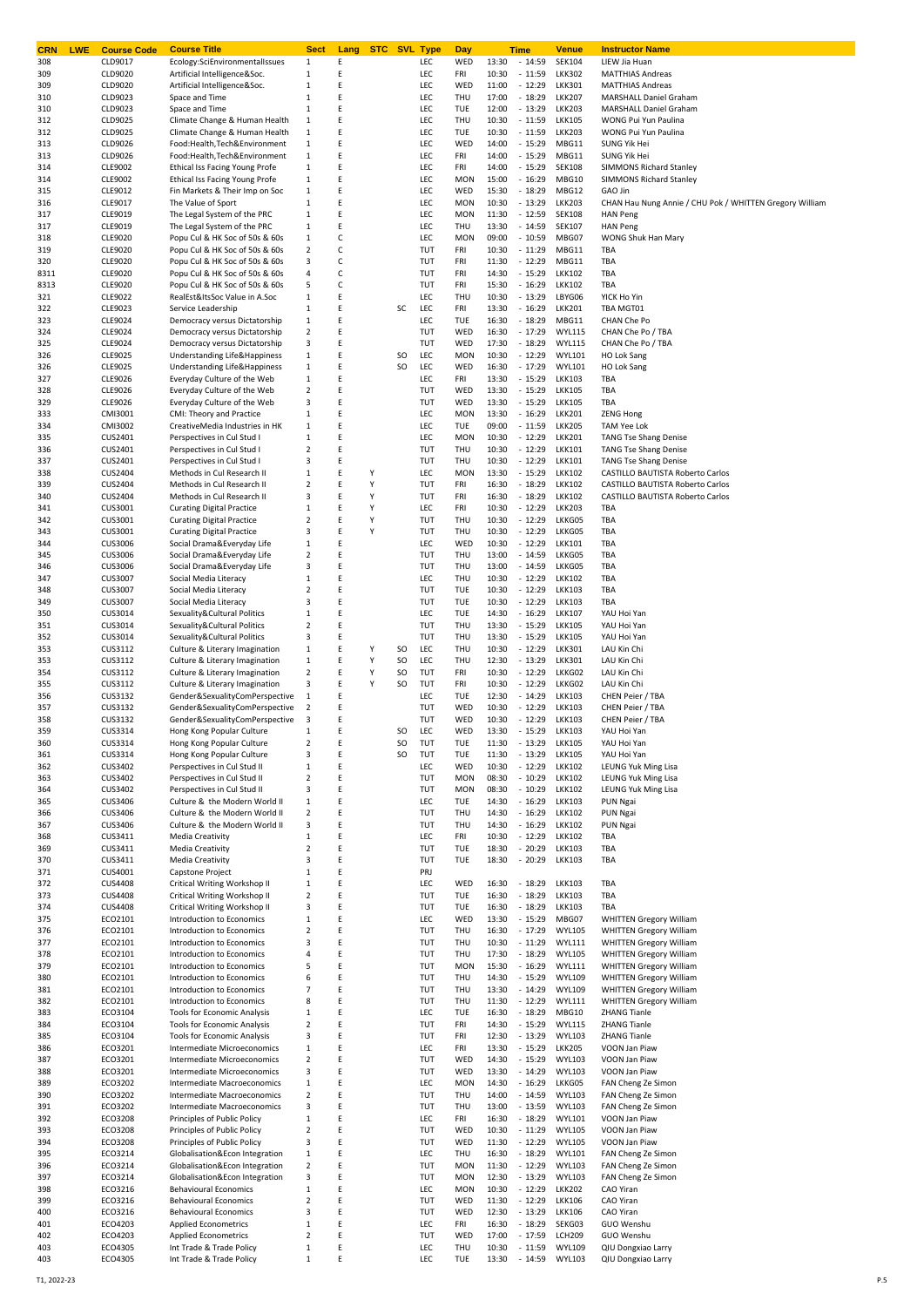| <b>CRN</b><br><b>LWE</b> | <b>Course Code</b>        | <b>Course Title</b>                                           | <b>Sect</b>                    | Lang   | <b>STC</b> SVL Type |            | Day                      |                | <b>Time</b>          | Venue                          | <b>Instructor Name</b>                         |
|--------------------------|---------------------------|---------------------------------------------------------------|--------------------------------|--------|---------------------|------------|--------------------------|----------------|----------------------|--------------------------------|------------------------------------------------|
| 404                      | ECO4316                   | Ind'l Econ &Competition Policy                                | 1                              | Ε      |                     | LEC        | FRI                      | 15:30          | $-16:59$             | <b>WYL105</b>                  | <b>ZHANG Tianle</b>                            |
| 405                      | ECO4316                   | Ind'l Econ & Competition Policy                               | 2                              | E      |                     | TUT        | TUE                      | 10:00          | $-11:29$             | <b>LKK210</b>                  | <b>ZHANG Tianle</b>                            |
| 406                      | ECO4320                   | Game Theory&Strategic Behavior                                | $\,1$                          | E      |                     | LEC        | FRI                      | 10:30          | $-12:29$             | LBYG06                         | WONG Chi Leung                                 |
| 407                      | ECO4320                   | Game Theory&Strategic Behavior                                | $\overline{\mathbf{c}}$        | E      |                     | TUT        | THU                      | 16:30          | $-17:29$             | <b>WYL103</b>                  | WONG Chi Leung                                 |
| 408                      | ECO4320                   | Game Theory&Strategic Behavior                                | 3                              | E<br>E |                     | TUT        | THU                      | 15:30          | $-16:29$             | <b>WYL103</b>                  | WONG Chi Leung                                 |
| 409                      | ECO4323                   | <b>Financial Economics</b>                                    | $\mathbf{1}$                   | E      |                     | LEC        | THU                      | 16:30          | $-18:29$             | MBG11                          | HU Fang Coby                                   |
| 410<br>411               | ECO4323<br><b>ENG2101</b> | <b>Financial Economics</b><br>Introduction to Language        | $\overline{2}$<br>$\mathbf{1}$ | Ε      |                     | TUT<br>LEC | <b>MON</b><br><b>MON</b> | 15:30<br>13:30 | $-16:29$<br>$-16:29$ | <b>WYL105</b><br><b>LKK303</b> | HU Fang Coby<br>HIRADHAR Preet Pankaj          |
| 412                      | <b>ENG2101</b>            | Introduction to Language                                      | 2                              | E      |                     | LEC        | THU                      | 15:30          | $-18:29$             | <b>LKK105</b>                  | HIRADHAR Preet Pankaj                          |
| 413                      | <b>ENG2106</b>            | Literary Analysis I                                           | $\mathbf{1}$                   | Ε      |                     | LEC        | WED                      | 13:30          | $-16:29$             | <b>LKK302</b>                  | TBA                                            |
| 414                      | <b>ENG2106</b>            | Literary Analysis I                                           | $\overline{2}$                 | Ε      |                     | LEC        | TUE                      | 13:30          | $-16:29$             | <b>LKK202</b>                  | TBA                                            |
| 415                      | <b>ENG3005</b>            | 20th Century American Lit                                     | $\,1\,$                        | Ε      |                     | LEC        | FRI                      | 13:30          | $-16:29$             | <b>LKK207</b>                  | <b>HUANG Yunte</b>                             |
| 416                      | <b>ENG3009</b>            | Eng&Creativity Everyday Life                                  | $1\,$                          | Ε      |                     | LEC        | WED                      | 14:30          | $-17:29$             | <b>LKK208</b>                  | HIRADHAR Preet Pankaj                          |
| 417                      | <b>ENG3009</b>            | Eng&Creativity Everyday Life                                  | 2                              | Ε      |                     | LEC        | WED                      | 10:30          | $-13:29$             | <b>LKK302</b>                  | HIRADHAR Preet Pankaj                          |
| 418                      | <b>ENG3203</b>            | Discourse Analysis                                            | $\,1$                          | E      |                     | LEC        | WED                      | 15:30          | $-18:29$             | <b>LKK202</b>                  | HO Nga Man                                     |
| 419                      | <b>ENG3203</b>            | Discourse Analysis                                            | $\overline{\mathbf{c}}$        | Ε      |                     | LEC        | <b>MON</b>               | 13:30          | $-16:29$             | <b>LKK302</b>                  | HO Nga Man                                     |
| 420                      | <b>ENG3204</b>            | ContLit in Eng I:Prose Fiction                                | $\,1$                          | Ε      |                     | LEC        | <b>MON</b>               | 13:30          | $-16:29$             | <b>LKK207</b>                  | CHAN Wing Chun Julia                           |
| 421                      | <b>ENG3204</b>            | ContLit in Eng I:Prose Fiction                                | $\overline{\mathbf{c}}$        | Ε      |                     | LEC        | WED                      | 14:30          | $-17:29$             | <b>LKK203</b>                  | CHAN Wing Chun Julia                           |
| 422                      | <b>ENG3264</b>            | AsianVoicesinEng(Fiction&Film)                                | $\mathbf 1$                    | E      |                     | LEC        | TUE                      | 13:30          | $-16:29$             | <b>LKK203</b>                  | <b>HUANG Yunte</b>                             |
| 423                      | <b>ENG3272</b>            | Intercultural Communication                                   | $\mathbf{1}$                   | E      |                     | LEC        | WED                      | 10:30          | $-13:29$             | <b>LKK203</b>                  | ZHOU Feifei                                    |
| 424                      | <b>ENG3303</b>            | Professional Communication                                    | 1                              | E      |                     | LEC        | THU                      | 10:30          | $-13:29$             | <b>LKK207</b>                  | <b>BARKER Andrew David</b>                     |
| 425                      | <b>ENG3384</b>            | The Language of Literature                                    | 1                              | Ε      |                     | LEC        | THU                      | 14:30          | $-17:29$             | <b>LKK205</b>                  | CHAN Wing Chun Julia                           |
| 426                      | <b>ENG4301</b>            | Final Year Project                                            | 1                              | E      |                     | PRJ        |                          |                |                      |                                |                                                |
| 427                      | <b>FIN2200</b>            | Corporate Finance                                             | $\mathbf 1$                    | E      |                     | LEC        | THU                      | 13:30          | $-16:29$             | MBG10                          | TBA                                            |
| 428                      | <b>FIN2201</b>            | HK Monetary & Fin Systems                                     | $\mathbf{1}$                   | Ε      |                     | LEC        | TUE                      | 13:30          | $-16:29$             | MBG11                          | TBA                                            |
| 429                      | <b>FIN2250</b>            | Intro to Fin Econometrics                                     | $\mathbf{1}$                   | E      |                     | LEC        | <b>MON</b>               | 13:30          | $-16:29$             | MBG11                          | TBA                                            |
| 429                      | <b>FIN2250</b>            | Intro to Fin Econometrics                                     | $\mathbf{1}$                   | E      |                     | LEC        | <b>MON</b>               | 13:30          | $-16:29$             | SEKG03                         | TBA                                            |
| 430                      | <b>FIN2300</b>            | Investment & Portfolio Mgt                                    | $\mathbf{1}$                   | Ε      |                     | LEC        | <b>MON</b>               | 10:30          | $-11:59$             | MBG10                          | WEI Lai                                        |
| 430                      | <b>FIN2300</b>            | Investment & Portfolio Mgt                                    | 1                              | Ε      |                     | LEC        | WED                      | 14:30          | $-15:59$             | <b>SEK108</b>                  | WEI Lai                                        |
| 431                      | <b>FIN3352</b>            | Int'l Financial Management                                    | $\,1$                          | Ε      |                     | LEC        | FRI                      | 13:30          | $-16:29$             | LBYG06                         | TBA                                            |
| 432                      | <b>FIN3353</b>            | Mgt of Financial Institutions                                 | $\,1\,$                        | Ε      |                     | LEC        | THU                      | 13:30          | $-16:29$             | LBYG06                         | TBA                                            |
| 433                      | FRE1101*                  | French (Beginner Level)                                       | $\,1$                          | 5      |                     | TUT        | THU                      | 12:30          | $-13:59$             | <b>LKK310</b>                  | TBA                                            |
| 433                      | FRE1101*                  | French (Beginner Level)                                       | $\mathbf{1}$                   | 5      |                     | TUT        | TUE                      | 12:30          | $-13:59$             | <b>LKK310</b>                  | TBA                                            |
| 434                      | FRE1102                   | French I                                                      | $\mathbf{1}$                   | 5      |                     | TUT        | <b>TUE</b>               | 15:00          | $-16:29$             | <b>LKK106</b>                  | TBA                                            |
| 434                      | FRE1102                   | French                                                        | $\mathbf{1}$                   | 5      |                     | TUT        | THU                      | 15:00          | $-16:29$             | <b>LKK104</b>                  | TBA                                            |
| 435                      | GDS1001                   | Inter Inq for GlobalChallenges                                | $1\,$                          | E      |                     | LEC        | WED                      | 15:00          | $-16:29$             | <b>LKK207</b>                  | CHOU Grace Ai-ling                             |
| 435                      | GDS1001                   | Inter Ing for GlobalChallenges                                | $\,1$                          | Ε      |                     | LEC        | FRI                      | 12:00          | $-13:29$             | <b>LKK202</b>                  | CHOU Grace Ai-ling                             |
| 436                      | GDS1002                   | Int'l Devp&Peace in Global Age                                | $\,1$                          | E      |                     | LEC        | TUE                      | 09:30          | $-12:29$             | <b>WYL101</b>                  | SHARMA Shalendra                               |
| 437                      | GDS1002                   | Int'l Devp&Peace in Global Age                                | $\overline{\mathbf{2}}$        | E      |                     | LEC        | TUE                      | 14:30          | $-17:29$             | <b>WYL101</b>                  | SHARMA Shalendra                               |
| 8110                     | GDS4000                   | Global Action:Capstone Project                                | $\,1$<br>$\mathbf 1$           | Ε<br>Ε |                     | LEC        | FRI                      | 09:00          | $-10:59$<br>$-17:29$ | <b>LKK107</b>                  | <b>CHOU Grace Ai-ling</b>                      |
| 8110<br>8135             | GDS4000<br>GOV2101        | Global Action: Capstone Project<br>Intro to Political Science | $\mathbf 1$                    | E      |                     | LEC<br>LEC | SAT<br>WED               | 16:30<br>11:30 | $-13:29$             | LBYG06<br>MBG07                | <b>CHOU Grace Ai-ling</b><br>CHAN Che Po       |
|                          | GOV2101                   |                                                               | $\overline{2}$                 | E      |                     | TUT        | FRI                      | 09:30          | $-10:29$             | <b>LKK205</b>                  | CHAN Che Po / TBA                              |
| 8145<br>8146             | GOV2101                   | Intro to Political Science<br>Intro to Political Science      | 3                              | E      |                     | TUT        | TUE                      | 12:30          | $-13:29$             | <b>WYL113</b>                  | CHAN Che Po / TBA                              |
| 8147                     | GOV2101                   | Intro to Political Science                                    | 4                              | E      |                     | TUT        | TUE                      | 13:30          | $-14:29$             | <b>WYL113</b>                  | CHAN Che Po / TBA                              |
| 8148                     | GOV2101                   | Intro to Political Science                                    | 5                              | E      |                     | TUT        | FRI                      | 13:30          | $-14:29$             | <b>WYL111</b>                  | CHAN Che Po / TBA                              |
| 8149                     | GOV2101                   | Intro to Political Science                                    | 6                              | E      |                     | TUT        | FRI                      | 12:30          | $-13:29$             | <b>WYL111</b>                  | CHAN Che Po / TBA                              |
| 8150                     | GOV2101                   | Intro to Political Science                                    | $\overline{7}$                 | E      |                     | TUT        | FRI                      | 08:30          | $-09:29$             | <b>LKK205</b>                  | CHAN Che Po / TBA                              |
| 8151                     | GOV2101                   | Intro to Political Science                                    | 8                              | E      |                     | TUT        | FRI                      | 10:30          | $-11:29$             | <b>LKK205</b>                  | CHAN Che Po / TBA                              |
| 8129                     | GOV3101                   | <b>Empirical Political Analysis</b>                           | $\mathbf 1$                    | E      |                     | LEC        | TUE                      | 15:30          | $-17:29$             | <b>LCH206</b>                  | YANG Shen                                      |
| 8130                     | GOV3101                   | <b>Empirical Political Analysis</b>                           | 2                              | E      |                     | TUT        | <b>MON</b>               | 11:30          | $-12:29$             | <b>LCH209</b>                  | YANG Shen                                      |
| 8131                     | GOV3101                   | <b>Empirical Political Analysis</b>                           | 3                              | E      |                     | TUT        | <b>MON</b>               | 10:30          | $-11:29$             | <b>LCH209</b>                  | YANG Shen                                      |
| 8152                     | GOV3201                   | Govt & Politics of Contem China                               | $\,1$                          | E      |                     | LEC        | TUE                      | 13:30          | $-15:29$             | <b>WYL107</b>                  | LI Lianjiang                                   |
| 8153                     | GOV3201                   | Govt & Politics of Contem China                               | $\overline{2}$                 | E      |                     | TUT        | FRI                      | 17:30          | $-18:29$             | <b>WYL105</b>                  | LI Lianjiang                                   |
| 8132                     | GOV3203                   | <b>International Politics</b>                                 | $\mathbf{1}$                   | E      |                     | LEC        | FRI                      | 10:30          | $-12:29$             | MBG09                          | CHUNG Chien-peng                               |
| 8133                     | GOV3203                   | <b>International Politics</b>                                 | $\overline{2}$                 | E      |                     | TUT        | THU                      | 14:30          | $-15:29$             | <b>LKK203</b>                  | CHUNG Chien-peng                               |
| 8134                     | GOV3203                   | <b>International Politics</b>                                 | 3                              | E      |                     | TUT        | THU                      | 10:30          | $-11:29$             | <b>LKK202</b>                  | <b>CHUNG Chien-peng</b>                        |
| 8154                     | GOV3208                   | Pub Policy: Values & Processes                                | $\mathbf{1}$                   | E      |                     | LEC        | THU                      | 10:30          | $-12:29$             | <b>WYL101</b>                  | LI Pang Kwong                                  |
| 8155                     | GOV3208                   | Pub Policy: Values & Processes                                | $\mathcal{P}$                  |        |                     | TUT        | <b>WFD</b>               | 13.30          | $-14.29$             | <b>WYL107</b>                  | LI Pang Kwong                                  |
| 8156                     | GOV3208                   | Pub Policy: Values & Processes                                | 3                              | E      |                     | TUT        | WED                      | 14:30          | $-15:29$             | <b>WYL107</b>                  | LI Pang Kwong                                  |
| 8117                     | GOV3215                   | Taiwan: Politics and Society                                  | $\mathbf 1$                    | E      |                     | LEC        | WED                      | 15:30          | $-17:29$             | <b>WYL109</b>                  | TBA                                            |
| 8118                     | GOV3215                   | Taiwan: Politics and Society                                  | 2                              | E      |                     | TUT        | WED                      | 17:30          | $-18:29$             | <b>WYL109</b>                  | TBA                                            |
| 8136                     | GOV3216                   | American Foreign Policy                                       | $1\,$                          | E      |                     | LEC        | WED                      | 16:30          | $-18:29$             | MBG11                          | ZHANG Baohui                                   |
| 8137                     | GOV3216                   | American Foreign Policy                                       | 2                              | E      |                     | TUT        | TUE                      | 12:30          | $-13:29$             | LKKG02                         | ZHANG Baohui                                   |
| 8138                     | GOV3216                   | American Foreign Policy                                       | 3                              | E      |                     | TUT        | TUE                      | 14:30          | $-15:29$             | <b>WYL113</b>                  | ZHANG Baohui                                   |
| 8139                     | GOV3218                   | War and Peace                                                 | $\mathbf 1$                    | E      |                     | LEC        | TUE                      | 10:30          | $-12:29$             | MBG12                          | ZHANG Baohui                                   |
| 8140                     | GOV3218                   | War and Peace                                                 | $\overline{2}$                 | E      |                     | TUT        | WED                      | 15:30          | $-16:29$             | MBG11                          | ZHANG Baohui                                   |
| 8141                     | GOV3218                   | War and Peace                                                 | 3                              | E      |                     | TUT        | WED                      | 12:30          | $-13:29$             | <b>LKK103</b>                  | ZHANG Baohui                                   |
| 8142                     | GOV4320                   | Int'l Politics of SE Asia                                     | $\mathbf{1}$                   | E      |                     | LEC        | FRI                      | 15:30          | $-17:29$             | <b>LKK205</b>                  | <b>CHUNG Chien-peng</b>                        |
| 8143                     | GOV4320                   | Int'l Politics of SE Asia                                     | $\overline{2}$                 | E      |                     | TUT        | THU                      | 11:30          | $-12:29$             | <b>LKK202</b>                  | <b>CHUNG Chien-peng</b>                        |
| 8144                     | GOV4320                   | Int'l Politics of SE Asia                                     | 3                              | E      |                     | TUT        | THU                      | 13:30          | $-14:29$             | <b>LKK203</b>                  | <b>CHUNG Chien-peng</b>                        |
| 439                      | <b>HRM2200</b>            | HR Planning & Staffing                                        | $\mathbf 1$                    | E      |                     | LEC        | <b>MON</b>               | 09:30          | $-12:29$             | LBYG06                         | WANG Chongwei                                  |
| 440                      | HRM2200                   | HR Planning & Staffing                                        | $\overline{\mathbf{c}}$        | E      |                     | LEC        | WED                      | 10:30          | $-13:29$             | <b>SEK205</b>                  | WANG Chongwei                                  |
| 441                      | <b>HRM3352</b>            | Leadership and Teamwork                                       | $\mathbf{1}$                   | E      | SC                  | LEC        | <b>MON</b>               | 13:30          | $-16:29$             | <b>SEK108</b>                  | TBA                                            |
| Υ<br>442                 | HRM4351                   | Mgt of Innovation & Change                                    | 1                              | E      |                     | LEC        | THU                      | 13:30          | $-16:29$             | MBG11                          | <b>CHEN Yifeng</b>                             |
| 443                      | HSM3001                   | Intro to Health&Social Care                                   | $\,1$                          | E      |                     | LEC        | TUE                      | 13:30          | $-16:29$             | <b>LKK303</b>                  | <b>KAN Wing Shan</b>                           |
| 444                      | HSM3002                   | Health&Soc Service for special                                | $\mathbf 1$                    | E      |                     | LEC        | <b>MON</b>               | 13:30          | $-16:29$             | <b>LKK203</b>                  | TANG Mun Yu                                    |
| 445                      | HST1001                   | Historian's Craft                                             | $\,1$                          | E      |                     | LEC        | THU                      | 09:00          | $-10:29$             | <b>LKK202</b>                  | LEUNG Vincent Sueh Han                         |
| 445                      | HST1001                   | Historian's Craft                                             | $\,1$                          | E      |                     | LEC        | TUE                      | 09:00          | $-10:29$             | LKKG02                         | LEUNG Vincent Sueh Han                         |
| 446                      | HST1001                   | Historian's Craft                                             | 2<br>$\overline{2}$            | E<br>E |                     | LEC        | THU                      | 12:30          | $-13:59$<br>$-13:29$ | <b>LKK103</b>                  | LEUNG Vincent Sueh Han                         |
| 446<br>447               | HST1001<br><b>HST1115</b> | Historian's Craft<br>Intro to Chinese History                 | $\mathbf{1}$                   | P      |                     | LEC<br>LEC | TUE<br>TUE               | 12:00<br>13:30 | $-16:29$             | <b>LKK205</b><br><b>LKK105</b> | LEUNG Vincent Sueh Han<br>LIU William Guanglin |
| 448                      | HST1151                   | History of Modern East Asia                                   | $\mathbf{1}$                   | E      |                     | LEC        | WED                      | 10:00          | $-11:59$             | <b>LKK107</b>                  | MAO Sheng                                      |
| 448                      | HST1151                   | History of Modern East Asia                                   | $\,1$                          | E      |                     | LEC        | <b>MON</b>               | 11:30          | $-12:29$             | <b>LKK102</b>                  | MAO Sheng                                      |
| 449                      | <b>HST2203</b>            | Hist of China in 20th Century                                 | $\mathbf 1$                    | E      |                     | LEC        | THU                      | 14:00          | $-16:59$             | <b>LKK103</b>                  | DU Chunmei                                     |
| 450                      | <b>HST2258</b>            | Intro to Japanese History                                     | $\,1$                          | E      |                     | LEC        | FRI                      | 12:30          | $-13:59$             | <b>LKK105</b>                  | TBA                                            |
| 450                      | <b>HST2258</b>            | Intro to Japanese History                                     | $\,1$                          | Ε      |                     | LEC        | <b>MON</b>               | 13:00          | $-14:29$             | <b>LKK105</b>                  | TBA                                            |
| 451                      | <b>HST2357</b>            | History of 20th Century Europe                                | $\,1$                          | E      |                     | LEC        | WED                      | 08:30          | $-09:59$             | <b>LKK102</b>                  | TBA                                            |
| 451                      | <b>HST2357</b>            | History of 20th Century Europe                                | $\,1$                          | E      |                     | LEC        | FRI                      | 10:30          | $-11:59$             | <b>LKK201</b>                  | TBA                                            |
| 452                      | <b>HST3006</b>            | Late Imperial and Modern Chin                                 | $\,1$                          | Ε      |                     | LEC        | THU                      | 11:30          | $-12:29$             | <b>LKK205</b>                  | <b>ZHANG Lei</b>                               |
| 452                      | <b>HST3006</b>            | Late Imperial and Modern Chin                                 | $\mathbf{1}$                   | Ε      |                     | LEC        | TUE                      | 13:30          | $-15:29$             | <b>LKK302</b>                  | <b>ZHANG Lei</b>                               |
| 454                      | <b>HST3256</b>            | Critical IntersectionsU.S.HIST                                | $\mathbf 1$                    | E      |                     | LEC        | FRI                      | 09:00          | $-10:29$             | <b>LKK201</b>                  | TBA                                            |
| 454                      | <b>HST3256</b>            | Critical IntersectionsU.S.HIST                                | $\mathbf 1$                    | E      |                     | LEC        | WED                      | 12:30          | $-13:59$             | <b>LKK102</b>                  | TBA                                            |
| 455                      | <b>HST3268</b>            | <b>Cities Across Civilisations</b>                            | 1                              | E      |                     | LEC        | WED                      | 13:30          | $-16:29$             | <b>LKK107</b>                  | <b>TSUI Chung Man</b>                          |
| 456                      | <b>HST3355</b>            | Hist of US-China Relations                                    | $\mathbf{1}$                   | E      |                     | LEC        | TUE                      | 16:30          | $-17:59$             | <b>LKK107</b>                  | <b>HAMILTON Peter Evan</b>                     |
| 456                      | <b>HST3355</b>            | Hist of US-China Relations                                    | $\mathbf{1}$                   | E      |                     | LEC        | THU                      | 10:30          | $-11:59$             | <b>LKK201</b>                  | <b>HAMILTON Peter Evan</b>                     |
| 457                      | <b>HST3399</b>            | Special Topics in History                                     | $\mathbf 1$                    | E      |                     | LEC        | FRI                      | 15:30          | $-16:59$             | <b>LKK107</b>                  | TBA                                            |
| 457                      | <b>HST3399</b>            | Special Topics in History                                     | $\,1$                          | E      |                     | LEC        | <b>MON</b>               | 14:30          | $-15:59$             | <b>LKK105</b>                  | TBA                                            |
| 458                      | <b>HST3399A</b>           | ReadingState&SocPremodernChina                                | 1                              | E      |                     | LEC        | WED                      | 13:30          | $-16:29$             | <b>LKK201</b>                  | LIU William Guanglin                           |
| 459                      | <b>HST3399M</b>           | The History of Capitalism                                     | $\mathbf{1}$                   | E      |                     | LEC        | THU                      | 14:00          | $-15:29$             | <b>LKK207</b>                  | <b>HAMILTON Peter Evan</b>                     |
| 459                      | <b>HST3399M</b>           | The History of Capitalism                                     | $\,1$                          | E      |                     | LEC        | TUE                      | 13:30          | $-14:59$             | <b>LKK201</b>                  | <b>HAMILTON Peter Evan</b>                     |
| 8362                     | <b>HST3399N</b>           | SafeguardingCul&Hist Heritage                                 | 1                              | Ε      |                     | LEC        | THU                      | 13:30          | $-16:29$             | <b>LKK301</b>                  | <b>TSUI Chung Man</b>                          |
| 461                      | <b>HST4302</b>            | Senior History DR Project                                     | $\,1$                          | E      |                     | PRJ        |                          |                |                      |                                |                                                |
|                          |                           |                                                               |                                |        |                     |            |                          |                |                      |                                |                                                |

T1, 2022-23 P.6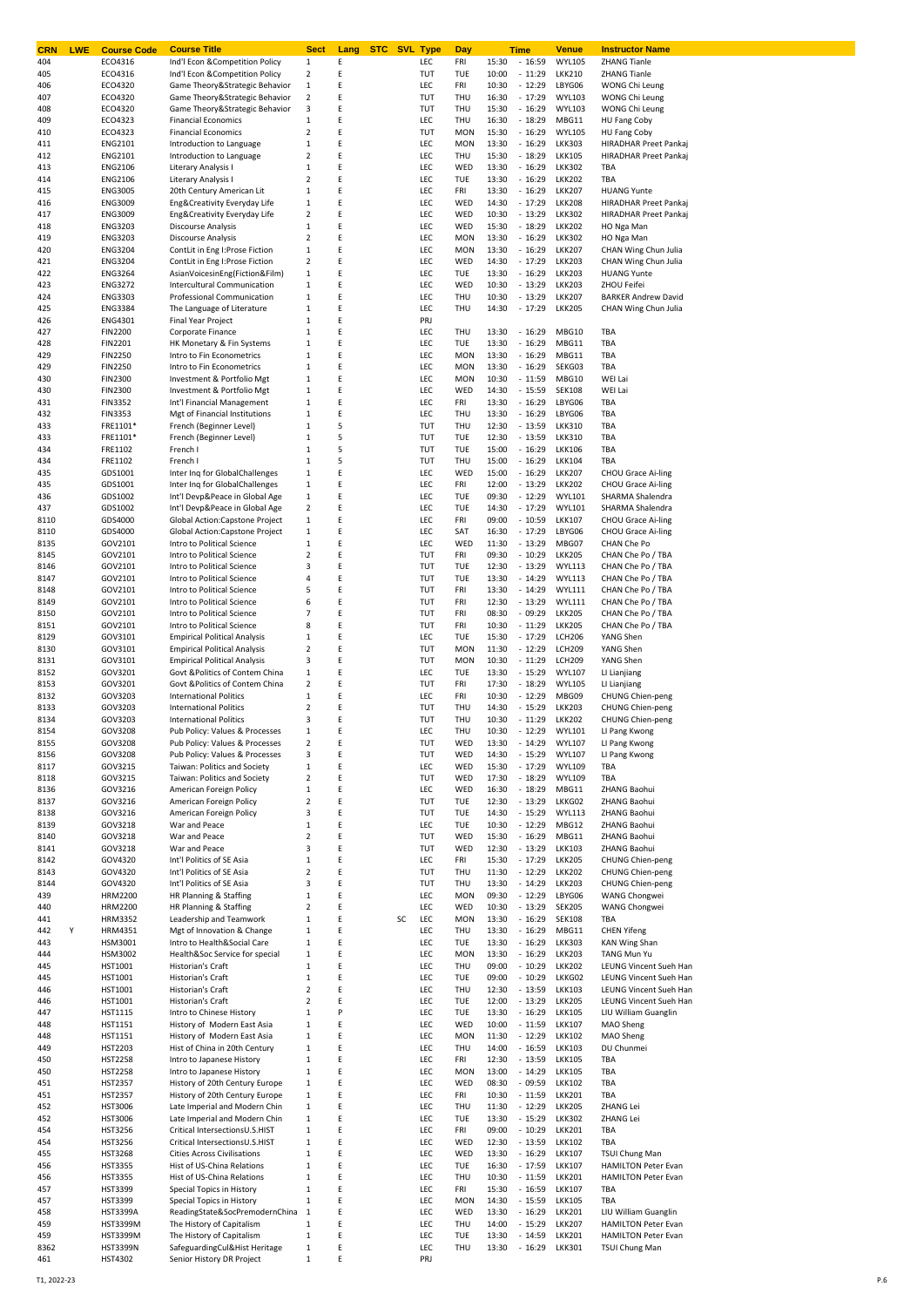| <b>LWE</b><br><b>CRN</b> | <b>Course Code</b>                 | <b>Course Title</b>                                                | <b>Sect</b>                            | <b>STC SVL Type</b><br>Lang |            | Day               | Time                                   | <u>Venue</u>                   | <b>Instructor Name</b>                                   |
|--------------------------|------------------------------------|--------------------------------------------------------------------|----------------------------------------|-----------------------------|------------|-------------------|----------------------------------------|--------------------------------|----------------------------------------------------------|
| 462<br>462               | <b>HST4499B</b><br><b>HST4499B</b> | Fascism & Far Right in Britain<br>Fascism & Far Right in Britain   | 1<br>1                                 | Ε<br>Ε                      | LEC<br>LEC | <b>MON</b><br>WED | 10:30<br>$-11:59$<br>16:00<br>$-17:29$ | LKKG05<br>LKKG05               | <b>HAMPTON Mark Andrew</b><br><b>HAMPTON Mark Andrew</b> |
| 463                      | JAP1101*                           | Japanese (Beginner Level)                                          | $1\,$                                  | 5                           | TUT        | FRI               | 14:30<br>$-15:59$                      | <b>LKK301</b>                  | <b>GUNJI Takuya</b>                                      |
| 463                      | JAP1101*                           | Japanese (Beginner Level)                                          | $\,1\,$                                | 5                           | TUT        | TUE               | 14:30<br>$-15:59$                      | <b>LKK306</b>                  | <b>GUNJI Takuya</b>                                      |
| 464                      | JAP1102                            | Japanese I                                                         | 1                                      | 5                           | TUT        | FRI               | 12:30<br>$-13:59$                      | <b>LKK210</b>                  | <b>GUNJI Takuya</b>                                      |
| 464                      | JAP1102                            | Japanese I                                                         | 1                                      | 5                           | TUT        | TUE               | 12:30<br>$-13:59$                      | <b>LKK110</b>                  | <b>GUNJI Takuya</b>                                      |
| 465                      | JAP1202                            | Japanese II                                                        | $\,1\,$                                | 5                           | TUT        | FRI               | 16:00<br>$-17:29$                      | <b>WYL109</b>                  | <b>GUNJI Takuya</b>                                      |
| 465                      | JAP1202                            | Japanese II                                                        | $1\,$                                  | 5                           | TUT        | TUE               | 16:00<br>$-17:29$                      | MBG12                          | <b>GUNJI Takuya</b>                                      |
| 466<br>466               | JAP1302<br>JAP1302                 | Japanese III<br>Japanese III                                       | $\,1\,$<br>$\,1\,$                     | 5<br>5                      | TUT<br>TUT | FRI<br>TUE        | 11:00<br>$-12:29$<br>11:00<br>$-12:29$ | <b>LKK110</b><br><b>LKK310</b> | <b>GUNJI Takuya</b><br><b>GUNJI Takuya</b>               |
| 467                      | KOR1102                            | Korean I                                                           | $\,1\,$                                | 5                           | TUT        | THU               | 09:30<br>$-10:59$                      | <b>LKK306</b>                  | <b>LIM Suyeon</b>                                        |
| 467                      | KOR1102                            | Korean I                                                           | 1                                      | 5                           | TUT        | TUE               | 09:30<br>$-10:59$                      | <b>LKK306</b>                  | <b>LIM Suyeon</b>                                        |
| 468                      | KOR1102                            | Korean I                                                           | 2                                      | 5                           | TUT        | THU               | 11:00<br>$-12:29$                      | <b>LKK306</b>                  | <b>LIM Suyeon</b>                                        |
| 468                      | KOR1102                            | Korean I                                                           | $\overline{\mathbf{2}}$                | 5                           | TUT        | TUE               | 11:00<br>$-12:29$                      | <b>LKK306</b>                  | <b>LIM Suyeon</b>                                        |
| 469                      | KOR1202                            | Korean II                                                          | 1                                      | 5                           | TUT        | THU               | 13:00<br>$-14:29$                      | <b>LKK306</b>                  | <b>LIM Suyeon</b>                                        |
| 469                      | KOR1202                            | Korean II                                                          | 1                                      | 5                           | TUT        | TUE               | 13:00<br>$-14:29$                      | <b>LKK306</b>                  | <b>LIM Suyeon</b>                                        |
| 470                      | LCC1010                            | Chinese Communication I                                            | $\,1\,$                                | P                           | TUT        | THU               | 13:30<br>$-15:29$                      | <b>LCH202</b>                  | LI Fei                                                   |
| 470                      | LCC1010                            | Chinese Communication I                                            | $\,1\,$                                | P<br>P                      | TUT        | TUE               | 14:30<br>$-16:29$                      | <b>LKK308</b>                  | LI Fei                                                   |
| 475<br>475               | LCC1010<br>LCC1010                 | Chinese Communication I<br><b>Chinese Communication I</b>          | $\mathbf 2$<br>2                       | P                           | TUT<br>TUT | FRI<br><b>MON</b> | 14:30<br>$-16:29$<br>10:30<br>$-12:29$ | <b>LCH202</b><br><b>LKK208</b> | LI Fei<br>LI Fei                                         |
| 476                      | LCC1010                            | Chinese Communication I                                            | 3                                      | P                           | TUT        | FRI               | 10:30<br>$-12:29$                      | <b>LCH202</b>                  | LI Fei / TANG Lili                                       |
| 476                      | LCC1010                            | <b>Chinese Communication I</b>                                     | 3                                      | P                           | TUT        | TUE               | 10:30<br>$-12:29$                      | <b>LKK110</b>                  | LI Fei / TANG Lili                                       |
| 477                      | LCC1010                            | Chinese Communication I                                            | 4                                      | P                           | TUT        | THU               | $-11:29$<br>09:30                      | <b>LKK210</b>                  | ZHOU Bo                                                  |
| 477                      | LCC1010                            | <b>Chinese Communication I</b>                                     | 4                                      | P                           | TUT        | TUE               | 09:30<br>$-11:29$                      | LBY303                         | ZHOU Bo                                                  |
| 478                      | LCC1010                            | <b>Chinese Communication I</b>                                     | 5                                      | P                           | TUT        | FRI               | 15:30<br>$-17:29$                      | <b>LKK310</b>                  | ZHANG Meng / ZHOU Bo                                     |
| 478                      | LCC1010                            | <b>Chinese Communication I</b>                                     | 5                                      | P                           | TUT        | WED               | 16:30<br>$-18:29$                      | <b>LCH202</b>                  | ZHANG Meng / ZHOU Bo                                     |
| 479                      | LCC1010                            | Chinese Communication I                                            | 6                                      | P                           | TUT        | THU               | 13:30<br>$-15:29$                      | <b>LCH201</b>                  | <b>TANG Lili</b>                                         |
| 479<br>480               | LCC1010<br>LCC1010                 | <b>Chinese Communication I</b><br>Chinese Communication I          | 6<br>7                                 | P<br>P                      | TUT<br>TUT | TUE<br>FRI        | 15:00<br>$-16:59$<br>12:30<br>$-14:29$ | <b>LKK204</b><br>LBY303        | <b>TANG Lili</b><br><b>ZHANG Meng</b>                    |
| 480                      | LCC1010                            | Chinese Communication I                                            | 7                                      | P                           | TUT        | <b>MON</b>        | 13:30<br>$-15:29$                      | <b>LKK108</b>                  | <b>ZHANG Meng</b>                                        |
| 481                      | LCC1010                            | <b>Chinese Communication I</b>                                     | 8                                      | P                           | TUT        | THU               | $-18:29$<br>16:30                      | <b>LCH202</b>                  | <b>ZHANG Meng</b>                                        |
| 481                      | LCC1010                            | Chinese Communication I                                            | 8                                      | P                           | TUT        | TUE               | 16:30<br>$-18:29$                      | <b>LKK210</b>                  | <b>ZHANG Meng</b>                                        |
| 482                      | LCC1010                            | <b>Chinese Communication I</b>                                     | 9                                      | P                           | TUT        | <b>MON</b>        | 12:30<br>$-14:29$                      | <b>LCH201</b>                  | ZHANG Paiyu                                              |
| 482                      | LCC1010                            | Chinese Communication I                                            | 9                                      | P                           | TUT        | THU               | 13:30<br>$-15:29$                      | <b>LKK208</b>                  | <b>ZHANG Paiyu</b>                                       |
| 471                      | LCC1010                            | <b>Chinese Communication I</b>                                     | 10                                     | P                           | TUT        | FRI               | 16:30<br>$-18:29$                      | <b>LCH202</b>                  | ZHANG Paiyu                                              |
| 471                      | LCC1010                            | Chinese Communication I                                            | 10                                     | P                           | TUT        | WED               | 10:30<br>$-12:29$                      | <b>LKK210</b>                  | ZHANG Paiyu                                              |
| 472                      | LCC1010                            | <b>Chinese Communication I</b>                                     | 11                                     | P                           | TUT        | FRI               | 10:30<br>$-12:29$                      | <b>LKK210</b>                  | TBA                                                      |
| 472<br>473               | LCC1010<br>LCC1010                 | Chinese Communication I                                            | 11<br>12                               | P<br>P                      | TUT<br>TUT | TUE<br>FRI        | 10:30<br>$-12:29$<br>14:30<br>$-16:29$ | <b>LCH201</b><br>LBY303        | TBA<br>TBA                                               |
| 473                      | LCC1010                            | <b>Chinese Communication I</b><br>Chinese Communication I          | 12                                     | P                           | TUT        | TUE               | 14:30<br>$-16:29$                      | <b>LKK206</b>                  | TBA                                                      |
| 474                      | LCC1010                            | <b>Chinese Communication I</b>                                     | 13                                     | P                           | TUT        | FRI               | 13:30<br>$-15:29$                      | <b>LCH201</b>                  | TBA                                                      |
| 474                      | LCC1010                            | Chinese Communication I                                            | 13                                     | P                           | TUT        | <b>MON</b>        | 13:30<br>$-15:29$                      | <b>LKK204</b>                  | TBA                                                      |
| 483                      | LCC1601                            | Chinese as a 2nd Lang I                                            | $\,1\,$                                | $\overline{2}$              | TUT        | FRI               | 16:30<br>$-18:29$                      | <b>LKK108</b>                  | TBA                                                      |
| 483                      | LCC1601                            | Chinese as a 2nd Lang I                                            | $\,1\,$                                | $\overline{2}$              | TUT        | TUE               | 11:30<br>$-12:29$                      | <b>LKK108</b>                  | TBA                                                      |
| 484                      | LCC1601                            | Chinese as a 2nd Lang I                                            | $\overline{2}$                         | $\overline{2}$              | TUT        | FRI               | 14:30<br>$-16:29$                      | <b>LKK108</b>                  | TBA                                                      |
| 484                      | LCC1601                            | Chinese as a 2nd Lang I                                            | $\overline{\mathbf{c}}$                | $\mathbf 2$                 | TUT        | TUE               | 12:30<br>$-13:29$                      | <b>LKK108</b>                  | TBA                                                      |
| 485                      | LCC1601                            | Chinese as a 2nd Lang I                                            | 3                                      | $\mathbf 2$                 | TUT        | FRI               | 12:30<br>$-13:29$                      | <b>LKK108</b>                  | TBA                                                      |
| 485                      | LCC1601                            | Chinese as a 2nd Lang I                                            | 3                                      | $\overline{2}$              | TUT        | TUE               | 14:30<br>$-16:29$                      | <b>LKK108</b>                  | TBA                                                      |
| 486                      | LCC1602                            | Chinese as a 2nd Lang II                                           | $1\,$                                  | $\overline{2}$              | TUT        | THU               | 10:30<br>$-12:29$                      | LBY303                         | LI Dong Hui                                              |
| 486                      | LCC1602                            | Chinese as a 2nd Lang II                                           | 1                                      | $\overline{2}$              | TUT        | TUE               | 10:30<br>$-11:29$                      | <b>LKK105</b>                  | LI Dong Hui                                              |
| 487<br>487               | LCC1603<br>LCC1603                 | Chinese as a 2nd Lang III<br>Chinese as a 2nd Lang III             | 1<br>1                                 | $\overline{2}$<br>2         | TUT<br>TUT | FRI<br>TUE        | 11:30<br>$-12:29$<br>16:30<br>$-18:29$ | <b>LKK108</b><br><b>LKK108</b> | TBA<br>TBA                                               |
| 488                      | LCC1801*                           | Introduction to Cantonese                                          | $1\,$                                  | P                           | TUT        | <b>MON</b>        | 10:30<br>$-12:29$                      | <b>LKK205</b>                  | YEUNG Fan                                                |
| 489                      | LCC1801*                           | Introduction to Cantonese                                          | 2                                      | P                           | TUT        | FRI               | 14:00<br>$-15:59$                      | <b>WYL109</b>                  | YEUNG Fan                                                |
| 490                      | <b>LCC1802</b>                     | Practical Cantonese I                                              | $1\,$                                  | P                           | TUT        | <b>MON</b>        | 13:30<br>$-14:29$                      | <b>LKK110</b>                  | YEUNG Fan                                                |
| 490                      | <b>LCC1802</b>                     | Practical Cantonese I                                              | $\,1\,$                                | P                           | TUT        | THU               | 13:30<br>$-15:29$                      | <b>LKK201</b>                  | YEUNG Fan                                                |
| 491                      | <b>LCC1802</b>                     | Practical Cantonese I                                              | $\overline{2}$                         | P                           | TUT        | FRI               | 17:00<br>$-17:59$                      | <b>LKK107</b>                  | YEUNG Fan                                                |
| 491                      | <b>LCC1802</b>                     | Practical Cantonese I                                              | $\overline{2}$                         | P                           | TUT        | WED               | 11:30<br>$-13:29$                      | <b>LKK308</b>                  | YEUNG Fan                                                |
| 492                      | LCC1820*                           | Cantonese for Int Students                                         | 1                                      |                             | TUT        | <b>WFD</b>        | 13.30                                  | - 15:29 LKK210                 | TBA                                                      |
| 493                      | LCC2010                            | <b>Chinese Communication II</b>                                    | $\,1\,$                                | P                           | TUT        | THU               | 12:30<br>$-14:29$                      | <b>LKK108</b>                  | MA Maopeng Paul                                          |
| 493                      | LCC2010                            | Chinese Communication II                                           | $\,1\,$                                | P                           | TUT        | TUE               | 11:00<br>$-12:59$                      | <b>LCH202</b>                  | MA Maopeng Paul                                          |
| 503<br>503               | LCC2010<br>LCC2010                 | Chinese Communication II                                           | $\mathbf 2$<br>$\overline{\mathbf{2}}$ | P<br>P                      | TUT<br>TUT | THU<br><b>MON</b> | 15:30<br>$-17:29$<br>13:30<br>$-15:29$ | <b>LCH201</b><br><b>LKK310</b> | MA Maopeng Paul<br>MA Maopeng Paul                       |
| 504                      | LCC2010                            | <b>Chinese Communication II</b><br><b>Chinese Communication II</b> | 3                                      | P                           | TUT        | TUE               | 14:30<br>$-16:29$                      | LBY303                         | MA Maopeng Paul                                          |
| 504                      | LCC2010                            | <b>Chinese Communication II</b>                                    | 3                                      | P                           | TUT        | FRI               | 13:30<br>$-15:29$                      | <b>LKK310</b>                  | MA Maopeng Paul                                          |
| 505                      | LCC2010                            | <b>Chinese Communication II</b>                                    | 4                                      | P                           | TUT        | TUE               | 16:00<br>$-17:59$                      | <b>LCH201</b>                  | ZHOU Bo                                                  |
| 505                      | LCC2010                            | <b>Chinese Communication II</b>                                    | 4                                      | P                           | TUT        | THU               | 13:30<br>$-15:29$                      | <b>LKK204</b>                  | ZHOU Bo                                                  |
| 506                      | LCC2010                            | <b>Chinese Communication II</b>                                    | 5                                      | P                           | TUT        | TUE               | 13:30<br>$-15:29$                      | <b>LCH202</b>                  | ZHOU Bo                                                  |
| 506                      | LCC2010                            | <b>Chinese Communication II</b>                                    | 5                                      | P                           | TUT        | THU               | 16:30<br>$-18:29$                      | <b>LKK310</b>                  | ZHOU Bo                                                  |
| 507                      | LCC2010                            | <b>Chinese Communication II</b>                                    | 6                                      | P                           | TUT        | <b>MON</b>        | 10:30<br>$-12:29$                      | LBY303                         | <b>WEI Sijing</b>                                        |
| 507                      | LCC2010                            | <b>Chinese Communication II</b>                                    | 6                                      | P                           | TUT        | FRI               | 15:30<br>$-17:29$                      | LKKG03                         | <b>WEI Sijing</b>                                        |
| 508                      | LCC2010                            | <b>Chinese Communication II</b>                                    | 7                                      | P                           | TUT        | THU               | 09:30<br>$-11:29$                      | <b>LCH202</b>                  | <b>WEI Sijing</b>                                        |
| 508                      | LCC2010                            | <b>Chinese Communication II</b>                                    | 7                                      | P<br>P                      | TUT        | <b>MON</b>        | 14:30<br>$-16:29$                      | <b>LKK206</b>                  | <b>WEI Sijing</b><br>TBA / WEI Sijing                    |
| 509<br>509               | LCC2010<br>LCC2010                 | <b>Chinese Communication II</b><br><b>Chinese Communication II</b> | 8<br>8                                 | P                           | TUT<br>TUT | <b>TUE</b><br>FRI | 09:30<br>$-11:29$<br>09:30<br>$-11:29$ | <b>LKK108</b><br>LBY303        | TBA / WEI Sijing                                         |
| 510                      | LCC2010                            | <b>Chinese Communication II</b>                                    | 9                                      | P                           | TUT        | THU               | 16:30<br>$-18:29$                      | <b>LKK206</b>                  | <b>TANG Lili</b>                                         |
| 510                      | LCC2010                            | Chinese Communication II                                           | 9                                      | P                           | TUT        | <b>MON</b>        | 11:30<br>$-13:29$                      | <b>LCH202</b>                  | <b>TANG Lili</b>                                         |
| 494                      | LCC2010                            | <b>Chinese Communication II</b>                                    | 10                                     | P                           | TUT        | FRI               | 14:30<br>$-16:29$                      | <b>LKK306</b>                  | <b>TANG Lili</b>                                         |
| 494                      | LCC2010                            | <b>Chinese Communication II</b>                                    | 10                                     | P                           | TUT        | WED               | 12:30<br>$-14:29$                      | <b>LCH201</b>                  | <b>TANG Lili</b>                                         |
| 495                      | LCC2010                            | <b>Chinese Communication II</b>                                    | 11                                     | P                           | TUT        | <b>MON</b>        | 14:30<br>$-16:29$                      | <b>LCH201</b>                  | <b>TANG Lili</b>                                         |
| 495                      | LCC2010                            | <b>Chinese Communication II</b>                                    | 11                                     | P                           | TUT        | THU               | 10:30<br>$-12:29$                      | <b>LKK108</b>                  | <b>TANG Lili</b>                                         |
| 496                      | LCC2010                            | <b>Chinese Communication II</b>                                    | 12                                     | P                           | TUT        | <b>MON</b>        | 14:30<br>$-16:29$                      | <b>LKK110</b>                  | YEUNG Fan                                                |
| 496                      | LCC2010                            | <b>Chinese Communication II</b>                                    | 12                                     | P                           | TUT        | THU               | 16:30<br>$-18:29$                      | LBY303                         | YEUNG Fan                                                |
| 497                      | LCC2010                            | Chinese Communication II                                           | 13                                     | P                           | TUT        | FRI               | 10:00<br>$-11:59$                      | <b>LCH201</b>                  | YEUNG Fan                                                |
| 497<br>498               | LCC2010<br>LCC2010                 | Chinese Communication II<br><b>Chinese Communication II</b>        | 13<br>14                               | P<br>P                      | TUT<br>TUT | WED<br><b>MON</b> | 16:30<br>$-18:29$<br>09:30<br>$-11:29$ | <b>WYL113</b><br><b>LCH202</b> | YEUNG Fan<br><b>ZHANG Meng</b>                           |
| 498                      | LCC2010                            | <b>Chinese Communication II</b>                                    | 14                                     | P                           | TUT        | THU               | 13:30<br>$-15:29$                      | <b>LKK206</b>                  | <b>ZHANG Meng</b>                                        |
| 499                      | LCC2010                            | Chinese Communication II                                           | 15                                     | P                           | TUT        | THU               | 10:30<br>$-12:29$                      | <b>LCH201</b>                  | <b>ZHANG Meng</b>                                        |
| 499                      | LCC2010                            | <b>Chinese Communication II</b>                                    | 15                                     | P                           | TUT        | TUE               | 10:30<br>$-12:29$                      | <b>LKK304</b>                  | <b>ZHANG Meng</b>                                        |
| 500                      | LCC2010                            | <b>Chinese Communication II</b>                                    | 16                                     | P                           | TUT        | THU               | 11:30<br>$-13:29$                      | <b>LCH202</b>                  | TBA                                                      |
| 500                      | LCC2010                            | <b>Chinese Communication II</b>                                    | 16                                     | P                           | TUT        | TUE               | 10:30<br>$-12:29$                      | <b>LKK208</b>                  | TBA                                                      |
| 501                      | LCC2010                            | Chinese Communication II                                           | 17                                     | P                           | TUT        | TUE               | 13:30<br>$-15:29$                      | <b>LCH201</b>                  | TBA                                                      |
| 501                      | LCC2010                            | <b>Chinese Communication II</b>                                    | 17                                     | P                           | TUT        | FRI               | 16:30<br>$-18:29$                      | LBYG06                         | TBA                                                      |
| 502                      | LCC2010                            | <b>Chinese Communication II</b>                                    | 18                                     | P                           | TUT        | TUE               | 16:30<br>$-18:29$                      | LBY303                         | TBA                                                      |
| 502                      | LCC2010                            | <b>Chinese Communication II</b>                                    | 18                                     | P                           | TUT        | THU               | 14:30<br>$-16:29$                      | <b>LKK108</b>                  | TBA                                                      |
| 511                      | LCC2210                            | Advanced Chinese Communication                                     | 1                                      | P<br>P                      | TUT        | THU               | 16:30<br>$-18:29$                      | <b>LKK304</b>                  | LI Fei                                                   |
| 511<br>512               | LCC2210<br>LCC2210                 | Advanced Chinese Communication<br>Advanced Chinese Communication   | 1<br>$\overline{2}$                    | P                           | TUT<br>TUT | <b>MON</b><br>THU | 15:30<br>$-16:29$<br>10:30<br>$-12:29$ | LKK310<br><b>LKK303</b>        | LI Fei<br>LI Fei                                         |
| 512                      | LCC2210                            | Advanced Chinese Communication                                     | $\overline{2}$                         | P                           | TUT        | <b>MON</b>        | 14:30<br>$-15:29$                      | <b>WYL109</b>                  | LI Fei                                                   |
| 513                      | <b>LCC2220</b>                     | Chi Communication for Business                                     | 1                                      | P                           | TUT        | TUE               | 13:30<br>$-15:29$                      | LKKG05                         | <b>WEI Sijing</b>                                        |
| 513                      | <b>LCC2220</b>                     | Chi Communication for Business                                     | $1\,$                                  | P                           | TUT        | THU               | 12:30<br>$-13:29$                      | LKKG02                         | <b>WEI Sijing</b>                                        |
| 514                      | <b>LCC2220</b>                     | Chi Communication for Business                                     | $\overline{2}$                         | P                           | TUT        | <b>MON</b>        | 12:30<br>$-13:29$                      | <b>LKK108</b>                  | <b>WEI Sijing</b>                                        |
| 514                      | <b>LCC2220</b>                     | Chi Communication for Business                                     | $\overline{2}$                         | P                           | TUT        | FRI               | $-14:29$<br>12:30                      | <b>WYL115</b>                  | <b>WEI Sijing</b>                                        |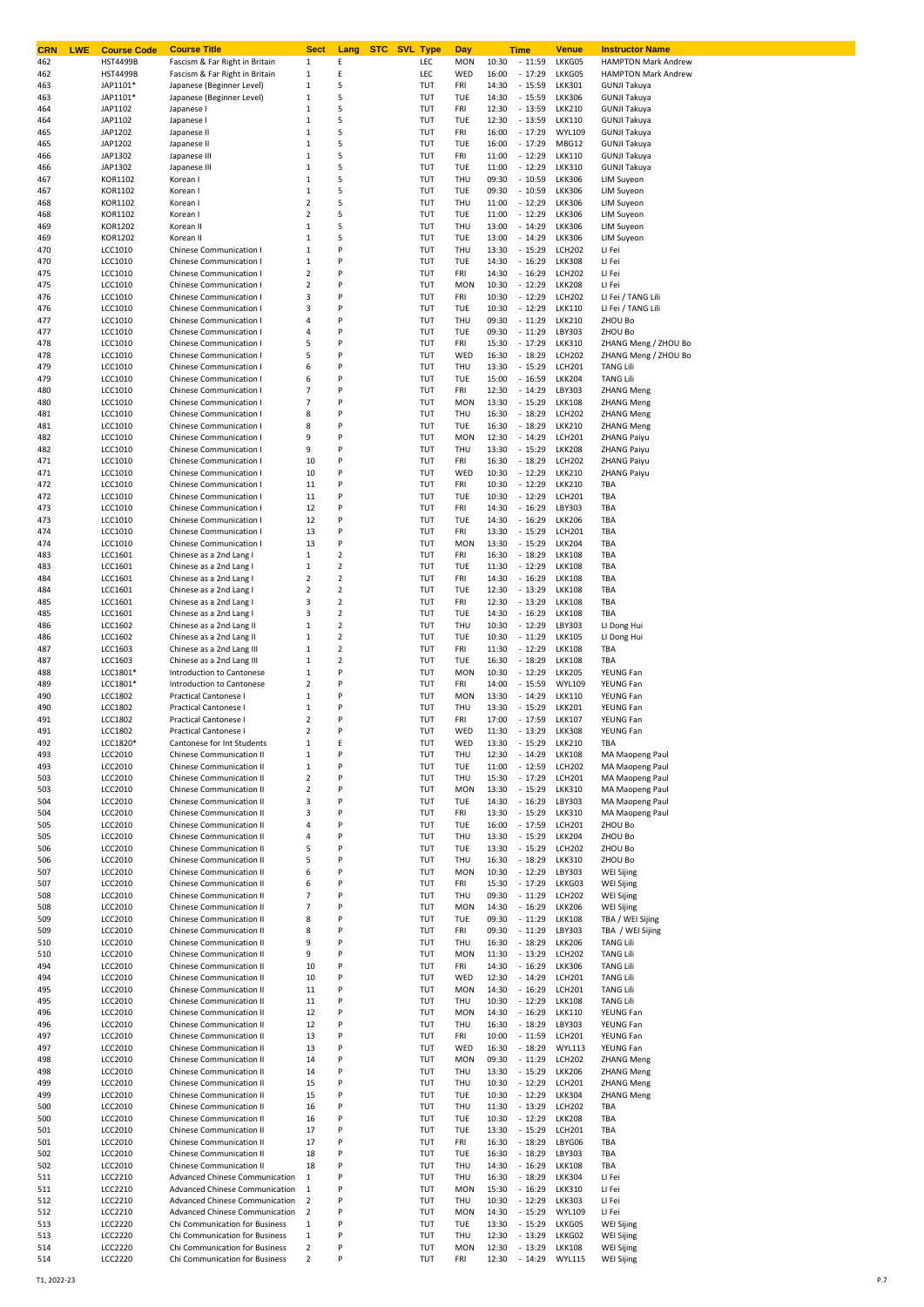| <b>CRN</b><br><b>LWE</b> | <b>Course Code</b>               | <b>Course Title</b>                                              | Sect                                   | Lang   | <b>STC SVL Type</b> |            | Day                      |                | Time                 | Venue                          | <b>Instructor Name</b>                                       |
|--------------------------|----------------------------------|------------------------------------------------------------------|----------------------------------------|--------|---------------------|------------|--------------------------|----------------|----------------------|--------------------------------|--------------------------------------------------------------|
| 515                      | <b>LCC2230</b>                   | Putonghua Advanced Comm Skills<br>Putonghua Advanced Comm Skills | 1                                      | P<br>P |                     | TUT        | WED                      | 16:30          | $-17:29$             | <b>LKK304</b>                  | ZHANG Paiyu                                                  |
| 515<br>516               | <b>LCC2230</b><br><b>LCC2230</b> | Putonghua Advanced Comm Skills                                   | 1<br>$\overline{\mathbf{2}}$           | P      |                     | TUT<br>TUT | FRI<br><b>TUE</b>        | 11:30<br>16:30 | $-13:29$<br>$-18:29$ | <b>LKK207</b><br><b>LKK104</b> | <b>ZHANG Paiyu</b><br><b>ZHANG Paiyu</b>                     |
| 516                      | <b>LCC2230</b>                   | Putonghua Advanced Comm Skills                                   | $\overline{\mathbf{2}}$                | P      |                     | TUT        | THU                      | 12:30          | $-13:29$             | <b>LKK208</b>                  | <b>ZHANG Paiyu</b>                                           |
| 517                      | <b>LCC2230</b>                   | Putonghua Advanced Comm Skills                                   | 3                                      | P      |                     | TUT        | WED                      | 14:30          | $-16:29$             | <b>LKK304</b>                  | <b>ZHANG Paiyu</b>                                           |
| 517                      | LCC2230                          | Putonghua Advanced Comm Skills                                   | 3                                      | P      |                     | TUT        | <b>MON</b>               | 10:30          | $-11:29$             | <b>WYL109</b>                  | ZHANG Paiyu                                                  |
| 518                      | LCC3210                          | Chi Reading&Oral Expression                                      | $\,1\,$                                | P      |                     | TUT        | <b>MON</b>               | 10:30          | $-11:29$             | <b>LKK306</b>                  | MA Maopeng Paul                                              |
| 518                      | LCC3210                          | Chi Reading&Oral Expression                                      | $\,1\,$                                | P      |                     | TUT        | FRI                      | 16:30          | $-18:29$             | <b>LKK308</b>                  | MA Maopeng Paul                                              |
| 519                      | LUE1001                          | University English I                                             | $\,1\,$                                | Ε      |                     | TUT        | <b>MON</b>               | 14:30          | $-16:29$             | <b>WYL115</b>                  | <b>HUNT Neil David</b>                                       |
| 519                      | LUE1001                          | University English I                                             | $\,1\,$                                | E<br>E |                     | TUT        | FRI                      | 08:30          | $-10:29$             | <b>LKK304</b>                  | <b>HUNT Neil David</b>                                       |
| 530<br>530               | LUE1001<br>LUE1001               | University English I<br>University English I                     | $\overline{\mathbf{2}}$<br>$\mathbf 2$ | E      |                     | TUT<br>TUT | WED<br>FRI               | 12:30<br>11:30 | $-14:29$<br>$-13:29$ | <b>WYL115</b><br>LKKG04        | <b>HUNT Neil David</b><br><b>HUNT Neil David</b>             |
| 534                      | LUE1001                          | University English I                                             | 3                                      | Ε      |                     | TUT        | <b>MON</b>               | 08:30          | $-10:29$             | <b>LKK108</b>                  | TBA                                                          |
| 534                      | LUE1001                          | University English I                                             | 3                                      | E      |                     | TUT        | FRI                      | 16:30          | $-18:29$             | <b>WYL113</b>                  | TBA                                                          |
| 535                      | LUE1001                          | University English I                                             | 4                                      | E      |                     | TUT        | THU                      | 16:30          | $-18:29$             | <b>WYL111</b>                  | TBA                                                          |
| 535                      | LUE1001                          | University English I                                             | $\overline{4}$                         | E      |                     | TUT        | <b>MON</b>               | 14:30          | $-16:29$             | SEK104                         | TBA                                                          |
| 536                      | LUE1001                          | University English I                                             | 5                                      | Ε      |                     | TUT        | TUE                      | 08:30          | $-10:29$             | <b>LKK110</b>                  | TBA                                                          |
| 536                      | LUE1001                          | University English I                                             | 5                                      | E      |                     | TUT        | THU                      | 11:30          | $-13:29$             | <b>LKK304</b>                  | TBA                                                          |
| 537                      | LUE1001                          | University English I                                             | 6                                      | E      |                     | TUT        | TUE                      | 12:30          | $-14:29$             | <b>WYL115</b>                  | LAI Sui Yee                                                  |
| 537<br>538               | LUE1001<br>LUE1001               | University English I<br>University English I                     | 6<br>$\overline{7}$                    | E<br>Ε |                     | TUT<br>TUT | THU<br><b>TUE</b>        | 13:30<br>15:30 | $-15:29$<br>$-17:29$ | <b>WYL111</b><br><b>WYL113</b> | LAI Sui Yee<br>LAI Sui Yee                                   |
| 538                      | LUE1001                          | University English I                                             | $\overline{7}$                         | E      |                     | TUT        | THU                      | 16:30          | $-18:29$             | LKKG04                         | LAI Sui Yee                                                  |
| 539                      | LUE1001                          | University English I                                             | 8                                      | Ε      |                     | TUT        | WED                      | 14:30          | $-16:29$             | <b>WYL113</b>                  | LAI Sui Yee                                                  |
| 539                      | LUE1001                          | University English I                                             | 8                                      | E      |                     | TUT        | FRI                      | 15:30          | $-17:29$             | <b>WYL115</b>                  | LAI Sui Yee                                                  |
| 540                      | LUE1001                          | University English I                                             | 9                                      | Ε      |                     | TUT        | WED                      | 10:30          | $-12:29$             | LKKG04                         | LAI Sui Yee                                                  |
| 540                      | LUE1001                          | University English I                                             | 9                                      | E      |                     | TUT        | FRI                      | 10:30          | $-12:29$             | <b>WYL115</b>                  | LAI Sui Yee                                                  |
| 520                      | LUE1001                          | University English I                                             | 10                                     | E      |                     | TUT        | WED                      | 15:30          | $-17:29$             | <b>WYL111</b>                  | LUNG Chui Wa                                                 |
| 520                      | LUE1001                          | University English I                                             | 10                                     | E      |                     | TUT        | FRI                      | 11:30          | $-13:29$             | <b>WYL105</b>                  | LUNG Chui Wa                                                 |
| 521<br>521               | LUE1001<br>LUE1001               | University English I<br>University English I                     | 11<br>11                               | Ε<br>E |                     | TUT<br>TUT | WED<br><b>MON</b>        | 14:30<br>08:30 | $-16:29$<br>$-10:29$ | LKKG04<br>LKKG03               | <b>WATSON Michael Robert</b><br><b>WATSON Michael Robert</b> |
| 522                      | LUE1001                          | University English I                                             | 12                                     | E      |                     | TUT        | WED                      | 10:30          | $-12:29$             | LKKG02                         | <b>WATSON Michael Robert</b>                                 |
| 522                      | LUE1001                          | University English I                                             | 12                                     | E      |                     | TUT        | <b>MON</b>               | 11:30          | $-13:29$             | LKKG04                         | WATSON Michael Robert                                        |
| 523                      | LUE1001                          | University English I                                             | 13                                     | E      |                     | TUT        | <b>TUE</b>               | 15:30          | $-17:29$             | <b>WYL111</b>                  | WONG Hau Ting                                                |
| 523                      | LUE1001                          | University English I                                             | 13                                     | Ε      |                     | TUT        | THU                      | 16:30          | $-18:29$             | LKKG03                         | <b>WONG Hau Ting</b>                                         |
| 524                      | LUE1001                          | University English I                                             | 14                                     | Ε      |                     | TUT        | WED                      | 14:30          | $-16:29$             | <b>WYL115</b>                  | WONG Hau Ting                                                |
| 524                      | LUE1001                          | University English I                                             | 14                                     | Ε      |                     | TUT        | FRI                      | 13:30          | $-15:29$             | <b>WYL105</b>                  | WONG Hau Ting                                                |
| 525                      | LUE1001                          | University English I                                             | 15                                     | E      |                     | TUT        | WED                      | 10:30          | $-12:29$             | LKKG03                         | <b>WONG Hau Ting</b>                                         |
| 525                      | LUE1001                          | University English I                                             | 15                                     | E      |                     | TUT        | FRI                      | 16:30          | $-18:29$             | LKKG04                         | <b>WONG Hau Ting</b>                                         |
| 526<br>526               | LUE1001<br>LUE1001               | University English I<br>University English I                     | 16<br>16                               | E<br>Ε |                     | TUT<br>TUT | TUE<br>THU               | 09:00<br>09:00 | $-10:59$<br>$-10:59$ | <b>LKK106</b><br><b>LKK110</b> | LAU Simon Kam Fai<br>LAU Simon Kam Fai                       |
| 527                      | LUE1001                          | University English I                                             | 17                                     | E      |                     | TUT        | TUE                      | 11:30          | $-13:29$             | <b>LKK210</b>                  | LAU Simon Kam Fai                                            |
| 527                      | LUE1001                          | University English I                                             | 17                                     | E      |                     | TUT        | THU                      | 11:30          | $-13:29$             | <b>LKK210</b>                  | LAU Simon Kam Fai                                            |
| 528                      | LUE1001                          | University English I                                             | 18                                     | E      |                     | TUT        | <b>TUE</b>               | 14:30          | $-16:29$             | <b>LKK210</b>                  | LAU Simon Kam Fai                                            |
| 528                      | LUE1001                          | University English I                                             | 18                                     | Ε      |                     | TUT        | THU                      | 14:30          | $-16:29$             | <b>LKK106</b>                  | LAU Simon Kam Fai                                            |
| 529                      | LUE1001                          | University English I                                             | 19                                     | E      |                     | TUT        | WED                      | 09:30          | $-11:29$             | <b>LKK106</b>                  | HONG Sang Kyung Sandra                                       |
| 529                      | LUE1001                          | University English I                                             | 19                                     | Ε      |                     | TUT        | FRI                      | 09:30          | $-11:29$             | <b>LKK106</b>                  | HONG Sang Kyung Sandra                                       |
| 531                      | LUE1001                          | University English I                                             | 20                                     | E      |                     | TUT        | WED                      | 12:30          | $-14:29$             | <b>LKK110</b>                  | HONG Sang Kyung Sandra                                       |
| 531                      | LUE1001                          | University English I                                             | 20                                     | Ε<br>E |                     | TUT        | FRI                      | 12:30          | $-14:29$             | <b>LKK110</b>                  | HONG Sang Kyung Sandra                                       |
| 532<br>532               | LUE1001<br>LUE1001               | University English I<br>University English I                     | 21<br>21                               | E      |                     | TUT<br>TUT | WED<br><b>MON</b>        | 15:00<br>12:00 | $-16:59$<br>$-13:59$ | <b>LKK110</b><br><b>LKK306</b> | HONG Sang Kyung Sandra<br>HONG Sang Kyung Sandra             |
| 533                      | LUE1001                          | University English I                                             | 22                                     | E      |                     | TUT        | <b>MON</b>               | 14:30          | $-16:29$             | <b>LKK210</b>                  | HONG Sang Kyung Sandra                                       |
| 533                      | LUE1001                          | University English I                                             | 22                                     | Ε      |                     | TUT        | FRI                      | 15:00          | $-16:59$             | <b>LKK110</b>                  | HONG Sang Kyung Sandra                                       |
| 541                      | LUE1002                          | University English II                                            | $\,1\,$                                | E      |                     | TUT        | <b>MON</b>               | 11:30          | $-13:29$             | <b>WYL111</b>                  | TBA                                                          |
| 541                      | LUE1002                          | University English II                                            | $1\,$                                  | E      |                     | TUT        | FRI                      | 10:30          | $-12:29$             | <b>LKK204</b>                  | TBA                                                          |
| 552                      | LUE1002                          | University English II                                            | $\mathbf 2$                            | E      |                     | TUT        | WED                      | 10:30          | $-12:29$             | <b>LKK304</b>                  | MITCHELL Brendan Christopher                                 |
| 552                      | LUE1002                          | University English II                                            | $\overline{2}$                         | E      |                     | TUT        | FRI                      | 13:30          | $-15:29$             | LKKG03                         | MITCHELL Brendan Christopher                                 |
| 562                      | LUE1002                          | University English II                                            | 3                                      | E      |                     | TUT        | TUE                      | 16:30          | $-18:29$             | <b>LKK308</b>                  | NICKALLS Richard John                                        |
| 562<br>563               | LUE1002<br>LUE1002               | University English II<br>University English II                   | 3<br>4                                 | E      |                     | TUT        | FRI<br>TUE               | 11:30<br>13.30 | $-13:29$<br>$-15.29$ | <b>LKK304</b><br>LKKG02        | NICKALLS Richard John<br>NICKALLS Richard John               |
| 563                      | LUE1002                          | University English II                                            | 4                                      | E      |                     | TUT<br>TUT | FRI                      | 08:30          | $-10:29$             | <b>LKK206</b>                  | NICKALLS Richard John                                        |
| 564                      | LUE1002                          | University English II                                            | 5                                      | E      |                     | TUT        | TUE                      | 10:30          | $-12:29$             | <b>LKK204</b>                  | LAW Lai Yi                                                   |
| 564                      | LUE1002                          | University English II                                            | 5                                      | E      |                     | TUT        | THU                      | 11:30          | $-13:29$             | <b>LKK206</b>                  | LAW Lai Yi                                                   |
| 565                      | LUE1002                          | University English II                                            | 6                                      | E      |                     | TUT        | WED                      | 16:00          | $-17:59$             | <b>LKK104</b>                  | LAW Lai Yi                                                   |
| 565                      | LUE1002                          | University English II                                            | 6                                      | E      |                     | TUT        | FRI                      | 16:30          | $-18:29$             | <b>LKK104</b>                  | LAW Lai Yi                                                   |
| 566                      | LUE1002                          | University English II                                            | $\overline{7}$                         | E      |                     | TUT        | WED                      | 10:00          | $-11:59$             | <b>LKK310</b>                  | LAW Lai Yi                                                   |
| 566                      | LUE1002                          | University English II                                            | $\overline{7}$                         | E      |                     | TUT        | <b>MON</b>               | 11:30          | $-13:29$             | <b>LKK204</b>                  | LAW Lai Yi                                                   |
| 567                      | LUE1002                          | University English II                                            | 8                                      | E<br>E |                     | TUT        | TUE                      | 15:00          | $-16:59$             | <b>LKK304</b>                  | LAW Lai Yi                                                   |
| 567<br>568               | LUE1002<br>LUE1002               | University English II<br>University English II                   | 8<br>9                                 | E      |                     | TUT<br>TUT | THU<br>WED               | 15:30<br>16:30 | $-17:29$<br>$-18:29$ | <b>LKK210</b><br><b>LKK306</b> | LAW Lai Yi<br>AU Yuen Pui                                    |
| 568                      | LUE1002                          | University English II                                            | 9                                      | E      |                     | TUT        | <b>MON</b>               | 14:30          | $-16:29$             | <b>LKK308</b>                  | AU Yuen Pui                                                  |
| 542                      | LUE1002                          | University English II                                            | 10                                     | E      |                     | TUT        | WED                      | 13:30          | $-15:29$             | <b>LKK204</b>                  | AU Yuen Pui                                                  |
| 542                      | LUE1002                          | University English II                                            | 10                                     | E      |                     | TUT        | <b>MON</b>               | 08:30          | $-10:29$             | <b>LKK206</b>                  | AU Yuen Pui                                                  |
| 543                      | LUE1002                          | University English II                                            | 11                                     | E      |                     | TUT        | WED                      | 16:30          | $-18:29$             | <b>LKK106</b>                  | FAN Yim Hung                                                 |
| 543                      | LUE1002                          | University English II                                            | 11                                     | E      |                     | TUT        | FRI                      | 12:30          | $-14:29$             | <b>LKK306</b>                  | <b>FAN Yim Hung</b>                                          |
| 544                      | LUE1002                          | University English II                                            | 12                                     | E      |                     | TUT        | <b>MON</b>               | 13:30          | $-15:29$             | <b>LKK304</b>                  | WINDSOR Ryan John                                            |
| 544                      | LUE1002                          | University English II                                            | 12                                     | E<br>E |                     | TUT        | FRI                      | 16:30          | $-18:29$<br>$-15:29$ | <b>LKK306</b>                  | WINDSOR Ryan John                                            |
| 545<br>545               | LUE1002<br>LUE1002               | University English II<br>University English II                   | 13<br>13                               | E      |                     | TUT<br>TUT | WED<br>FRI               | 13:30<br>13:30 | $-15:29$             | <b>LKK108</b><br><b>LKK304</b> | WINDSOR Ryan John<br>WINDSOR Ryan John                       |
| 546                      | LUE1002                          | University English II                                            | 14                                     | E      |                     | TUT        | WED                      | 14:00          | $-15:59$             | <b>LKK106</b>                  | LO Wing Chi                                                  |
| 546                      | LUE1002                          | University English II                                            | 14                                     | E      |                     | TUT        | <b>MON</b>               | 12:00          | $-13:59$             | <b>LKK210</b>                  | LO Wing Chi                                                  |
| 547                      | LUE1002                          | University English II                                            | 15                                     | E      |                     | TUT        | FRI                      | 12:00          | $-13:59$             | <b>LKK106</b>                  | LO Wing Chi                                                  |
| 547                      | LUE1002                          | University English II                                            | 15                                     | E      |                     | TUT        | <b>MON</b>               | 14:30          | $-16:29$             | <b>LKK208</b>                  | LO Wing Chi                                                  |
| 548                      | LUE1002                          | University English II                                            | 16                                     | E      |                     | TUT        | TUE                      | 14:00          | $-15:59$             | <b>LKK110</b>                  | LO Wing Chi                                                  |
| 548                      | LUE1002                          | University English II                                            | 16                                     | E      |                     | TUT        | FRI                      | 14:30          | $-16:29$             | <b>LKK106</b>                  | LO Wing Chi                                                  |
| 549                      | LUE1002                          | University English II                                            | 17                                     | E      |                     | TUT        | WED                      | 08:30          | $-10:29$             | <b>LKK104</b>                  | WAI Lap Ming                                                 |
| 549                      | LUE1002                          | University English II<br>University English II                   | 17                                     | E<br>E |                     | TUT        | <b>MON</b>               | 08:30          | $-10:29$<br>$-12:59$ | <b>LKK106</b><br><b>LKK104</b> | WAI Lap Ming                                                 |
| 550<br>550               | LUE1002<br>LUE1002               | University English II                                            | 18<br>18                               | E      |                     | TUT<br>TUT | WED<br><b>MON</b>        | 11:00<br>11:00 | $-12:59$             | <b>LKK106</b>                  | WAI Lap Ming<br>WAI Lap Ming                                 |
| 551                      | LUE1002                          | University English II                                            | 19                                     | E      |                     | TUT        | WED                      | 14:00          | $-15:59$             | <b>LKK104</b>                  | WAI Lap Ming                                                 |
| 551                      | LUE1002                          | University English II                                            | 19                                     | E      |                     | TUT        | <b>MON</b>               | 14:00          | $-15:59$             | <b>LKK106</b>                  | WAI Lap Ming                                                 |
| 553                      | LUE1002                          | University English II                                            | 20                                     | E      |                     | TUT        | TUE                      | 13:00          | $-14:59$             | <b>LKK106</b>                  | TSANG Po Yan                                                 |
| 553                      | LUE1002                          | University English II                                            | 20                                     | E      |                     | TUT        | THU                      | 13:00          | $-14:59$             | <b>LKK110</b>                  | TSANG Po Yan                                                 |
| 554                      | LUE1002                          | University English II                                            | 21                                     | E      |                     | TUT        | TUE                      | 11:00          | $-12:59$             | <b>LKK106</b>                  | TSANG Po Yan                                                 |
| 554                      | LUE1002                          | University English II                                            | 21                                     | E      |                     | TUT        | THU                      | 11:00          | $-12:59$             | <b>LKK110</b>                  | TSANG Po Yan                                                 |
| 555                      | LUE1002                          | University English II                                            | 22                                     | E      |                     | TUT        | THU                      | 13:30          | $-15:29$             | <b>LKK304</b>                  | NICKALLS Richard John                                        |
| 555<br>556               | LUE1002<br>LUE1002               | University English II<br>University English II                   | 22<br>23                               | E<br>E |                     | TUT<br>TUT | <b>MON</b><br><b>MON</b> | 13:30<br>08:30 | $-15:29$<br>$-10:29$ | LKKG04<br><b>LKK204</b>        | NICKALLS Richard John<br>NICKALLS Richard John               |
| 556                      | LUE1002                          | University English II                                            | 23                                     | E      |                     | TUT        | FRI                      | 16:30          | $-18:29$             | <b>LKK304</b>                  | NICKALLS Richard John                                        |
| 557                      | LUE1002                          | University English II                                            | 24                                     | E      |                     | TUT        | TUE                      | 15:30          | $-17:29$             | LKKG03                         | AU Yuen Pui                                                  |
| 557                      | LUE1002                          | University English II                                            | 24                                     | E      |                     | TUT        | FRI                      | 10:30          | $-12:29$             | <b>LKK308</b>                  | AU Yuen Pui                                                  |
| 558                      | LUE1002                          | University English II                                            | 25                                     | E      |                     | TUT        | WED                      | 13:30          | $-15:29$             | <b>LKK308</b>                  | TBA                                                          |
| 558                      | LUE1002                          | University English II                                            | 25                                     | E      |                     | TUT        | <b>MON</b>               | 10:30          | $-12:29$             | LKKG02                         | TBA                                                          |
| 559                      | LUE1002                          | University English II                                            | 26                                     | Ε      |                     | TUT        | TUE                      | 10:30          | - 12:29 LKKG02       |                                | TBA                                                          |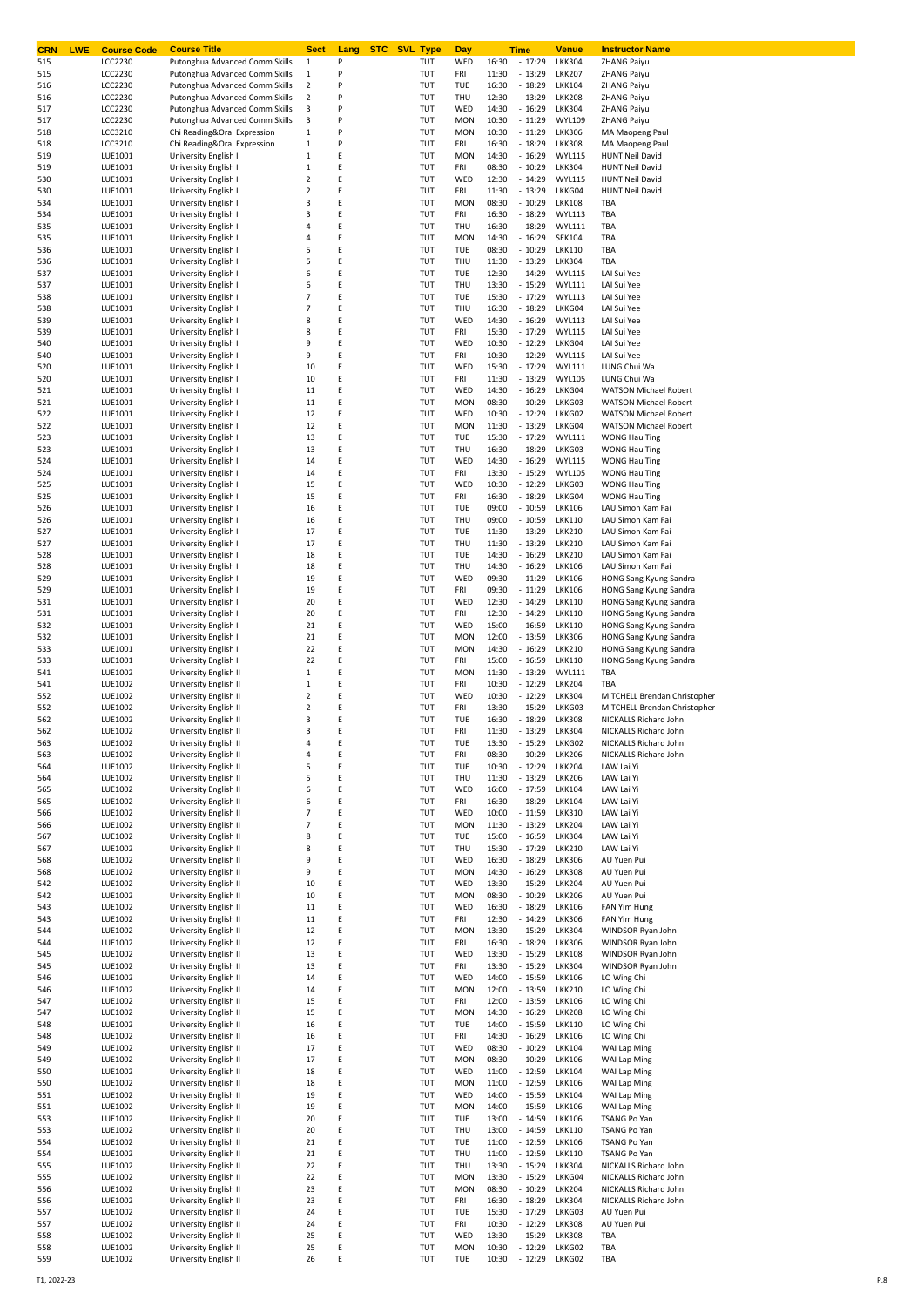| CRN<br><b>LWE</b> | <b>Course Code</b>        | <b>Course Title</b>                                              | <b>Sect</b>             | Lang   | <b>STC</b> SVL Type |            | Day               |                | Time                 | <b>Venue</b>                   | <b>Instructor Name</b>                                |
|-------------------|---------------------------|------------------------------------------------------------------|-------------------------|--------|---------------------|------------|-------------------|----------------|----------------------|--------------------------------|-------------------------------------------------------|
| 559               | LUE1002                   | University English II                                            | 26                      | Ε      |                     | TUT        | FRI               | 13:30          | $-15:29$             | LKKG02                         | TBA                                                   |
| 560               | LUE1002                   | University English II                                            | 27                      | Ε      |                     | TUT        | WED               | 16:30          | $-18:29$             | <b>LKK206</b>                  | TBA                                                   |
| 560               | LUE1002                   | University English II                                            | 27                      | Ε      |                     | TUT        | FRI               | 16:30          | $-18:29$             | <b>LKK204</b>                  | TBA                                                   |
| 561               | LUE1002                   | University English II                                            | 28                      | Ε      |                     | TUT        | TUE               | 14:30          | $-16:29$             | <b>WYL105</b>                  | TBA                                                   |
| 561               | LUE1002                   | University English II                                            | 28                      | Ε      |                     | TUT        | FRI               | 10:30          | $-12:29$             | <b>LKK208</b>                  | TBA                                                   |
| 569               | LUE1003*                  | <b>English Enhancement</b>                                       | $\,1\,$                 | Ε      |                     | TUT        | TUE               | 12:30          | $-14:29$             | <b>LKK308</b>                  | <b>WONG Hau Ting</b>                                  |
| 570               | LUE1003*                  | <b>English Enhancement</b>                                       | $\mathbf 2$             | Ε      |                     | TUT        | THU               | 10:30          | $-12:29$             | <b>WYL113</b>                  | <b>WONG Hau Ting</b>                                  |
| 571               | LUE1003*                  | <b>English Enhancement</b>                                       | 3                       | Ε      |                     | TUT        | THU               | 13:30          | $-15:29$             | <b>WYL115</b>                  | <b>WONG Hau Ting</b>                                  |
| 572               | LUE3002                   | PLATFORMx-21stCenturyMediumCor 1                                 |                         | Ε      | SC                  | TUT        | THU               | 16:30          | $-18:29$             | <b>WYL115</b>                  | MITCHELL Brendan Christopher                          |
| 572               | LUE3002                   | PLATFORMx-21stCenturyMediumCor 1                                 |                         | Ε      | SC                  | TUT        | <b>MON</b>        | 09:30          | $-11:29$             | <b>LKK310</b>                  | MITCHELL Brendan Christopher                          |
| 573               | LUE3002                   | PLATFORMx-21stCenturyMediumCor 2                                 |                         | Ε      | SC                  | TUT        | WED               | 15:30          | $-17:29$             | LKKG03                         | MITCHELL Brendan Christopher                          |
| 573               | LUE3002                   | PLATFORMx-21stCenturyMediumCor 2                                 |                         | Ε      | SC                  | TUT        | FRI               | 16:30          | $-18:29$             | <b>WYL111</b>                  | MITCHELL Brendan Christopher                          |
| 574               | LUE3002                   | PLATFORMx-21stCenturyMediumCor 3                                 |                         | Ε      | SC                  | TUT        | THU               | 13:30          | $-15:29$             | <b>WYL113</b>                  | MITCHELL Brendan Christopher                          |
| 574               | LUE3002                   | PLATFORMx-21stCenturyMediumCor 3                                 |                         | Ε      | SC                  | TUT        | <b>MON</b>        | 12:30          | $-14:29$             | <b>LKK308</b>                  | MITCHELL Brendan Christopher                          |
| 575               | LUE3003                   | Improving Eng Pronunciation                                      | 1                       | Ε      |                     | TUT        | WED               | 11:30          | $-13:29$             | <b>WYL113</b>                  | <b>KONG Chak Chung</b>                                |
| 575               | LUE3003                   | Improving Eng Pronunciation                                      | $\mathbf 1$             | Ε      |                     | TUT        | FRI               | 11:30          | $-13:29$             | <b>WYL113</b>                  | <b>KONG Chak Chung</b>                                |
| 577               | LUE3003                   | Improving Eng Pronunciation                                      | $\overline{2}$          | Ε      |                     | TUT        | WED               | 08:30          | $-10:29$             | <b>WYL113</b>                  | <b>KONG Chak Chung</b>                                |
| 577               | LUE3003                   | Improving Eng Pronunciation                                      | $\overline{2}$          | Ε      |                     | TUT        | FRI               | 08:30          | $-10:29$             | LKKG04                         | <b>KONG Chak Chung</b>                                |
| 578               | LUE3003                   | Improving Eng Pronunciation                                      | 3                       | Ε      |                     | TUT        | THU               | 15:30          | $-17:29$             | <b>WYL113</b>                  | FAN Yim Hung                                          |
| 578               | LUE3003                   | Improving Eng Pronunciation                                      | 3                       | Ε      |                     | TUT        | <b>MON</b>        | 12:30          | $-14:29$             | LKKG03                         | FAN Yim Hung                                          |
| 579               | LUE3003                   | Improving Eng Pronunciation                                      | 4                       | Ε      |                     | TUT        | THU               | 11:30          | $-13:29$             | LKKG03                         | FAN Yim Hung                                          |
|                   |                           |                                                                  | 4                       | Ε      |                     | TUT        | <b>MON</b>        | 08:30          | $-10:29$             | <b>LKK306</b>                  |                                                       |
| 579               | LUE3003                   | Improving Eng Pronunciation                                      | 5                       | Ε      |                     | TUT        | WED               | 12:30          | $-14:29$             | LKKG04                         | FAN Yim Hung                                          |
| 580               | LUE3003                   | Improving Eng Pronunciation                                      |                         | Ε      |                     |            |                   |                |                      |                                | FAN Yim Hung                                          |
| 580               | LUE3003                   | Improving Eng Pronunciation                                      | 5                       |        |                     | TUT        | FRI               | 09:30          | $-11:29$             | <b>WYL111</b>                  | FAN Yim Hung                                          |
| 581               | LUE3003                   | Improving Eng Pronunciation                                      | 6                       | Ε      |                     | TUT        | TUE               | 10:30          | $-12:29$             | <b>WYL113</b>                  | <b>WATSON Michael Robert</b>                          |
| 581               | LUE3003                   | Improving Eng Pronunciation                                      | 6                       | Ε      |                     | TUT        | THU               | 14:30          | $-16:29$             | LKKG04                         | <b>WATSON Michael Robert</b>                          |
| 582               | LUE3003                   | Improving Eng Pronunciation                                      | 7                       | Ε      |                     | TUT        | THU               | 11:30          | $-13:29$             | <b>WYL115</b>                  | <b>WATSON Michael Robert</b>                          |
| 582               | LUE3003                   | Improving Eng Pronunciation                                      | 7                       | Ε      |                     | TUT        | <b>MON</b>        | 14:30          | $-16:29$             | <b>WYL113</b>                  | <b>WATSON Michael Robert</b>                          |
| 583               | LUE3003                   | Improving Eng Pronunciation                                      | 8                       | Ε      |                     | TUT        | TUE               | 15:30          | $-17:29$             | <b>WYL115</b>                  | <b>WATSON Michael Robert</b>                          |
| 583               | LUE3003                   | Improving Eng Pronunciation                                      | 8                       | Ε      |                     | TUT        | THU               | 08:30          | $-10:29$             | LKKG03                         | <b>WATSON Michael Robert</b>                          |
| 584               | LUE3003                   | Improving Eng Pronunciation                                      | 9                       | Ε      |                     | TUT        | THU               | 14:30          | $-16:29$             | LKKG03                         | WINDSOR Ryan John                                     |
| 584               | LUE3003                   | Improving Eng Pronunciation                                      | 9                       | Ε      |                     | TUT        | <b>MON</b>        | 09:30          | $-11:29$             | <b>LKK304</b>                  | WINDSOR Ryan John                                     |
| 576               | LUE3003                   | Improving Eng Pronunciation                                      | 10                      | Ε      |                     | TUT        | WED               | 16:30          | $-18:29$             | <b>LKK308</b>                  | WINDSOR Ryan John                                     |
| 576               | LUE3003                   | Improving Eng Pronunciation                                      | 10                      | Ε      |                     | TUT        | FRI               | 10:30          | $-12:29$             | <b>WYL109</b>                  | WINDSOR Ryan John                                     |
| 585               | LUE3004                   | <b>IELTS Preparation</b>                                         | $\mathbf{1}$            | Ε      |                     | TUT        | WED               | 15:00          | $-16:59$             | LKKG02                         | TBA                                                   |
| 585               | LUE3004                   | <b>IELTS Preparation</b>                                         | $\mathbf 1$             | Ε      |                     | TUT        | FRI               | 14:30          | $-16:29$             | <b>WYL113</b>                  | TBA                                                   |
| 587               | LUE3004                   | <b>IELTS Preparation</b>                                         | $\mathbf 2$             | Ε      |                     | TUT        | WED               | 10:30          | $-12:29$             | <b>WYL115</b>                  | TBA                                                   |
| 587               | LUE3004                   | <b>IELTS Preparation</b>                                         | $\mathbf 2$             | Ε      |                     | TUT        | <b>MON</b>        | 13:30          | $-15:29$             | <b>WYL111</b>                  | TBA                                                   |
| 588               | LUE3004                   | <b>IELTS Preparation</b>                                         | 3                       | Ε      |                     | TUT        | <b>MON</b>        | 11:30          | $-13:29$             | <b>WYL115</b>                  | LUNG Chui Wa                                          |
| 588               | LUE3004                   | <b>IELTS Preparation</b>                                         | 3                       | Ε      |                     | TUT        | FRI               | 08:30          | $-10:29$             | <b>WYL115</b>                  | LUNG Chui Wa                                          |
| 589               | LUE3004                   | <b>IELTS Preparation</b>                                         | 4                       | Ε      |                     | TUT        | TUE               | 10:30          | $-12:29$             | <b>LKK104</b>                  | LUNG Chui Wa                                          |
| 589               | LUE3004                   | <b>IELTS Preparation</b>                                         | 4                       | Ε      |                     | TUT        | FRI               | 14:30          | $-16:29$             | <b>LKK104</b>                  | LUNG Chui Wa                                          |
| 590               | LUE3004                   | <b>IELTS Preparation</b>                                         | 5                       | Ε      |                     | TUT        | TUE               | 15:30          | $-17:29$             | LKKG04                         | LUNG Chui Wa                                          |
| 590               | LUE3004                   | <b>IELTS Preparation</b>                                         | 5                       | Ε      |                     | TUT        | THU               | 09:30          | $-11:29$             | <b>LKK206</b>                  | LUNG Chui Wa                                          |
| 591               | LUE3004                   | <b>IELTS Preparation</b>                                         | 6                       | Ε      |                     | TUT        | WED               | 08:30          | $-10:29$             | <b>WYL105</b>                  | LEE Chun Wing                                         |
| 591               | LUE3004                   | <b>IELTS Preparation</b>                                         | 6                       | Ε      |                     | TUT        | <b>MON</b>        | 09:00          | $-10:59$             | <b>LKK104</b>                  | <b>LEE Chun Wing</b>                                  |
| 592               | LUE3004                   | <b>IELTS Preparation</b>                                         | $\overline{7}$          | Ε      |                     | TUT        | <b>MON</b>        | 11:30          | $-13:29$             | <b>LKK104</b>                  | LEE Chun Wing                                         |
| 592               | LUE3004                   | <b>IELTS Preparation</b>                                         | $\overline{7}$          | Ε      |                     | TUT        | FRI               | 11:30          | $-13:29$             | <b>LKK104</b>                  | LEE Chun Wing                                         |
|                   |                           |                                                                  |                         |        |                     |            |                   |                |                      |                                |                                                       |
| 593               | LUE3004                   | <b>IELTS Preparation</b>                                         | 8                       | Ε      |                     | TUT        | <b>MON</b>        | 14:30          | $-16:29$             | <b>LKK104</b>                  | <b>LEE Chun Wing</b>                                  |
| 593               | LUE3004                   | <b>IELTS Preparation</b>                                         | 8                       | Ε      |                     | TUT        | FRI               | 14:30          | $-16:29$             | <b>LKK204</b>                  | <b>LEE Chun Wing</b>                                  |
| 594               | LUE3004                   | <b>IELTS Preparation</b>                                         | 9                       | Ε      |                     | TUT        | WED               | 12:30          | $-14:29$             | <b>LKK304</b>                  | <b>LEE Chun Wing</b>                                  |
| 594               | LUE3004                   | <b>IELTS Preparation</b>                                         | 9                       | Ε      |                     | TUT        | FRI               | 09:00          | $-10:59$             | <b>LKK104</b>                  | <b>LEE Chun Wing</b>                                  |
| 586               | LUE3004                   | <b>IELTS Preparation</b>                                         | 10                      | Ε      |                     | TUT        | TUE               | 10:30          | $-12:29$             | LKKG03                         | TBA                                                   |
| 586               | LUE3004                   | <b>IELTS Preparation</b>                                         | 10                      | Ε      |                     | TUT        | THU               | 16:30          | $-18:29$             | LKKG02                         | TBA                                                   |
| 595               | LUE4001                   | ProfCommEngArts&Humanities                                       | $\mathbf{1}$            | Ε      |                     | TUT        | WED               | 08:30          | $-10:29$             | <b>LKK108</b>                  | <b>HUNT Neil David</b>                                |
| 595               | LUE4001                   | ProfCommEngArts&Humanities                                       | $\mathbf{1}$            | Ε      |                     | TUT        | <b>MON</b>        | 10:30          | $-12:29$             | <b>LKK108</b>                  | <b>HUNT Neil David</b>                                |
| 596               | LUE4001                   | ProfCommEngArts&Humanities                                       | $\overline{2}$          | Ε      |                     | TUT        | WED               | 08:30          | $-10:29$             | <b>LKK110</b>                  | GARRALDA ORTEGA Angel                                 |
| 596               | LUE4001                   | ProfCommEngArts&Humanities                                       | $\overline{2}$          | E      |                     | TUT        | <b>MON</b>        | 10:30          | - 12:29 LKK206       |                                | <b>GARRALDA ORTEGA Angel</b>                          |
| 597               | LUE4001                   | ProfCommEngArts&Humanities                                       | $\mathbf{R}$            |        |                     | TUT        | WFD               |                | $13.30 - 15.29$      | <b>LKK310</b>                  | <b>HONG Hee Kyung</b>                                 |
| 597               | LUE4001                   | ProfCommEngArts&Humanities                                       | 3                       | Ε      |                     | TUT        | FRI               | 16:30          | $-18:29$             | <b>LKK106</b>                  | <b>HONG Hee Kyung</b>                                 |
| 598               | LUE4001                   | ProfCommEngArts&Humanities                                       | 4                       | Ε      |                     | TUT        | <b>MON</b>        | 14:30          | $-16:29$             | LKKG03                         | <b>HONG Hee Kyung</b>                                 |
| 598               | LUE4001                   | ProfCommEngArts&Humanities                                       | 4                       | Ε      |                     | TUT        | FRI               | 13:30          | $-15:29$             | <b>LKK206</b>                  | <b>HONG Hee Kyung</b>                                 |
| 599               | LUE4001                   | ProfCommEngArts&Humanities                                       | 5                       | Ε      |                     | TUT        | WED               | 13:30          | $-15:29$             | LKKG03                         | LICHTENSTEIN Michael C                                |
| 599               | LUE4001                   | ProfCommEngArts&Humanities                                       | 5                       | Ε      |                     | TUT        | FRI               | 16:30          | $-18:29$             | <b>LKK208</b>                  | LICHTENSTEIN Michael C                                |
| 600               | LUE4001                   | ProfCommEngArts&Humanities                                       | 6                       | Ε      |                     | TUT        | <b>MON</b>        | 13:30          | $-15:29$             | <b>WYL105</b>                  | LICHTENSTEIN Michael C                                |
| 600               | LUE4001                   | ProfCommEngArts&Humanities                                       | 6                       | Ε      |                     | TUT        | THU               | 10:30          | $-12:29$             | LKKG02                         | LICHTENSTEIN Michael C                                |
| 601               | LUE4001                   | ProfCommEngArts&Humanities                                       | $\overline{7}$          | Ε      |                     | TUT        | FRI               | 08:30          | $-10:29$             | <b>LKK210</b>                  | LICHTENSTEIN Michael C                                |
| 601               | LUE4001                   | ProfCommEngArts&Humanities                                       | 7                       | Ε      |                     | TUT        | TUE               | 10:30          | $-12:29$             | <b>LKK308</b>                  | LICHTENSTEIN Michael C                                |
| 602               | LUE4002                   | Prof Comm English for Business                                   | $\mathbf{1}$            | Ε      |                     | TUT        | THU               | 16:30          | $-18:29$             | <b>LKK104</b>                  | <b>GARRALDA ORTEGA Angel</b>                          |
|                   |                           |                                                                  |                         | Ε      |                     |            | TUE               | 16:30          | $-18:29$             | <b>LKK106</b>                  | <b>GARRALDA ORTEGA Angel</b>                          |
| 602               | LUE4002                   | Prof Comm English for Business                                   | $\mathbf{1}$            |        |                     | TUT        |                   |                | $-11:29$             |                                |                                                       |
| 603               | <b>LUE4002</b>            | Prof Comm English for Business                                   | $\overline{2}$          | Ε      |                     | TUT        | FRI               | 09:30          |                      | <b>LKK306</b>                  | <b>GARRALDA ORTEGA Angel</b>                          |
| 603               | LUE4002<br><b>LUE4002</b> | Prof Comm English for Business<br>Prof Comm English for Business | $\overline{2}$<br>3     | Ε<br>Ε |                     | TUT<br>TUT | WED<br><b>MON</b> | 12:30<br>11:30 | $-14:29$<br>$-13:29$ | <b>LKK306</b><br><b>LKK310</b> | <b>GARRALDA ORTEGA Angel</b><br><b>HONG Hee Kyung</b> |
| 604               |                           |                                                                  |                         |        |                     |            |                   |                |                      |                                |                                                       |
| 604               | <b>LUE4002</b>            | Prof Comm English for Business<br>Prof Comm English for Business | 3                       | Ε      |                     | TUT        | THU               | 12:30          | $-14:29$             | <b>LKK107</b>                  | <b>HONG Hee Kyung</b>                                 |
| 605               | <b>LUE4002</b>            |                                                                  | 4                       | Ε      |                     | TUT        | THU               | 16:30          | $-18:29$             | <b>LKK106</b>                  | <b>HONG Hee Kyung</b>                                 |
| 605               | <b>LUE4002</b>            | Prof Comm English for Business                                   | 4                       | Ε      |                     | TUT        | TUE               | 16:30          | $-18:29$             | <b>LKK110</b>                  | <b>HONG Hee Kyung</b>                                 |
| 606               | <b>LUE4002</b>            | Prof Comm English for Business                                   | 5                       | Ε      |                     | TUT        | FRI               | 10:30          | $-12:29$             | <b>LKK310</b>                  | <b>HONG Hee Kyung</b>                                 |
| 606               | <b>LUE4002</b>            | Prof Comm English for Business                                   | 5                       | Ε      |                     | TUT        | WED               | 08:30          | $-10:29$             | <b>LKK306</b>                  | <b>HONG Hee Kyung</b>                                 |
| 607               | LUE4003                   | Prof Comm Eng Social Sciences                                    | $\mathbf{1}$            | Ε      |                     | TUT        | THU               | 10:30          | $-12:29$             | <b>LKK208</b>                  | GARRALDA ORTEGA Angel                                 |
| 607               | LUE4003                   | Prof Comm Eng Social Sciences                                    | $\mathbf{1}$            | Ε      |                     | TUT        | TUE               | 13:30          | $-15:29$             | LKKG03                         | <b>GARRALDA ORTEGA Angel</b>                          |
| 608               | LUE4003                   | Prof Comm Eng Social Sciences                                    | $\overline{2}$          | Ε      |                     | TUT        | <b>MON</b>        | 14:30          | $-16:29$             | <b>LKK306</b>                  | LAW Lai Yi                                            |
| 608               | LUE4003                   | Prof Comm Eng Social Sciences                                    | $\overline{2}$          | Ε      |                     | TUT        | WED               | 13:00          | $-14:59$             | <b>LKK206</b>                  | LAW Lai Yi                                            |
| 609               | LUE4003                   | Prof Comm Eng Social Sciences                                    | 3                       | Ε      |                     | TUT        | <b>MON</b>        | 11:30          | $-13:29$             | <b>LKK304</b>                  | AU Yuen Pui                                           |
| 609               | LUE4003                   | Prof Comm Eng Social Sciences                                    | 3                       | Ε      |                     | TUT        | THU               | 09:30          | $-11:29$             | <b>LKK106</b>                  | AU Yuen Pui                                           |
| 610               | LUE4003                   | Prof Comm Eng Social Sciences                                    | 4                       | Ε      |                     | TUT        | THU               | 14:00          | $-15:59$             | <b>LKK310</b>                  | LICHTENSTEIN Michael C                                |
| 610               | LUE4003                   | Prof Comm Eng Social Sciences                                    | 4                       | Ε      |                     | TUT        | TUE               | 16:30          | $-18:29$             | <b>LKK206</b>                  | LICHTENSTEIN Michael C                                |
| 611               | LUE4003                   | Prof Comm Eng Social Sciences                                    | 5                       | Ε      |                     | TUT        | FRI               | 13:30          | $-15:29$             | <b>LKK208</b>                  | LICHTENSTEIN Michael C                                |
| 611               | LUE4003                   | Prof Comm Eng Social Sciences                                    | 5                       | Ε      |                     | TUT        | WED               | 16:30          | $-18:29$             | <b>LKK210</b>                  | LICHTENSTEIN Michael C                                |
| 612               | MKT2231                   | Adv&IntegratedMarketCommunicat 1                                 |                         | Ε      |                     | LEC        | <b>MON</b>        | 09:30          | $-12:29$             | MBG01                          | OH Ga-eun                                             |
| 613               | MKT2231                   | Adv&IntegratedMarketCommunicat 2                                 |                         | Ε      |                     | LEC        | TUE               | 09:30          | $-12:29$             | MBG10                          | OH Ga-eun                                             |
| 614               | <b>MKT2242</b>            | Digital Innovation                                               | $\,1\,$                 | Ε      |                     | LEC        | <b>MON</b>        | 13:30          | $-16:29$             | LBYG06                         | PENG Ling                                             |
| 615               | MKT2243                   | Doing Bus in Emerging Markets                                    | $\,1\,$                 | Ε      |                     | LEC        | FRI               | 08:30          | $-09:59$             | SEK104                         | WHITLA Andrew Paul                                    |
| 615               | MKT2243                   | Doing Bus in Emerging Markets                                    | $\,1\,$                 | Ε      |                     | LEC        | WED               | 08:30          | $-09:59$             | SEK104                         | WHITLA Andrew Paul                                    |
| 616               | MKT3001                   | Social Media Marketing                                           | $\,1\,$                 | Ε      |                     | LEC        | <b>MON</b>        | 13:30          | $-16:29$             | <b>SEK205</b>                  | CAO Cong                                              |
| 617               | MKT3001                   | Social Media Marketing                                           | $\overline{2}$          | Ε      |                     | LEC        | THU               | 15:30          | $-18:29$             | MBG01                          | CAO Cong                                              |
| 618               | MKT3006                   | <b>Marketing Analytics</b>                                       | $\,1\,$                 | Ε      |                     | LEC        | THU               | 10:30          | $-13:29$             | SEKG03                         | CHUNG Yu Ho                                           |
| 619               | MKT3201                   | Consumer Behaviour                                               | $\,1\,$                 | Ε      |                     | LEC        | FRI               | 15:30          | $-18:29$             | MBG01                          | POON Shing Chung                                      |
|                   | MKT3201                   | Consumer Behaviour                                               | $\overline{2}$          | Ε      |                     | LEC        | THU               | 09:30          | $-12:29$             | MBG11                          | QI Suntong                                            |
| 620               | MKT3203                   | Marketing Research                                               | $\,1\,$                 | Ε      |                     | LEC        | WED               | 10:30          | $-13:29$             | SEKG03                         | CHUNG Yu Ho                                           |
| 621               | MKT3301                   | e-Marketing                                                      | $\,1\,$                 | Ε      |                     | LEC        | WED               | 13:30          | $-16:29$             | <b>SEK107</b>                  | <b>HE Dongjin</b>                                     |
| 623               | MKT3301                   | e-Marketing                                                      | $\overline{\mathbf{2}}$ | Ε      |                     | LEC        | <b>MON</b>        | 09:30          |                      | <b>SEK205</b>                  | <b>HE Dongjin</b>                                     |
| 624               |                           |                                                                  |                         |        |                     |            |                   |                | $-12:29$             |                                |                                                       |
| 625               | MKT3351                   | Retailing & Distribution Mgt                                     | $\,1\,$                 | Ε      |                     | LEC        | WED               | 15:30          | $-18:29$             | <b>SEK106</b>                  | POON Shing Chung                                      |
| 626               | MPA2002                   | Musicality and Well-being                                        | $\mathbf{1}$            | Ε      |                     | LEC        | FRI               | 13:30          | - 16:29 LCHLG01      |                                | IP Kim Ho                                             |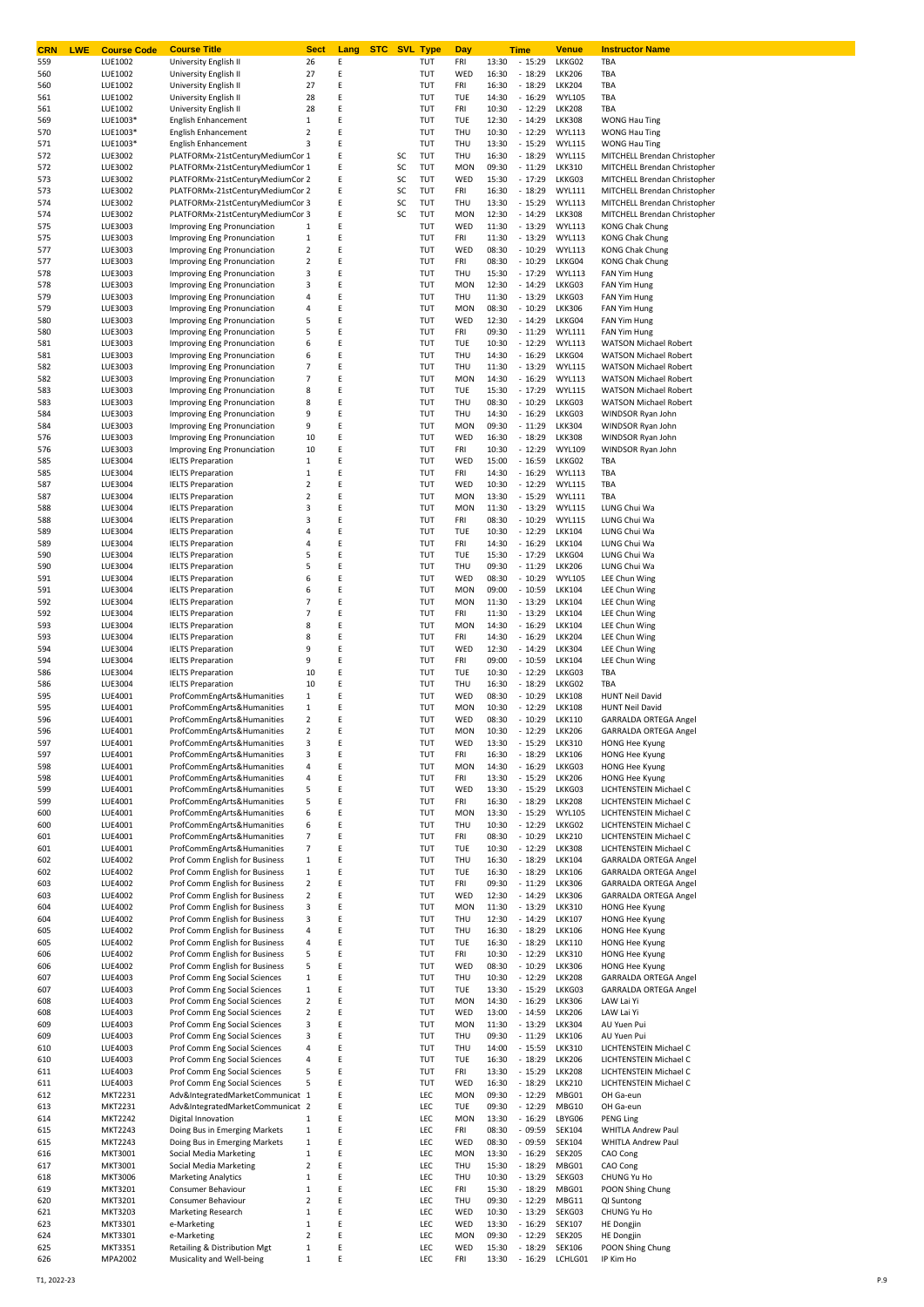| CRN<br><b>LWE</b> | <b>Course Code</b> | <b>Course Title</b>                                            | <b>Sect</b>                             | Lang   | <b>STC</b> |    | <b>SVL Type</b> | Day               |                | <b>Time</b>          | <u>Venue</u>                   | <b>Instructor Name</b>                                     |
|-------------------|--------------------|----------------------------------------------------------------|-----------------------------------------|--------|------------|----|-----------------|-------------------|----------------|----------------------|--------------------------------|------------------------------------------------------------|
| 627<br>628        | MPA3002<br>MPA3003 | Instrumental Ensemble (Tr-B)<br>Choral Ensemble (Term-Based)   | 1<br>1                                  | Ε<br>E |            |    | LEC<br>LEC      | THU<br>TUE        | 18:30<br>16:00 | $-20:29$<br>$-17:59$ | LCHLG01<br>LBY203              | IP Kim Ho<br>WOO Wing Ching Caleb                          |
| 629               | MPA3102            | Instrumental Ensemble (Yr-B)                                   | 1                                       | E      |            | SC | <b>LEC</b>      | THU               | 18:30          | $-20:29$             | LCHLG01                        | IP Kim Ho                                                  |
| 630               | MPA3103            | Choral Ensemble (Year-Based)                                   | 1                                       | Ε      |            |    | LEC             | <b>TUE</b>        | 16:00          | $-17:59$             | LBY203                         | WOO Wing Ching Caleb                                       |
| 631               | MPA4001            | Internship Performing Arts Adm                                 | 1                                       | Ε      |            |    | PRJ             |                   |                |                      |                                |                                                            |
| 632               | PHI1002            | Introduction to Philosophy                                     | 1                                       | Ε      |            |    | LEC             | <b>MON</b>        | 14:30          | $-15:59$             | <b>LKK205</b>                  | ATKINSON Christopher John                                  |
| 632               | PHI1002            | Introduction to Philosophy                                     | 1                                       | Ε      |            |    | LEC             | THU               | 17:00          | $-18:29$             | <b>LKK103</b>                  | ATKINSON Christopher John                                  |
| 633               | PHI2112            | Hist Chi Phi:Pre-Qin to Han                                    | 1                                       | С      |            |    | LEC             | WED               | 10:30          | $-12:29$             | <b>LKK105</b>                  | SONG Fei                                                   |
| 634<br>635        | PHI2112<br>PHI2112 | Hist Chi Phi:Pre-Qin to Han<br>Hist Chi Phi:Pre-Qin to Han     | 2<br>3                                  | c<br>С |            |    | TUT<br>TUT      | THU<br>THU        | 14:30<br>12:30 | $-15:29$<br>$-13:29$ | <b>LKK306</b><br><b>LKK204</b> | SONG Fei<br>SONG Fei                                       |
| 636               | PHI2113            | Hist of W Phi:AncientGreek Phi                                 | 1                                       | E      |            |    | LEC             | FRI               | 17:00          | $-18:29$             | <b>LKK110</b>                  | ATKINSON Christopher John                                  |
| 636               | PHI2113            | Hist of W Phi:AncientGreek Phi                                 | 1                                       | E      |            |    | LEC             | WED               | 13:00          | $-14:29$             | <b>LKK208</b>                  | ATKINSON Christopher John                                  |
| 637               | PHI3101            | Deductive Logic                                                | 1                                       | Ε      |            |    | LEC             | THU               | 08:30          | $-10:29$             | <b>LKK102</b>                  | <b>HAWKE Peter Michael</b>                                 |
| 638               | PHI3101            | Deductive Logic                                                | 2                                       | E      |            |    | TUT             | TUE               | 13:30          | $-14:29$             | <b>WYL109</b>                  | <b>HAWKE Peter Michael</b>                                 |
| 639               | PHI3101            | Deductive Logic                                                | 3                                       | E      |            |    | TUT             | TUE               | 12:30          | $-13:29$             | <b>WYL109</b>                  | <b>HAWKE Peter Michael</b>                                 |
| 640               | PHI3102            | Chinese Political Philosophy                                   | 1                                       | Ε      |            |    | LEC             | FRI               | 11:30          | $-12:59$             | <b>LKK206</b>                  | CHAN Wing Ching Elton                                      |
| 640               | PHI3102            | Chinese Political Philosophy                                   | 1                                       | Ε      |            |    | LEC             | TUE               | 13:30          | $-14:59$             | <b>LKK208</b>                  | CHAN Wing Ching Elton                                      |
| 641               | PHI3103            | <b>Advanced Western Ethics</b>                                 | 1                                       | Ε<br>E |            |    | LEC<br>LEC      | FRI<br>TUE        | 13:30          | $-14:59$<br>$-18:29$ | <b>LKK107</b><br><b>LKK105</b> | TBA                                                        |
| 641<br>642        | PHI3103<br>PHI3104 | <b>Advanced Western Ethics</b><br>Western Political Philosophy | 1<br>1                                  | Ε      |            |    | LEC             | FRI               | 17:00<br>15:00 | $-16:29$             | <b>LKK105</b>                  | TBA<br><b>GIBBONS Adam</b>                                 |
| 642               | PHI3104            | Western Political Philosophy                                   | 1                                       | E      |            |    | LEC             | <b>MON</b>        | 09:00          | $-10:29$             | <b>LKK103</b>                  | <b>GIBBONS Adam</b>                                        |
| 643               | PHI3105            | Philosophy of Happiness                                        | 1                                       | E      |            |    | LEC             | <b>MON</b>        | 13:00          | $-14:29$             | <b>LKK205</b>                  | <b>MATTHIAS Andreas</b>                                    |
| 643               | PHI3105            | Philosophy of Happiness                                        | 1                                       | E      |            |    | LEC             | WED               | 14:30          | $-15:59$             | <b>LKK205</b>                  | <b>MATTHIAS Andreas</b>                                    |
| 644               | PHI3223            | <b>Bioethics</b>                                               | 1                                       | E      |            |    | LEC             | FRI               | 15:30          | $-16:59$             | <b>LKK302</b>                  | <b>HILL Jesse Lewis</b>                                    |
| 644               | PHI3223            | <b>Bioethics</b>                                               | 1                                       | Ε      |            |    | LEC             | WED               | 16:00          | $-17:29$             | <b>LKK205</b>                  | <b>HILL Jesse Lewis</b>                                    |
| 645               | PHI3231            | Epistemology                                                   | 1                                       | Ε      |            |    | LEC             | <b>MON</b>        | 13:00          | $-14:29$             | <b>LKK103</b>                  | <b>BRADLEY Adam Lee</b>                                    |
| 645               | PHI3231            | Epistemology                                                   | 1                                       | Ε<br>Ε |            |    | LEC             | THU<br><b>TUE</b> | 10:30<br>15:30 | $-11:59$             | <b>LKK107</b><br><b>LKK208</b> | <b>BRADLEY Adam Lee</b>                                    |
| 646<br>647        | PHI4001<br>PHI4273 | Research Seminar<br>Philosophy of Architecture                 | 1<br>1                                  | Ε      |            |    | LEC<br>LEC      | <b>MON</b>        | 15:00          | $-18:29$<br>$-16:29$ | <b>SEK106</b>                  | CHAN Wing Ching Elton<br>DE CLERCQ Rafael E. P.            |
| 647               | PHI4273            | Philosophy of Architecture                                     | 1                                       | E      |            |    | LEC             | THU               | 10:00          | $-11:29$             | <b>LKK205</b>                  | DE CLERCQ Rafael E. P.                                     |
| 648               | PHI4275            | Schopenhauer & Nietzsche                                       | 1                                       | Ε      |            |    | LEC             | <b>MON</b>        | 11:00          | $-12:59$             | <b>LKK105</b>                  | TBA                                                        |
| 649               | PHI4275            | Schopenhauer & Nietzsche                                       | 2                                       | E      |            |    | TUT             | THU               | 15:30          | $-16:29$             | <b>LKK201</b>                  | TBA                                                        |
| 650               | PHI4301            | Directed Research Project                                      | 1                                       | E      |            |    | PRJ             |                   |                |                      |                                |                                                            |
| 651               | PHI4366            | Philosophy of Language                                         | 1                                       | E      |            |    | LEC             | TUE               | 15:00          | $-16:59$             | <b>LKK207</b>                  | <b>MARSHALL Daniel Graham</b>                              |
| 652               | PHI4366            | Philosophy of Language                                         | $\overline{2}$                          | Ε      |            |    | TUT             | THU               | 13:30          | $-15:29$             | <b>LKK202</b>                  | MARSHALL Daniel Graham                                     |
| 653               | PHI4366            | Philosophy of Language                                         | 3                                       | Ε      |            |    | TUT             | THU               | 13:30          | $-15:29$             | <b>LKK202</b>                  | <b>MARSHALL Daniel Graham</b>                              |
| 654               | PHI4374            | Value Theory                                                   | 1                                       | Ε<br>Ε |            |    | LEC<br>LEC      | FRI<br>TUE        | 11:30<br>13:30 | $-12:59$<br>$-14:59$ | <b>LKK205</b><br>LBYG06        | <b>FANCIULLO James Eric</b><br><b>FANCIULLO James Eric</b> |
| 654<br>8163       | PHI4374<br>PMS3001 | Value Theory<br>Policy Processes & Analysis                    | 1<br>1                                  | Ε      |            |    | LEC             | FRI               | 13:00          | $-14:59$             | MBG07                          | YAU Yung                                                   |
| 8164              | PMS3001            | Policy Processes & Analysis                                    | 2                                       | Ε      |            |    | TUT             | TUE               | 16:30          | $-18:29$             | <b>LKK101</b>                  | YAU Yung                                                   |
| 8165              | PMS3001            | Policy Processes & Analysis                                    | 3                                       | E      |            |    | TUT             | TUE               | 16:30          | $-18:29$             | <b>LKK101</b>                  | YAU Yung                                                   |
| 8363              | PMS3001            | Policy Processes & Analysis                                    | 4                                       | E      |            |    | TUT             | WED               | 09:30          | $-11:29$             | <b>LKK201</b>                  | YAU Yung                                                   |
| 8166              | PMS3003            | Public Mgt: Comparative Persp.                                 | 1                                       | E      |            |    | LEC             | THU               | 08:30          | $-10:29$             | MBG07                          | TBA                                                        |
| 8167              | PMS3003            | Public Mgt: Comparative Persp.                                 | 2                                       | E      |            |    | TUT             | WED               | 11:30          | $-13:29$             | <b>LKK201</b>                  | TBA                                                        |
| 8168              | PMS3003            | Public Mgt: Comparative Persp.                                 | 3                                       | E      |            |    | TUT             | WED               | 11:30          | $-13:29$             | <b>LKK201</b>                  | TBA                                                        |
| 8364<br>8169      | PMS3003<br>PMS3004 | Public Mgt: Comparative Persp.<br>Govt, Law & Society          | 4<br>1                                  | E<br>Ε |            |    | TUT<br>LEC      | WED<br>TUE        | 16:30<br>11:30 | $-18:29$<br>$-13:29$ | <b>LKK302</b><br>MBG07         | TBA<br>YANG Shen                                           |
| 8170              | PMS3004            | Govt, Law & Society                                            | $\overline{2}$                          | E      |            |    | TUT             | WED               | 08:30          | $-10:29$             | MBG09                          | YANG Shen                                                  |
| 8171              | PMS3004            | Govt, Law & Society                                            | 3                                       | E      |            |    | TUT             | WED               | 08:30          | $-10:29$             | MBG09                          | YANG Shen                                                  |
| 8365              | PMS3004            | Govt, Law & Society                                            | 4                                       | Ε      |            |    | TUT             | WED               | 13:30          | $-15:29$             | MBG10                          | YANG Shen                                                  |
| 685               | PSY2001            | Intro Buss Psy & Org Behaviour                                 | 1                                       | Ε      |            |    | LEC             | <b>TUE</b>        | 13:30          | $-15:29$             | MBG09                          | HO Yuen Wan                                                |
| 686               | PSY2001            | Intro Buss Psy & Org Behaviour                                 | 2                                       | Ε      |            |    | TUT             | FRI               | 11:30          | $-12:29$             | <b>WYL103</b>                  | HO Yuen Wan                                                |
| 687               | PSY2001            | Intro Buss Psy & Org Behaviour                                 | 3                                       | E      |            |    | TUT             | FRI               | 10:30          | $-11:29$             | <b>WYL103</b>                  | HO Yuen Wan                                                |
| 688               | PSY2001            | Intro Buss Psy & Org Behaviour                                 | 4                                       | Ε      |            |    | TUT             | FRI               | 17:30          | $-18:29$             | <b>WYL103</b>                  | HO Yuen Wan                                                |
| 689               | PSY2002            | Research Methods for Psy                                       | 1                                       | E      |            |    | LEC             | THU               | 14:30          | $-16:29$             | <b>LCH209</b>                  | HO Yuen Wan                                                |
| 690<br>691        | PSY2002<br>PSY2002 | Research Methods for Psy<br>Research Methods for Psy           | $\overline{2}$<br>3                     | Ε<br>Ε |            |    | TUT<br>TUT      | FRI<br>TUE        | 16:00<br>10:30 | $-16:59$<br>$-11:29$ | <b>LCH206</b><br><b>LCH206</b> | HO Yuen Wan<br>HO Yuen Wan                                 |
| 692               | PSY2002            | Research Methods for Psy                                       | 4                                       | E      |            |    | TUT             | <b>TUE</b>        | 11:30          | $-12:29$             | <b>LCH206</b>                  | HO Yuen Wan                                                |
| 693               | PSY2002            | Research Methods for Psy                                       |                                         |        |            |    | <b>IFC</b>      | THII              | 10.30          | $-12.29$             | <b>LCH209</b>                  | HO Yuen Wan                                                |
| 694               | PSY2101            | Introduction to Psychology                                     | $\,1\,$                                 | Ε      |            |    | <b>LEC</b>      | FRI               | 11:30          | $-13:29$             | <b>LKK301</b>                  | YEUNG Wai Lan Victoria                                     |
| 704               | PSY2101            | Introduction to Psychology                                     | 2                                       | E      |            |    | <b>LEC</b>      | TUE               | 11:30          | $-13:29$             | <b>SEK107</b>                  | YEUNG Wai Lan Victoria                                     |
| 705               | PSY2101            | Introduction to Psychology                                     | 3                                       | E      |            |    | LEC             | WED               | 10:30          | $-12:29$             | <b>WYL111</b>                  | <b>CHEUNG Yue Lok</b>                                      |
| 706               | PSY2101            | Introduction to Psychology                                     | 4                                       | E      |            |    | LEC             | FRI               | 13:30          | $-15:29$             | MBG01                          | HO Yuen Wan                                                |
| 707               | PSY2101            | Introduction to Psychology<br>Introduction to Psychology       | 5                                       | E<br>E |            |    | TUT<br>TUT      | WED               | 11:30<br>10:30 | $-12:29$<br>$-11:29$ | <b>LKK108</b>                  | TBA                                                        |
| 708<br>709        | PSY2101<br>PSY2101 | Introduction to Psychology                                     | 6<br>7                                  | Ε      |            |    | TUT             | WED<br><b>MON</b> | 12:30          | $-13:29$             | <b>LKK108</b><br><b>WYL105</b> | TBA<br>TBA                                                 |
| 710               | PSY2101            | Introduction to Psychology                                     | 8                                       | Ε      |            |    | TUT             | <b>MON</b>        | 11:30          | $-12:29$             | <b>WYL105</b>                  | TBA                                                        |
| 711               | PSY2101            | Introduction to Psychology                                     | 9                                       | Ε      |            |    | TUT             | TUE               | 14:30          | $-15:29$             | <b>WYL115</b>                  | CHEUNG Yue Lok                                             |
| 695               | PSY2101            | Introduction to Psychology                                     | 10                                      | E      |            |    | TUT             | <b>MON</b>        | 13:30          | $-14:29$             | <b>WYL115</b>                  | YE Jiawen                                                  |
| 696               | PSY2101            | Introduction to Psychology                                     | 11                                      | Ε      |            |    | TUT             | FRI               | 12:30          | $-13:29$             | MBG10                          | <b>YE Jiawen</b>                                           |
| 697               | PSY2101            | Introduction to Psychology                                     | 12                                      | Ε      |            |    | TUT             | THU               | 17:30          | $-18:29$             | <b>WYL103</b>                  | HO Yuen Wan                                                |
| 698               | PSY2101            | Introduction to Psychology                                     | 13                                      | E      |            |    | TUT             | TUE               | 17:30          | $-18:29$             | <b>WYL103</b>                  | HO Yuen Wan                                                |
| 699<br>700        | PSY2101<br>PSY2101 | Introduction to Psychology<br>Introduction to Psychology       | 14<br>15                                | Ε<br>Ε |            |    | TUT<br>LEC      | <b>TUE</b><br>THU | 16:30<br>10:30 | $-17:29$<br>$-12:29$ | <b>WYL103</b><br>MBG07         | HO Yuen Wan<br>YE Jiawen                                   |
| 701               | PSY2101            | Introduction to Psychology                                     | 16                                      | Ε      |            |    | TUT             | FRI               | 16:00          | $-16:59$             | <b>LKK202</b>                  | YE Jiawen                                                  |
| 702               | PSY2101            | Introduction to Psychology                                     | 17                                      | Ε      |            |    | TUT             | <b>MON</b>        | 09:30          | $-10:29$             | <b>WYL115</b>                  | <b>YE Jiawen</b>                                           |
| 703               | PSY2101            | Introduction to Psychology                                     | 18                                      | Ε      |            |    | TUT             | FRI               | 15:00          | $-15:59$             | <b>LKK202</b>                  | <b>YE Jiawen</b>                                           |
| 712               | PSY3001            | Stress&Coping:Theory&Practices                                 | $\mathbf{1}$                            | Ε      |            |    | LEC             | WED               | 10:30          | $-12:29$             | MBG09                          | TBA                                                        |
| 713               | PSY3001            | Stress&Coping:Theory&Practices                                 | $\overline{\mathbf{c}}$                 | Ε      |            |    | TUT             | <b>MON</b>        | 13:30          | $-14:29$             | <b>WYL103</b>                  | TBA                                                        |
| 714               | PSY3001            | Stress&Coping:Theory&Practices                                 | 3                                       | E      |            |    | TUT             | <b>MON</b>        | 11:30          | $-12:29$             | <b>WYL109</b>                  | TBA                                                        |
| 715               | PSY3001            | Stress&Coping:Theory&Practices                                 | 4                                       | Ε      |            |    | TUT             | <b>MON</b>        | 14:30          | $-15:29$             | <b>WYL103</b>                  | TBA                                                        |
| 716<br>717        | PSY3101<br>PSY3101 | Research Meth&Stat for Psy I<br>Research Meth&Stat for Psy I   | $\mathbf{1}$<br>$\overline{\mathbf{c}}$ | E<br>E |            |    | LEC<br>TUT      | TUE<br>FRI        | 15:30<br>14:30 | $-17:29$<br>$-15:29$ | MBG09<br><b>LCH209</b>         | LEE Alan Lap Fai<br>LEE Alan Lap Fai                       |
| 718               | PSY3101            | Research Meth&Stat for Psy I                                   | 3                                       | E      |            |    | TUT             | FRI               | 09:30          | $-10:29$             | <b>LCH209</b>                  | LEE Alan Lap Fai                                           |
| 719               | PSY3102            | Exploring Psy in WestΧ Cul                                     | $\,1\,$                                 | Ε      |            |    | LEC             | FRI               | 10:30          | $-12:29$             | MBG10                          | YE Jiawen                                                  |
| 720               | PSY3102            | Exploring Psy in WestΧ Cul                                     | $\overline{2}$                          | Ε      |            |    | TUT             | <b>MON</b>        | 10:30          | $-11:29$             | <b>WYL115</b>                  | YE Jiawen                                                  |
| 721               | PSY3102            | Exploring Psy in WestΧ Cul                                     | 3                                       | Ε      |            |    | TUT             | <b>MON</b>        | 12:30          | $-13:29$             | <b>WYL107</b>                  | YE Jiawen                                                  |
| 722               | PSY3103            | Psy.of HumanPerformance&Tech                                   | 1                                       | Ε      |            |    | LEC             | FRI               | 10:30          | $-12:29$             | <b>WYL101</b>                  | TBA                                                        |
| 723               | PSY3103            | Psy.of HumanPerformance&Tech                                   | $\overline{2}$                          | Ε      |            |    | TUT             | WED               | 13:30          | $-14:29$             | <b>LKK207</b>                  | TBA                                                        |
| 724               | PSY3103            | Psy.of HumanPerformance&Tech                                   | 3                                       | Ε      |            |    | TUT             | WED               | 12:30          | $-13:29$             | <b>LKK207</b>                  | TBA                                                        |
| 725               | PSY3201            | Human Develop & Psy of Adult                                   | $1\,$                                   | E      |            |    | LEC             | <b>MON</b>        | 13:30          | $-15:29$             | MBG07                          | LIN Li                                                     |
| 726               | PSY3201            | Human Develop & Psy of Adult                                   | $\overline{\mathbf{2}}$                 | E<br>E |            |    | TUT             | WED<br>WED        | 13:30          | $-14:29$             | <b>WYL105</b>                  | TBA<br>TBA                                                 |
| 727<br>728        | PSY3201<br>PSY3201 | Human Develop & Psy of Adult<br>Human Develop & Psy of Adult   | 3<br>4                                  | E      |            |    | TUT<br>TUT      | WED               | 14:30<br>17:30 | $-15:29$<br>$-18:29$ | <b>WYL105</b><br><b>WYL111</b> | TBA                                                        |
| 8114              | PSY3201            | Human Develop & Psy of Adult                                   | 5                                       | E      |            |    | TUT             | FRI               | 14:30          | $-15:29$             | <b>WYL103</b>                  | TBA                                                        |
| 729               | PSY3202            | PsyAppliedOccupt'lSafety&Healt                                 | 1                                       | E      |            |    | LEC             | TUE               | 10:30          | $-12:29$             | <b>WYL109</b>                  | <b>CHEUNG Yue Lok</b>                                      |
| 730               | PSY3202            | PsyAppliedOccupt'lSafety&Healt                                 | $\overline{2}$                          | Ε      |            |    | TUT             | WED               | 14:30          | $-15:29$             | <b>WYL111</b>                  | CHEUNG Yue Lok                                             |
| 731               | PSY3206            | Abnormal Psychology                                            | $1\,$                                   | Ε      |            |    | LEC             | WED               | 08:30          | $-10:29$             | MBG12                          | LUN Miu Chi                                                |
| 732               | PSY3206            | Abnormal Psychology                                            | 2                                       | E      |            |    | TUT             | FRI               | 11:30          | $-12:29$             | <b>LKK107</b>                  | TBA                                                        |
| 733               | PSY3206            | Abnormal Psychology                                            | 3                                       | Ε      |            |    | TUT             | FRI               | 12:30          | $-13:29$             | <b>LKK107</b>                  | TBA                                                        |
| 8376              | PSY3206            | Abnormal Psychology                                            | 4                                       | Ε      |            |    | TUT             | TUE               | 15:30          | $-16:29$             | <b>LKK310</b>                  | TBA                                                        |
| 737               | PSY3209            | Cognitive Psychology                                           | 1                                       | Ε      |            |    | <b>LEC</b>      | THU               | 15:30          | $-17:29$             | MBG07                          | TBA                                                        |
| 738               | PSY3209            | Cognitive Psychology                                           | 2                                       | E      |            |    | TUT             | TUE               | 10:30          | $-11:29$             | <b>LKK207</b>                  | TBA                                                        |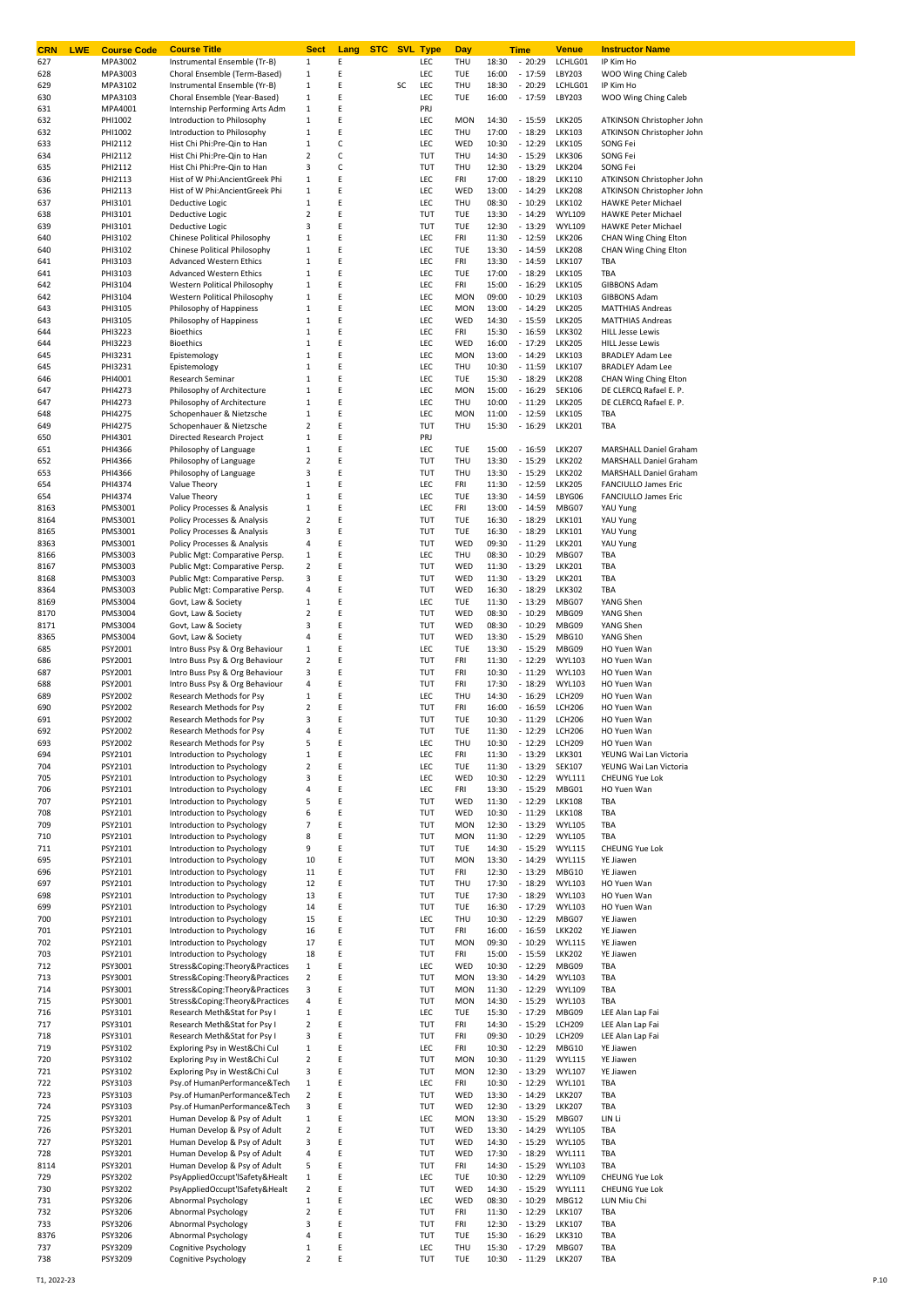| CRN<br><b>LWE</b> | <b>Course Code</b>        | <b>Course Title</b>                                            | <b>Sect</b>                    | STC SVL<br>Lang     |     | <b>Type</b> | Day                      |                | <b>Time</b>          | <u>Venue</u>                   | <b>Instructor Name</b>                                |
|-------------------|---------------------------|----------------------------------------------------------------|--------------------------------|---------------------|-----|-------------|--------------------------|----------------|----------------------|--------------------------------|-------------------------------------------------------|
| 739               | PSY3209                   | Cognitive Psychology                                           | 3<br>4                         | E<br>Ε              |     | TUT         | TUE<br>FRI               | 09:30<br>17:30 | $-10:29$             | <b>LKK207</b><br><b>WYL109</b> | TBA<br>TBA                                            |
| 740<br>8115       | PSY3209<br>PSY3209        | Cognitive Psychology<br>Cognitive Psychology                   | 5                              | E                   |     | TUT<br>TUT  | TUE                      | 13:30          | $-18:29$<br>$-14:29$ | <b>WYL105</b>                  | TBA                                                   |
| 8116              | PSY3209                   | Cognitive Psychology                                           | 6                              | Ε                   |     | TUT         | FRI                      | 15:30          | $-16:29$             | <b>WYL103</b>                  | TBA                                                   |
| 741               | PSY4001                   | <b>Biological Psychology</b>                                   | $\mathbf 1$                    | Ε                   |     | LEC         | FRI                      | 10:30          | $-12:29$             | <b>LCH209</b>                  | LEE Alan Lap Fai                                      |
| 742               | PSY4001                   | <b>Biological Psychology</b>                                   | 2                              | Ε                   |     | TUT         | TUE                      | 12:30          | $-13:29$             | <b>LCH206</b>                  | LEE Alan Lap Fai                                      |
| 743               | PSY4003                   | Psy Testing & Assessment                                       | $\mathbf 1$                    | E                   |     | LEC         | WED                      | 15:30          | $-17:29$             | MBG09                          | NG Ting Kin                                           |
| 744               | PSY4003                   | Psy Testing & Assessment                                       | 2                              | E                   |     | LEC         | TUE                      | 13:30          | $-15:29$             | <b>LCH206</b>                  | <b>CHAN Cheuk Long</b>                                |
| 745               | PSY4003                   | Psy Testing & Assessment                                       | 3<br>4                         | Ε<br>Ε              |     | TUT<br>TUT  | THU                      | 12:30<br>13:30 | $-13:29$             | <b>LKK205</b>                  | TBA<br>TBA                                            |
| 746<br>747        | PSY4003<br>PSY4003        | Psy Testing & Assessment<br>Psy Testing & Assessment           | 5                              | E                   |     | TUT         | THU<br>THU               | 09:30          | $-14:29$<br>$-10:29$ | <b>LKK205</b><br><b>LCH206</b> | <b>CHAN Cheuk Long</b>                                |
| 748               | PSY4003                   | Psy Testing & Assessment                                       | 6                              | Ε                   |     | TUT         | THU                      | 10:30          | $-11:29$             | <b>LCH206</b>                  | <b>CHAN Cheuk Long</b>                                |
| 749               | PSY4003                   | Psy Testing & Assessment                                       | 7                              | Ε                   |     | TUT         | TUE                      | 14:30          | $-15:29$             | <b>LKK310</b>                  | TBA                                                   |
| 750               | PSY4102                   | Cross-cultural Psychology                                      | $\mathbf 1$                    | Ε                   |     | LEC         | FRI                      | 16:00          | $-17:59$             | <b>LKK301</b>                  | LUN Miu Chi / YEUNG Wai Lan Victoria                  |
| 751               | PSY4102                   | Cross-cultural Psychology                                      | 2                              | E                   |     | TUT         | TUE                      | 15:30          | $-16:29$             | <b>WYL109</b>                  | LUN Miu Chi / YEUNG Wai Lan Victoria                  |
| 752               | PSY4102                   | Cross-cultural Psychology                                      | 3                              | Ε                   |     | TUT         | TUE                      | 14:30          | $-15:29$             | <b>WYL109</b>                  | LUN Miu Chi / YEUNG Wai Lan Victoria                  |
| 753               | PSY4103                   | Contemp. Issues in Psychology                                  | $1\,$                          | Ε                   |     | LEC         | TUE                      | 16:30          | $-18:29$             | LBYG06                         | <b>CHAN Cheuk Long</b>                                |
| 754               | PSY4103                   | Contemp. Issues in Psychology                                  | 2                              | Ε<br>E              |     | TUT<br>TUT  | THU                      | 12:30<br>13:30 | $-13:29$             | <b>WYL101</b>                  | <b>CHAN Cheuk Long</b>                                |
| 755<br>8374       | PSY4103<br>PSY4326        | Contemp. Issues in Psychology<br>Neurosci. of Social Behaviour | 3<br>$\mathbf 1$               | E                   |     | LEC         | THU<br>FRI               | 16:30          | $-14:29$<br>$-18:29$ | <b>WYL101</b><br><b>LKK207</b> | <b>CHAN Cheuk Long</b><br><b>HUANG Yi</b>             |
| 8375              | PSY4326                   | Neurosci. of Social Behaviour                                  | 2                              | Ε                   |     | TUT         | WED                      | 15:30          | $-16:29$             | <b>LKK105</b>                  | <b>HUANG Yi</b>                                       |
| 756               | <b>RIM2200</b>            | Principles of Risk Management                                  | $1\,$                          | E                   |     | LEC         | TUE                      | 10:30          | $-13:29$             | SEK104                         | YICK Ho Yin                                           |
| 757               | <b>RIM2200</b>            | Principles of Risk Management                                  | 2                              | E                   |     | LEC         | TUE                      | 14:30          | $-17:29$             | <b>SEK106</b>                  | YICK Ho Yin                                           |
| 758               | RIM2201                   | Principles of Insurance                                        | $\mathbf 1$                    | E                   |     | LEC         | THU                      | 13:30          | $-16:29$             | SEK104                         | GAO Jin                                               |
| 759               | <b>RIM2250</b>            | Personal Risk & Fin Planning                                   | $\mathbf{1}$                   | E                   |     | LEC         | TUE                      | 08:30          | $-11:29$             | <b>SEK107</b>                  | GAO Jin                                               |
| 760               | <b>RIM3351</b>            | Property & Liability Insurance                                 | $\mathbf{1}$                   | Ε                   |     | LEC         | <b>MON</b>               | 08:30          | $-11:29$             | <b>SEK107</b>                  | LI Jingyuan                                           |
| 761<br>8172       | <b>RIM3355</b><br>SCE3001 | Introd to Big Data Analytics<br>Intro toSport&RecreationEvents | $1\,$<br>$\mathbf{1}$          | Ε<br>E              |     | LEC<br>LEC  | FRI<br><b>MON</b>        | 13:30<br>13:30 | $-16:29$<br>$-16:29$ | MBG09<br><b>LKK301</b>         | SUN Tao<br>WONG Lik Chu                               |
| 8173              | <b>SCE3004</b>            | <b>Applied Sports Science</b>                                  | $\mathbf{1}$                   | Ε                   |     | LEC         | TUE                      | 13:30          | $-16:29$             | <b>LKK301</b>                  | MOK Kam Ming                                          |
| 8174              | <b>SCE3005</b>            | <b>Effective Mgt in Sport Events</b>                           | $\mathbf{1}$                   | E                   |     | LEC         | THU                      | 13:00          | $-15:59$             | MBG12                          | <b>LUK Ching Hong</b>                                 |
| 762               | SCI2001                   | Intro to Scientific Literacy                                   | $\mathbf 1$                    | E                   |     | LEC         | THU                      | 17:00          | $-18:29$             | MBG10                          | MC GINLEY Mark Alan                                   |
| 762               | SCI2001                   | Intro to Scientific Literacy                                   | $\mathbf{1}$                   | Ε                   |     | LEC         | TUE                      | 13:00          | $-14:29$             | <b>SEK106</b>                  | MC GINLEY Mark Alan                                   |
| 763               | <b>SCI3005</b>            | Earth Science                                                  | $1\,$                          | Ε                   |     | LEC         | TUE                      | 10:30          | $-13:29$             | <b>LKK107</b>                  | <b>GENG Hongyan</b>                                   |
| 764               | SOC2101                   | Introduction to Sociology                                      | $1\,$                          | E                   |     | LEC         | TUE                      | 13:30          | $-15:29$             | MBG07                          | <b>CHAN Hau Nung Annie</b>                            |
| 765               | SOC2101                   | Introduction to Sociology                                      | 10                             | Ε                   |     | TUT         | WED                      | 11:30          | $-12:29$             | <b>WYL109</b>                  | CHIU Tuen Yi                                          |
| 766               | SOC2101                   | Introduction to Sociology                                      | 2<br>3                         | Ε                   |     | LEC<br>TUT  | FRI                      | 13:30<br>15:30 | $-15:29$             | MBG22                          | CHIU Tuen Yi                                          |
| 767<br>768        | SOC2101<br>SOC2101        | Introduction to Sociology<br>Introduction to Sociology         | 4                              | Ε<br>Ε              |     | TUT         | <b>MON</b><br>WED        | 14:30          | $-16:29$<br>$-15:29$ | <b>WYL109</b><br><b>WYL109</b> | CHAN Hau Nung Annie<br><b>CHAN Hau Nung Annie</b>     |
| 769               | SOC2101                   | Introduction to Sociology                                      | 5                              | E                   |     | TUT         | WED                      | 12:30          | $-13:29$             | <b>WYL109</b>                  | <b>CHAN Hau Nung Annie</b>                            |
| 770               | SOC2101                   | Introduction to Sociology                                      | 6                              | Ε                   |     | TUT         | WED                      | 13:30          | $-14:29$             | <b>WYL109</b>                  | <b>CHAN Hau Nung Annie</b>                            |
| 771               | SOC2101                   | Introduction to Sociology                                      | 7                              | Ε                   |     | TUT         | WED                      | 12:30          | $-13:29$             | <b>WYL111</b>                  | CHIU Tuen Yi                                          |
| 772               | SOC2101                   | Introduction to Sociology                                      | 8                              | Ε                   |     | TUT         | WED                      | 08:30          | $-09:29$             | <b>WYL115</b>                  | CHIU Tuen Yi                                          |
| 773               | SOC2101                   | Introduction to Sociology                                      | 9                              | E                   |     | TUT         | THU                      | 17:30          | $-18:29$             | <b>WYL113</b>                  | CHIU Tuen Yi                                          |
| 774               | SOC3002                   | <b>Family and Society</b>                                      | $\mathbf 1$                    | Ε                   | SO  | LEC         | FRI                      | 10:30          | $-12:29$             | MBG12                          | LAI Yuen Shan                                         |
| 775               | SOC3002                   | <b>Family and Society</b>                                      | 2                              | E<br>E              | SC  | TUT         | <b>MON</b>               | 15:30          | $-16:29$             | <b>LKK108</b>                  | LAI Yuen Shan                                         |
| 776<br>777        | SOC3002<br>SOC3002        | <b>Family and Society</b><br>Family and Society                | 3<br>4                         | Ε                   |     | TUT<br>TUT  | <b>MON</b><br><b>MON</b> | 10:30<br>09:30 | $-11:29$<br>$-10:29$ | <b>WYL105</b><br><b>WYL105</b> | LAI Yuen Shan<br>LAI Yuen Shan                        |
| 778               | SOC3101                   | Sociological Research Methods                                  | $1\,$                          | Ε                   |     | LEC         | FRI                      | 10:30          | $-12:29$             | MBG01                          | DAVID Roman                                           |
| 779               | SOC3101                   | Sociological Research Methods                                  | 2                              | E                   |     | TUT         | WED                      | 10:30          | $-11:29$             | <b>LCH209</b>                  | DAVID Roman                                           |
| 779               | SOC3101                   | Sociological Research Methods                                  | $\overline{2}$                 | Ε                   |     | TUT         | WED                      | 10:30          | $-11:29$             | <b>WYL103</b>                  | DAVID Roman                                           |
| 780               | SOC3101                   | Sociological Research Methods                                  | 3                              | Ε                   |     | TUT         | WED                      | 08:30          | $-09:29$             | <b>LCH209</b>                  | DAVID Roman                                           |
| 780               | SOC3101                   | Sociological Research Methods                                  | 3                              | Ε                   |     | TUT         | WED                      | 08:30          | $-09:29$             | <b>WYL103</b>                  | DAVID Roman                                           |
| 781               | SOC3101                   | Sociological Research Methods                                  | 4                              | Ε                   |     | TUT         | WED                      | 13:30          | $-14:29$             | <b>LCH209</b>                  | DAVID Roman                                           |
| 781               | SOC3101                   | Sociological Research Methods                                  | 4                              | Ε                   |     | TUT         | WED                      | 13:30          | $-14:29$             | <b>WYL113</b>                  | DAVID Roman                                           |
| 782<br>782        | SOC3101<br>SOC3101        | Sociological Research Methods<br>Sociological Research Methods | 5<br>5                         | Ε<br>Ε              |     | TUT<br>TUT  | WED<br>WED               | 11:30<br>11:30 | $-12:29$<br>$-12:29$ | <b>LCH209</b><br><b>WYL103</b> | DAVID Roman<br>DAVID Roman                            |
| 783               | SOC3201                   | <b>Classical Sociological Theory</b>                           | $1\,$                          | Ε                   |     | LEC         | <b>MON</b>               | 10:30          | $-12:29$             | MBG09                          | CHEN Hon Fai                                          |
| 784               | SOC3201                   | <b>Classical Sociological Theory</b>                           | $\overline{2}$                 | F                   |     | TUT         | TUE                      | 09:30          | $-10:29$             | <b>WYL107</b>                  | CHEN Hon Fai                                          |
| 785               | SOC3201                   | Classical Sociological Theory                                  | $\overline{\mathbf{a}}$        |                     |     | TUT         | TUE                      | 11.30          | - 12:29 WYL107       |                                | CHEN Hon Fai                                          |
| 786               | SOC3201                   | <b>Classical Sociological Theory</b>                           | 4                              | Ε                   |     | TUT         | TUE                      | 12:30          | $-13:29$             | <b>WYL107</b>                  | CHEN Hon Fai                                          |
| 787               | SOC3203                   | Social Gerontology                                             | 1                              | Ε                   | SO. | LEC         | TUE                      | 13:30          | $-15:29$             | MBG01                          | <b>HUANG Shixin</b>                                   |
| 788               | SOC3203                   | Social Gerontology                                             | 2                              | Ε                   | SC  | TUT         | THU                      | 12:30          | $-13:29$             | <b>WYL105</b>                  | CHIU Tuen Yi                                          |
| 789               | SOC3203                   | Social Gerontology                                             | 3<br>4                         | Ε<br>Ε              |     | TUT         | FRI                      | 15:30          | $-16:29$             | <b>WYL107</b>                  | <b>HUANG Shixin</b>                                   |
| 790<br>791        | SOC3203<br>SOC3203        | Social Gerontology<br>Social Gerontology                       | 5                              | E                   |     | TUT<br>TUT  | FRI<br>FRI               | 14:30<br>17:30 | $-15:29$<br>$-18:29$ | <b>WYL107</b><br><b>WYL107</b> | <b>HUANG Shixin</b><br><b>HUANG Shixin</b>            |
| 792               | SOC3204                   | Society and Social Change                                      | $\mathbf{1}$                   | E                   | SO. | LEC         | <b>MON</b>               | 13:30          | $-15:29$             | <b>WYL101</b>                  | <b>ARAT Gizem</b>                                     |
| 793               | SOC3204                   | Society and Social Change                                      | $\overline{\mathbf{2}}$        | Ε                   | SC  | TUT         | WED                      | 12:30          | $-13:29$             | <b>WYL103</b>                  | <b>ARAT Gizem</b>                                     |
| 794               | SOC3204                   | Society and Social Change                                      | 3                              | E                   |     | TUT         | WED                      | 15:30          | $-16:29$             | <b>WYL105</b>                  | <b>ARAT Gizem</b>                                     |
| 795               | SOC3330                   | Crime and Delinquency                                          | $\mathbf{1}$                   | E                   | SO. | LEC         | THU                      | 14:30          | $-16:29$             | <b>WYL101</b>                  | CHIU Tuen Yi                                          |
| 796               | SOC3330                   | Crime and Delinquency                                          | $\overline{2}$                 | E                   |     | TUT         | WED                      | 09:30          | $-10:29$             | <b>WYL115</b>                  | CHIU Tuen Yi                                          |
| 797               | SOC3330                   | Crime and Delinguency                                          | 3                              | Ε                   | SC  | TUT         | FRI                      | 16:30          | $-17:29$             | <b>WYL103</b>                  | CHIU Tuen Yi                                          |
| 798               | SOC3335                   | Housing and Society                                            | $\mathbf{1}$                   | E                   |     | LEC         | TUE                      | 10:30          | $-12:29$             | MBG09                          | AU YEUNG Tat Chor                                     |
| 799<br>800        | SOC3335<br>SOC3335        | <b>Housing and Society</b><br>Housing and Society              | $\overline{2}$<br>3            | Ε<br>Ε              |     | TUT<br>TUT  | WED<br>WED               | 15:30<br>13:30 | $-16:29$<br>$-14:29$ | <b>WYL107</b><br><b>WYL111</b> | AU YEUNG Tat Chor<br>AU YEUNG Tat Chor                |
| 801               | SOC3335                   | <b>Housing and Society</b>                                     | 4                              | Ε                   |     | TUT         | WED                      | 09:30          | $-10:29$             | <b>WYL107</b>                  | AU YEUNG Tat Chor                                     |
| 802               | SOC3336                   | <b>Digital Society</b>                                         | $\mathbf 1$                    | Ε                   |     | LEC         | WED                      | 10:30          | $-12:29$             | <b>WYL101</b>                  | TBA                                                   |
| 803               | SOC3336                   | Digital Society                                                | 2                              | E                   |     | TUT         | TUE                      | 10:30          | $-11:29$             | <b>WYL107</b>                  | TBA                                                   |
| 804               | SOC3336                   | Digital Society                                                | 3                              | Ε                   |     | TUT         | TUE                      | 12:30          | $-13:29$             | <b>WYL105</b>                  | TBA                                                   |
| 805               | SOC3337                   | <b>Smart Cities Seminar</b>                                    | $\mathbf 1$                    | Ε                   |     | LEC         | WED                      | 13:30          | $-16:29$             | <b>WYL101</b>                  | YAU Yung                                              |
| 806               | SOC3342                   | Non-Profit Org&VoluntarySector                                 | $1\,$                          | Ε                   |     | LEC         | WED                      | 10:30          | $-12:29$             | <b>WYL107</b>                  | AU YEUNG Tat Chor                                     |
| 807               | SOC3342                   | Non-Profit Org&VoluntarySector                                 | 2                              | Ε                   |     | TUT         | TUE                      | 15:30          | $-16:29$             | <b>WYL107</b>                  | AU YEUNG Tat Chor                                     |
| 808<br>809        | SOC4217<br>SOC4324        | Quantitative Research Methods<br>Work and Occupation           | $1\,$<br>$1\,$                 | Ε<br>Ε              |     | LEC<br>LEC  | FRI<br>WED               | 15:30<br>16:30 | $-18:29$<br>$-18:29$ | <b>LCH209</b><br><b>WYL107</b> | OLIVOS RAVE Francisco Javier<br><b>KUEHNER Stefan</b> |
| 810               | SOC4324                   | Work and Occupation                                            | 2                              | E                   |     | TUT         | THU                      | 17:30          | $-18:29$             | <b>WYL109</b>                  | <b>KUEHNER Stefan</b>                                 |
| 811               | SPA1102                   | Spanish I                                                      | $\mathbf{1}$                   | 5                   |     | TUT         | THU                      | 09:30          | $-10:59$             | <b>LKK104</b>                  | NAVAS LLANOS Emilio Antonio                           |
| 811               | SPA1102                   | Spanish I                                                      | $\mathbf 1$                    | 5                   |     | TUT         | TUE                      | 09:30          | $-10:59$             | <b>LKK206</b>                  | NAVAS LLANOS Emilio Antonio                           |
| 812               | SPA1102                   | Spanish I                                                      | $\overline{\mathbf{2}}$        | 5                   |     | TUT         | THU                      | 11:00          | $-12:29$             | <b>LKK104</b>                  | NAVAS LLANOS Emilio Antonio                           |
| 812               | SPA1102                   | Spanish I                                                      | 2                              | 5                   |     | TUT         | TUE                      | 11:00          | $-12:29$             | <b>LKK206</b>                  | NAVAS LLANOS Emilio Antonio                           |
| 813               | SPA1202                   | Spanish II                                                     | $\mathbf{1}$                   | 5                   |     | TUT         | THU                      | 13:30          | $-14:59$             | <b>LKK104</b>                  | NAVAS LLANOS Emilio Antonio                           |
| 813               | SPA1202                   | Spanish II                                                     | $\mathbf 1$                    | 5                   |     | TUT         | TUE                      | 13:30          | $-14:59$             | <b>LKK104</b>                  | NAVAS LLANOS Emilio Antonio                           |
| 814               | SSC2113                   | Linear Algebra                                                 | $\mathbf 1$                    | Ε<br>E              |     | LEC         | <b>MON</b>               | 13:30          | $-15:29$             | MBG09                          | TBA                                                   |
| 815<br>816        | SSC2113<br>SSC2113        | Linear Algebra<br>Linear Algebra                               | 2<br>3                         | E                   |     | TUT<br>TUT  | THU<br>THU               | 16:30<br>11:30 | $-17:29$<br>$-12:29$ | <b>WYL109</b><br><b>WYL103</b> | TBA<br>TBA                                            |
| 817               | SSC2113                   | Linear Algebra                                                 | 4                              | Ε                   |     | TUT         | THU                      | 10:30          | $-11:29$             | <b>WYL103</b>                  | TBA                                                   |
| 818               | SSC3312                   | <b>Health Policy</b>                                           | $\mathbf 1$                    | Ε                   |     | LEC         | THU                      | 13:30          | $-15:29$             | <b>WYL107</b>                  | TBA                                                   |
| 819               | SSC3312                   | <b>Health Policy</b>                                           | 2                              | E                   |     | TUT         | <b>MON</b>               | 10:30          | $-11:29$             | <b>LKK204</b>                  | TBA                                                   |
| 820               | SSC3319                   | Junior Research Project                                        | $\overline{2}$                 | E                   | SO  | PRJ         |                          |                |                      |                                |                                                       |
| 821               | SSC4301                   | Pol-making, Coll Act&Pub Choice                                | $1\,$                          | Ε                   |     | LEC         | TUE                      | 10:30          | $-12:29$             | <b>WYL105</b>                  | LI Pang Kwong                                         |
| 822               | SSC4301                   | Pol-making, Coll Act&Pub Choice                                | 2                              | E                   |     | TUT         | THU                      | 14:30          | $-15:29$             | <b>WYL105</b>                  | LI Pang Kwong                                         |
| 823<br>824        | SSC4319<br><b>TRA2001</b> | Senior Thesis<br>Intro to Computer-aided Tran                  | $\overline{2}$<br>$\mathbf{1}$ | Ε<br>$\overline{2}$ |     | PRJ<br>LEC  | THU                      | 13:30          | $-16:29$             | LBY303                         | TBA                                                   |
| 825               | <b>TRA2001</b>            | Intro to Computer-aided Tran                                   | 2                              | $\overline{2}$      |     | LEC         | <b>MON</b>               | 13:30          | $-16:29$             | LBY303                         | TBA                                                   |
| 826               | TRA2001                   | Intro to Computer-aided Tran                                   | 3                              | 2                   |     | LEC         | WED                      | 10:30          | $-13:29$             | <b>LCH202</b>                  | TBA                                                   |
|                   |                           |                                                                |                                |                     |     |             |                          |                |                      |                                |                                                       |